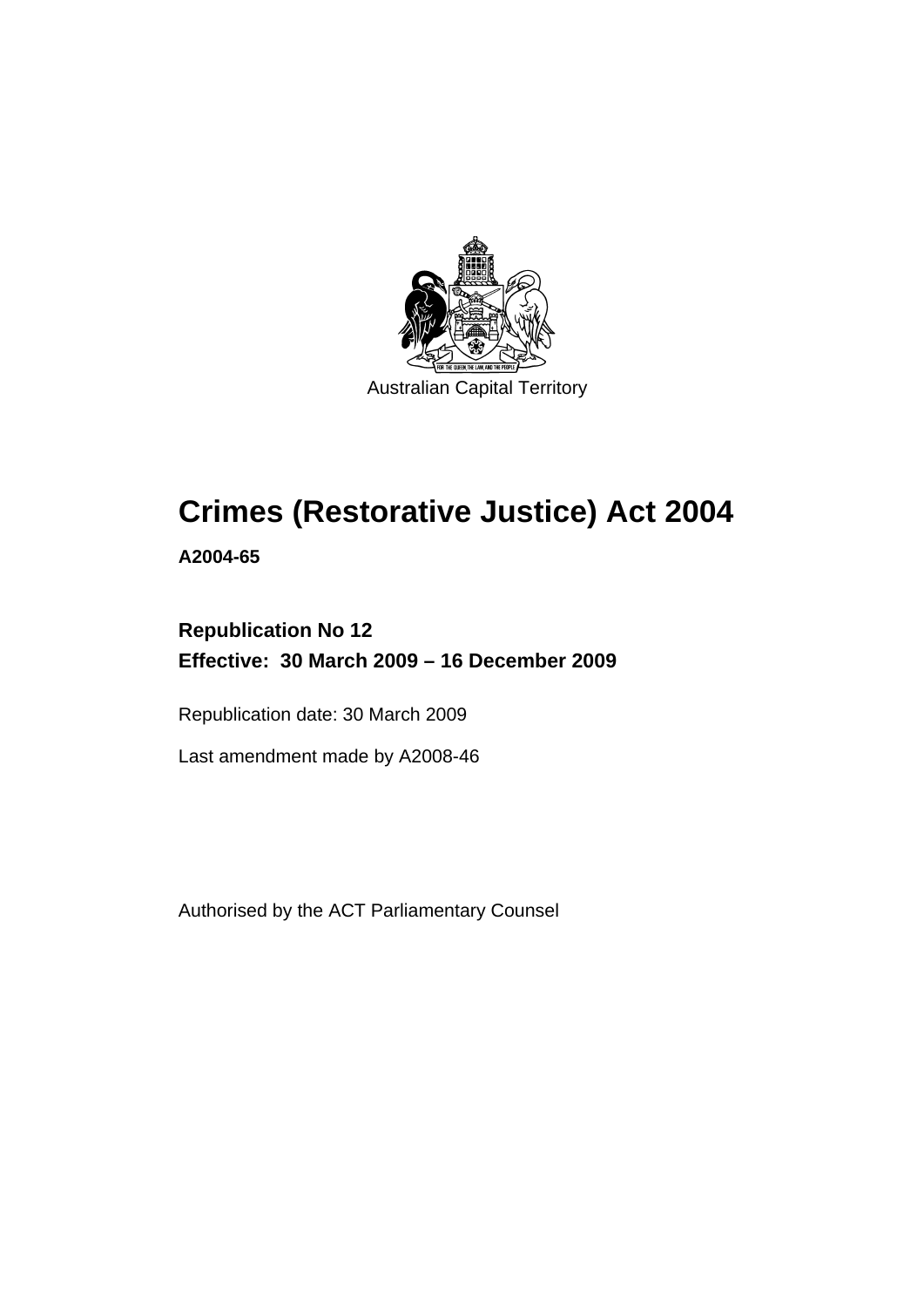#### **About this republication**

#### **The republished law**

This is a republication of the *Crimes (Restorative Justice) Act 2004* (including any amendment made under the *Legislation Act 2001*, part 11.3 (Editorial changes)) as in force on 30 March 2009*.* It also includes any amendment, repeal or expiry affecting the republished law to 30 March 2009.

The legislation history and amendment history of the republished law are set out in endnotes 3 and 4.

#### **Kinds of republications**

The Parliamentary Counsel's Office prepares 2 kinds of republications of ACT laws (see the ACT legislation register at www.legislation.act.gov.au):

- authorised republications to which the *Legislation Act 2001* applies
- unauthorised republications.

The status of this republication appears on the bottom of each page.

#### **Editorial changes**

The *Legislation Act 2001*, part 11.3 authorises the Parliamentary Counsel to make editorial amendments and other changes of a formal nature when preparing a law for republication. Editorial changes do not change the effect of the law, but have effect as if they had been made by an Act commencing on the republication date (see *Legislation Act 2001*, s 115 and s 117). The changes are made if the Parliamentary Counsel considers they are desirable to bring the law into line, or more closely into line, with current legislative drafting practice.

This republication does not include amendments made under part 11.3 (see endnote 1).

#### **Uncommenced provisions and amendments**

If a provision of the republished law has not commenced or is affected by an uncommenced amendment, the symbol  $\mathbf{U}$  appears immediately before the provision heading. The text of the uncommenced provision  $\overline{or}$  amendment appears only in the last endnote.

#### **Modifications**

If a provision of the republished law is affected by a current modification, the symbol  $\mathbf{M}$ appears immediately before the provision heading. The text of the modifying provision appears in the endnotes. For the legal status of modifications, see *Legislation Act 2001*, section 95.

#### **Penalties**

The value of a penalty unit for an offence against this republished law at the republication date is—

- (a) if the person charged is an individual—\$100; or
- (b) if the person charged is a corporation—\$500.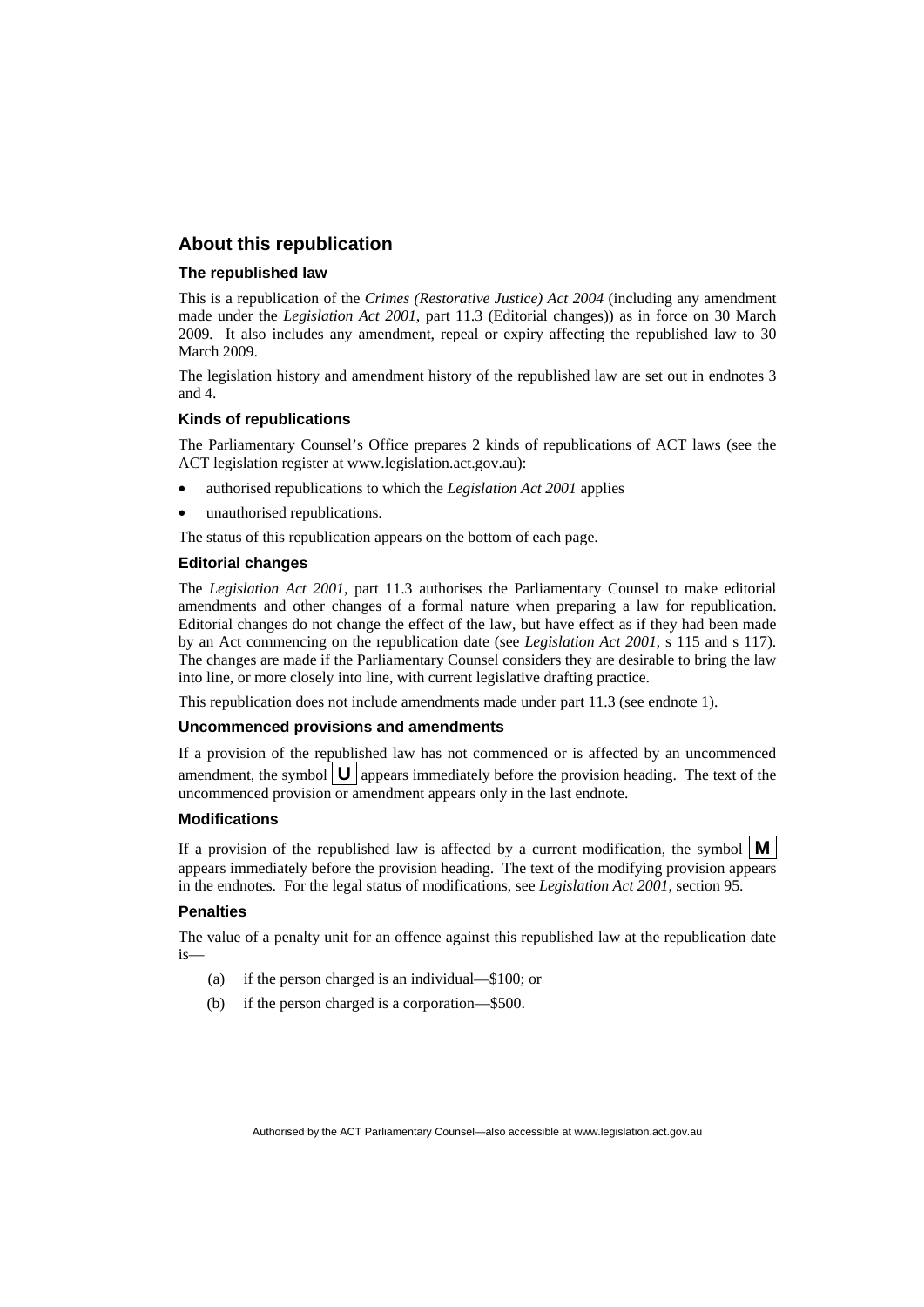

## **[Crimes \(Restorative Justice\) Act 2004](#page-8-0)**

## **Contents**

|                             |                                                                       | Page          |
|-----------------------------|-----------------------------------------------------------------------|---------------|
| Part 1                      | <b>Preliminary</b>                                                    |               |
| 1                           | Name of Act                                                           | 2             |
| 3                           | Dictionary                                                            | $\mathcal{P}$ |
| 4                           | <b>Notes</b>                                                          | 2             |
| 5                           | Offences against Act—application of Criminal Code etc                 | 3             |
| Part 2                      | <b>Underlying principles</b>                                          |               |
| 6                           | Objects of Act                                                        | 4             |
| $\overline{7}$              | Application of restorative justice                                    | 4             |
| 8                           | When restorative justice is available                                 | 5             |
| 9                           | No obligation to participate                                          | 6             |
| Part 3                      | Key concepts                                                          |               |
| 10                          | Definitions-restorative justice                                       | 7             |
| R <sub>12</sub><br>30/03/09 | Crimes (Restorative Justice) Act 2004<br>Effective: 30/03/09-16/12/09 | contents 1    |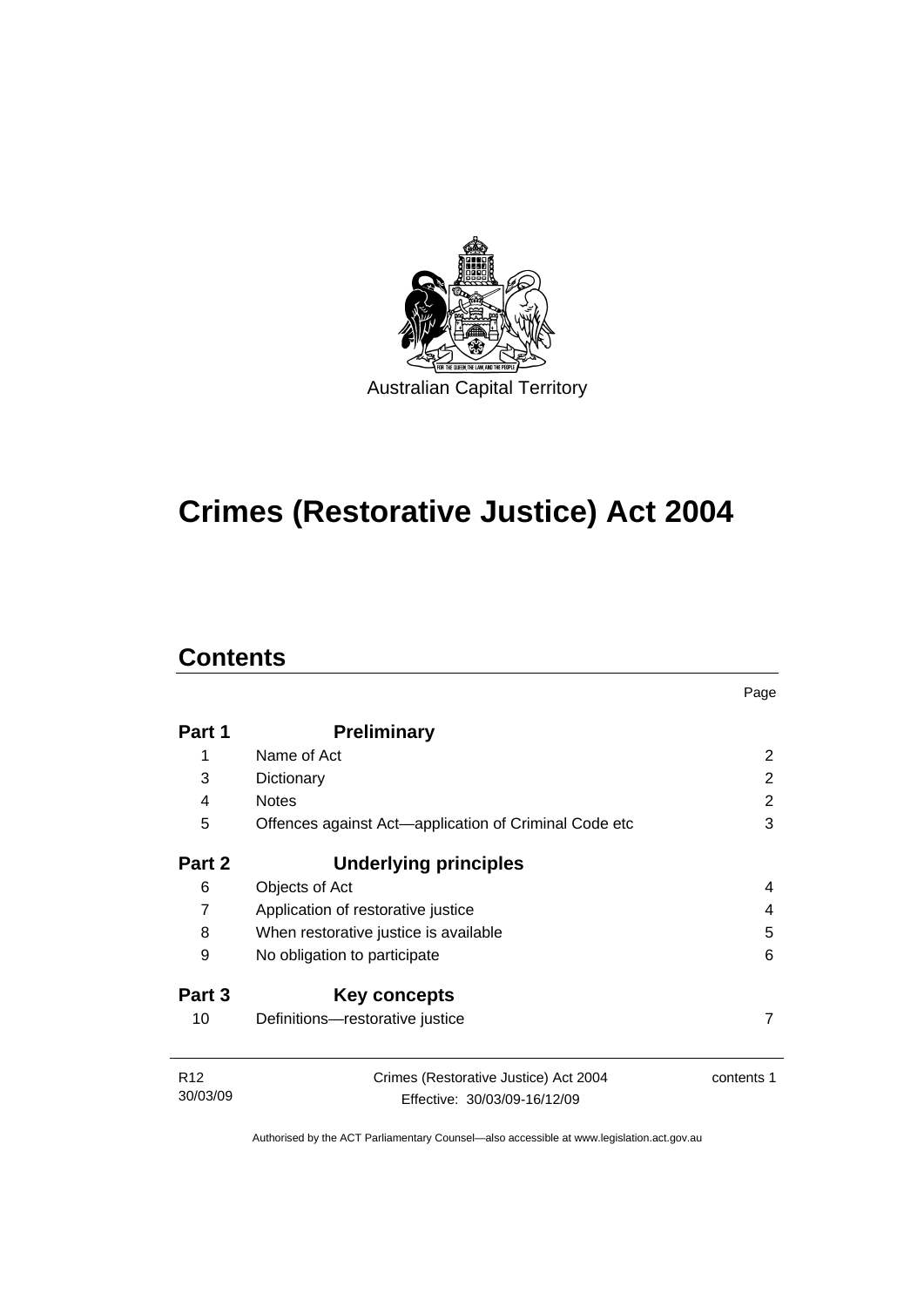|                     |                                                                            | Page            |  |
|---------------------|----------------------------------------------------------------------------|-----------------|--|
| 11                  | Definitions-child victim, parent and victim                                | 8               |  |
| 12                  | Definitions-offences and offenders                                         |                 |  |
| 13                  | Definition-sentence-related order                                          | 10              |  |
| Part 4              | <b>Application of Act</b>                                                  |                 |  |
| 14                  | Application of Act-young offenders and less serious offences               | 11              |  |
| 15                  | Application of Act-generally                                               | 12              |  |
| 16                  | Application of Act-domestic violence offences                              | 13              |  |
| Part 5              | <b>Eligibility for restorative justice</b>                                 |                 |  |
| 17                  | Eligible victims                                                           | 15              |  |
| 18                  | Eligible parents                                                           | 16              |  |
| 19                  | Eligible offenders                                                         | 17              |  |
| 20                  | Accepting responsibility for offences                                      | 17              |  |
| Part 6              | Referral for restorative justice                                           |                 |  |
| <b>Division 6.1</b> | Preliminary                                                                |                 |  |
| 21                  | Definitions-referral                                                       | 19              |  |
| <b>Division 6.2</b> | General                                                                    |                 |  |
| 22                  | Referring entities                                                         | 19              |  |
| 23                  | Referral-procedure                                                         | 23              |  |
| 24                  | Referral power                                                             | 23              |  |
| 25                  | Explanation of restorative justice                                         | 24              |  |
| 26                  | Referral by DPP-domestic violence offences committed by young<br>offenders | 25              |  |
| Division 6.3        | <b>Referral by courts</b>                                                  |                 |  |
| 27                  | Referral during court proceeding                                           | 26              |  |
| 28                  | Court referral orders-reports                                              | 28              |  |
| Part 7              | <b>Suitability for restorative justice</b>                                 |                 |  |
| 29                  | Meaning of personal characteristics for pt 7                               | 30              |  |
| 30                  | Suitability-eligibility requirement                                        |                 |  |
| 31                  | Finding of eligibility by referring entity                                 | 30              |  |
| contents 2          | Crimes (Restorative Justice) Act 2004                                      | R <sub>12</sub> |  |
|                     | Effective: 30/03/09-16/12/09                                               | 30/03/09        |  |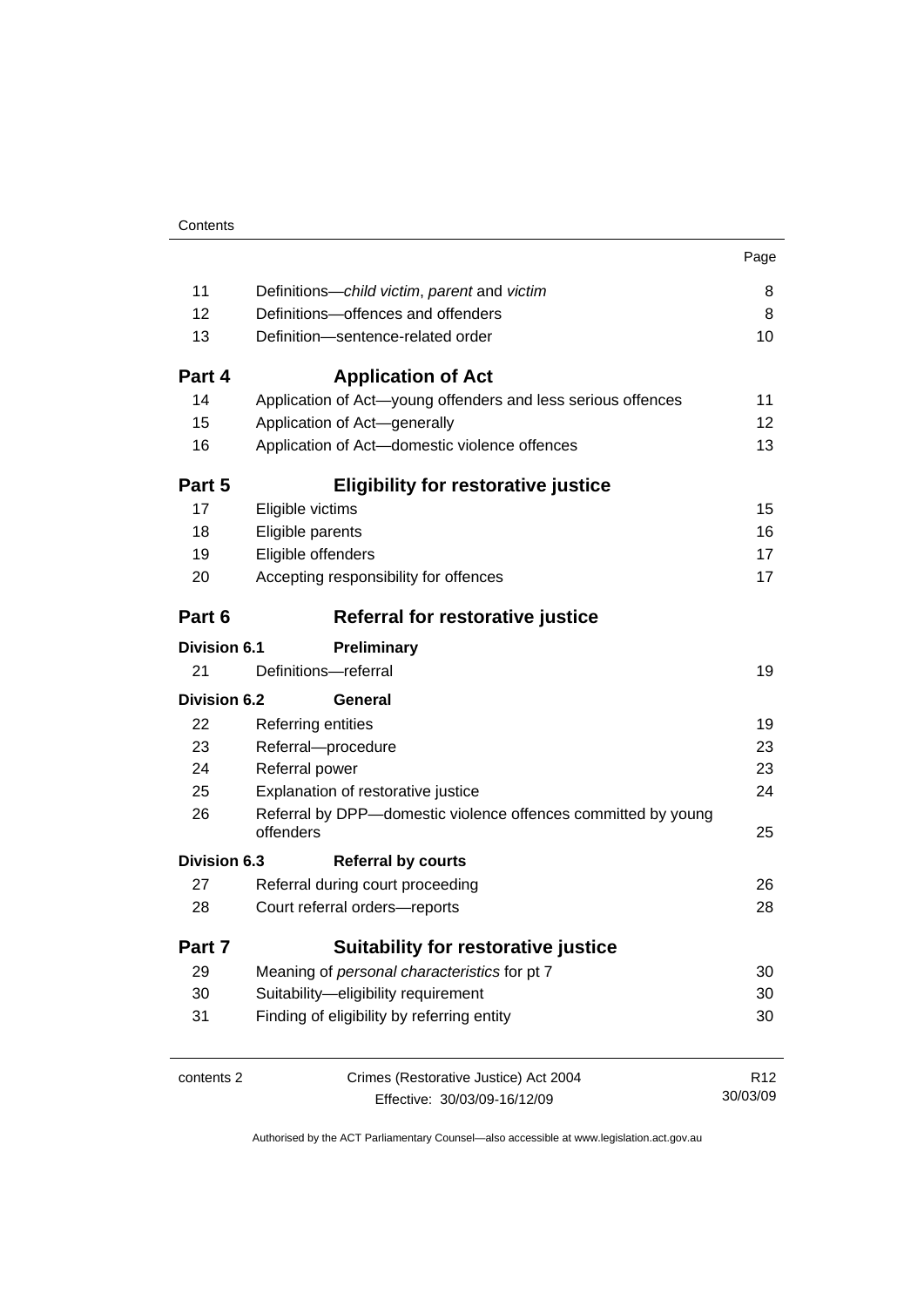| Contents |
|----------|
|----------|

|                     |                                                   | Page     |  |
|---------------------|---------------------------------------------------|----------|--|
| 32                  | Suitability-decision                              | 31       |  |
| 32A                 | Explanation of restorative justice-before consent |          |  |
| 33                  | Suitability-general considerations                | 32       |  |
| 34                  | Suitability-victims                               | 34       |  |
| 35                  | Suitability-eligible parents                      | 34       |  |
| 36                  | Suitability-offenders                             | 35       |  |
| Part 8              | Restorative justice conferences and<br>agreements |          |  |
| <b>Division 8.1</b> | General                                           |          |  |
| 37                  | Definitions-pt 8                                  | 36       |  |
| 38                  | Meaning of referring entity-pt 8                  |          |  |
| 39                  | Decision to call conference                       | 36<br>36 |  |
| <b>Division 8.2</b> | <b>Convenors</b>                                  |          |  |
| 40                  | Appointment of convenors                          | 37       |  |
| 41                  | What a convenor does                              | 38       |  |
| <b>Division 8.3</b> | <b>Conduct of conference</b>                      |          |  |
| 42                  | Required participants                             | 39       |  |
| 43                  | Substitute participants                           | 39       |  |
| 44                  | Invited participants<br>39                        |          |  |
| 45                  | <b>Explanation for participants</b>               | 41       |  |
| 46                  | Form of conference                                | 42       |  |
| 47                  | Discontinuance of restorative justice             |          |  |
| 48                  | Report to referring entity about outcome          | 43       |  |
| <b>Division 8.4</b> | <b>Restorative justice agreements</b>             |          |  |
| 49                  | Application-div 8.4                               | 44       |  |
| 50                  | Agreement as object of conference                 |          |  |
| 51                  | Nature of agreement                               |          |  |
| 52                  | Form of agreement                                 |          |  |
| 53                  | Explanation of effect of agreement                |          |  |
| 54                  | Notice of agreement                               | 47       |  |
| 55                  | Amendment of agreement                            | 47       |  |
|                     |                                                   |          |  |

| R12      | Crimes (Restorative Justice) Act 2004 | contents 3 |
|----------|---------------------------------------|------------|
| 30/03/09 | Effective: 30/03/09-16/12/09          |            |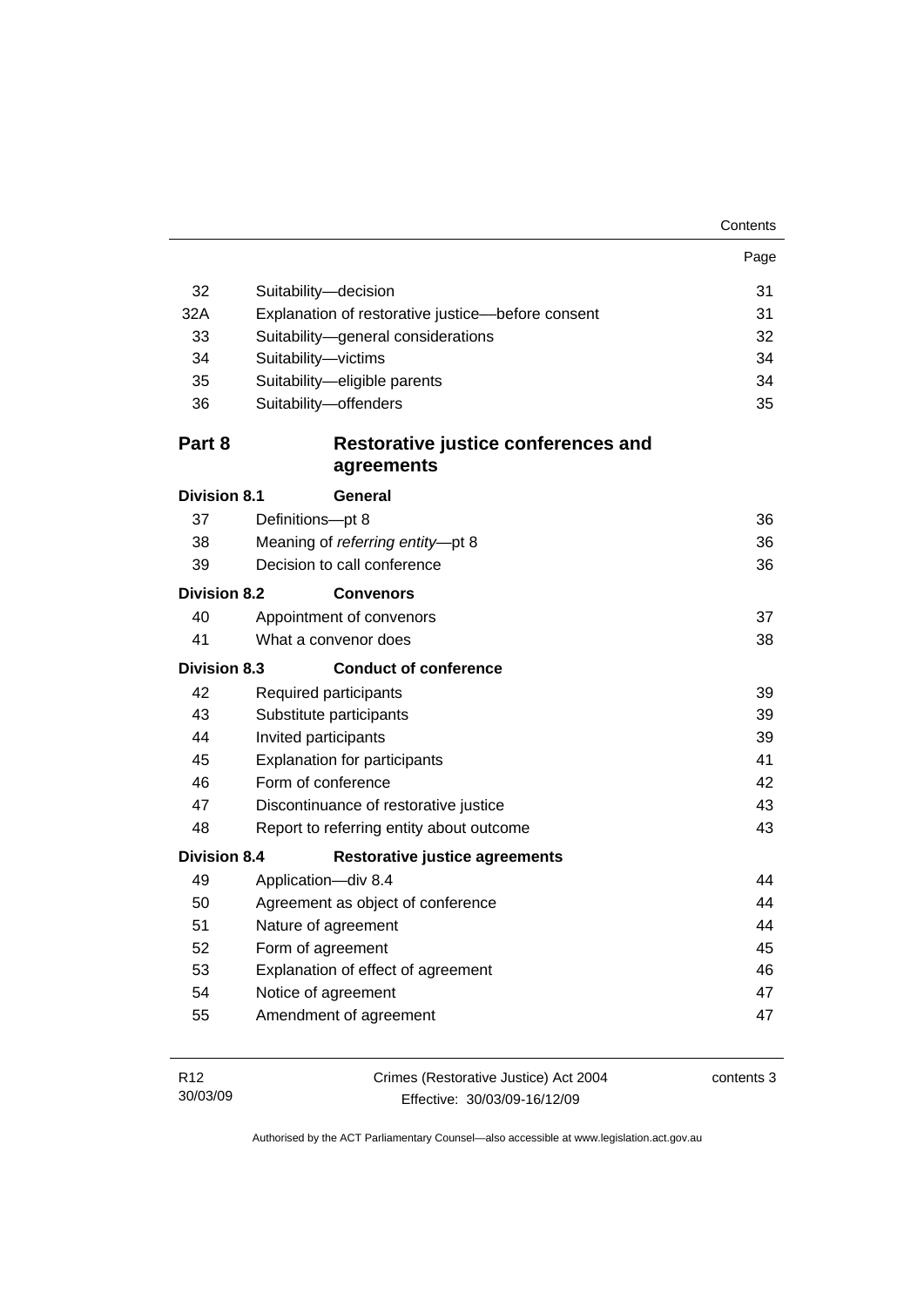|                     |                                                              | Page |  |
|---------------------|--------------------------------------------------------------|------|--|
| <b>Division 8.5</b> | Monitoring compliance with restorative justice<br>agreements |      |  |
| 56                  | Application-div 8.5                                          | 49   |  |
| 57                  | Monitoring compliance-chief executive (restorative justice)  | 49   |  |
| 58                  | Monitoring compliance-referring entities                     | 50   |  |
| <b>Division 8.6</b> | Evidence of statements made at conferences                   |      |  |
| 59                  | Evidence of offences                                         | 51   |  |
| 60                  | Evidence of future offences                                  | 52   |  |
| Part 9              | <b>Administration</b>                                        |      |  |
| <b>Division 9.1</b> | <b>General administration</b>                                |      |  |
| 61                  | Restorative justice guidelines                               | 53   |  |
| 62                  | Police participation in restorative justice                  | 54   |  |
| 63                  | Information sharing                                          |      |  |
| 64                  | Secrecy                                                      |      |  |
| 65                  | Secrecy about information acquired under other Acts          |      |  |
| 66                  | Protection from liability                                    | 57   |  |
| <b>Division 9.2</b> | <b>Reporting and records</b>                                 |      |  |
| 67                  | Meaning of referring entity-div 9.2                          | 57   |  |
| 68                  | Quarterly reporting by chief executive                       | 57   |  |
| 69                  | Record-keeping by referring entities                         | 59   |  |
| 70                  | Record-keeping by chief executive                            | 59   |  |
| 71                  | Restorative justice database                                 |      |  |
| Part 10             | <b>Miscellaneous</b>                                         |      |  |
| 72                  | Exercise of functions by chief executive                     | 61   |  |
| 73                  | Approved forms                                               | 62   |  |
| 74                  | Regulation-making power                                      | 62   |  |
| <b>Dictionary</b>   |                                                              | 63   |  |
|                     |                                                              |      |  |

| contents 4 | Crimes (Restorative Justice) Act 2004 | R <sub>12</sub> |
|------------|---------------------------------------|-----------------|
|            | Effective: 30/03/09-16/12/09          | 30/03/09        |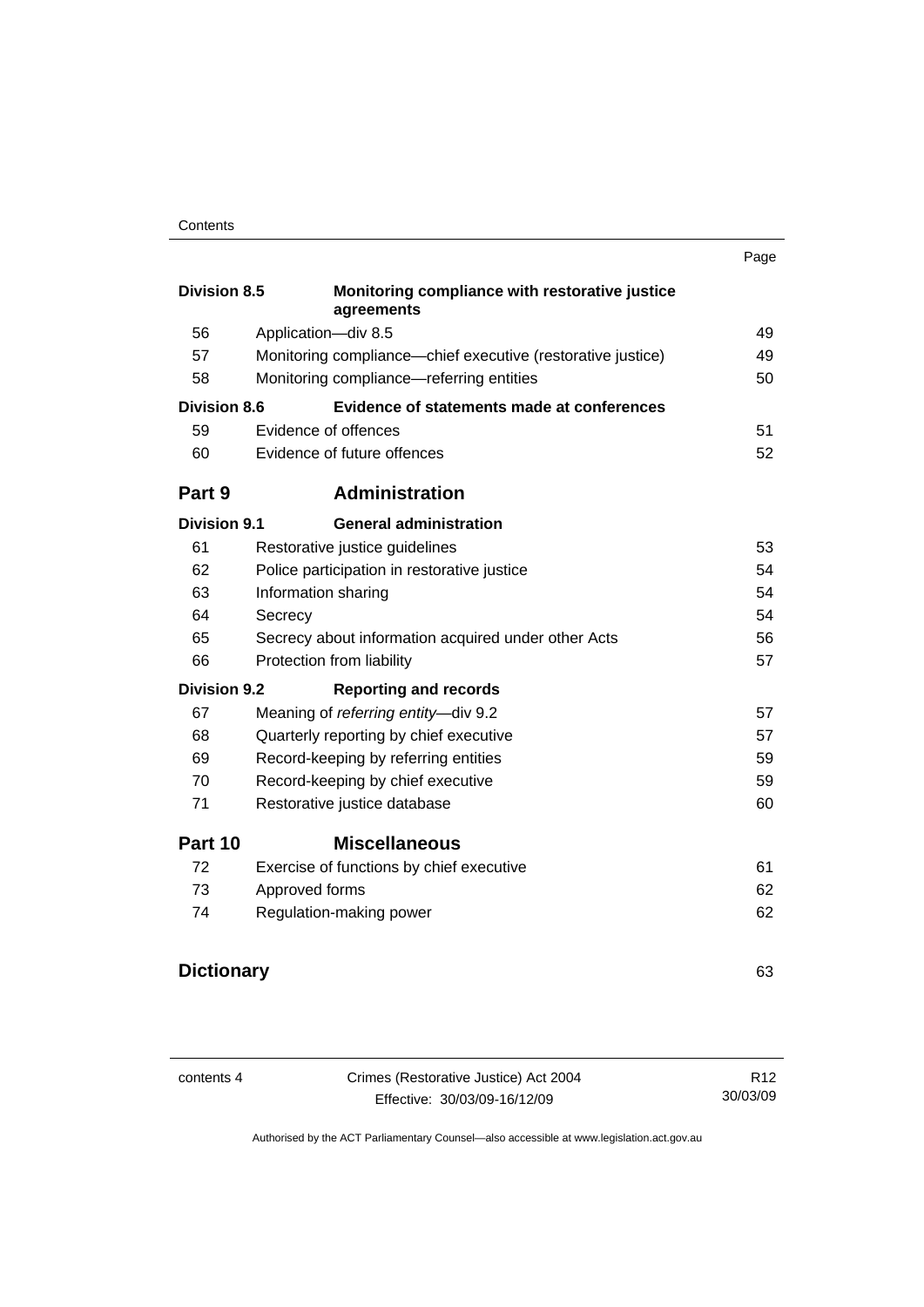|                 |                        | Contents |
|-----------------|------------------------|----------|
|                 |                        | Page     |
| <b>Endnotes</b> |                        |          |
| 1               | About the endnotes     | 66       |
| 2               | Abbreviation key       | 66       |
| 3               | Legislation history    | 67       |
| 4               | Amendment history      | 68       |
| 5               | Earlier republications | 70       |

R12 30/03/09 contents 5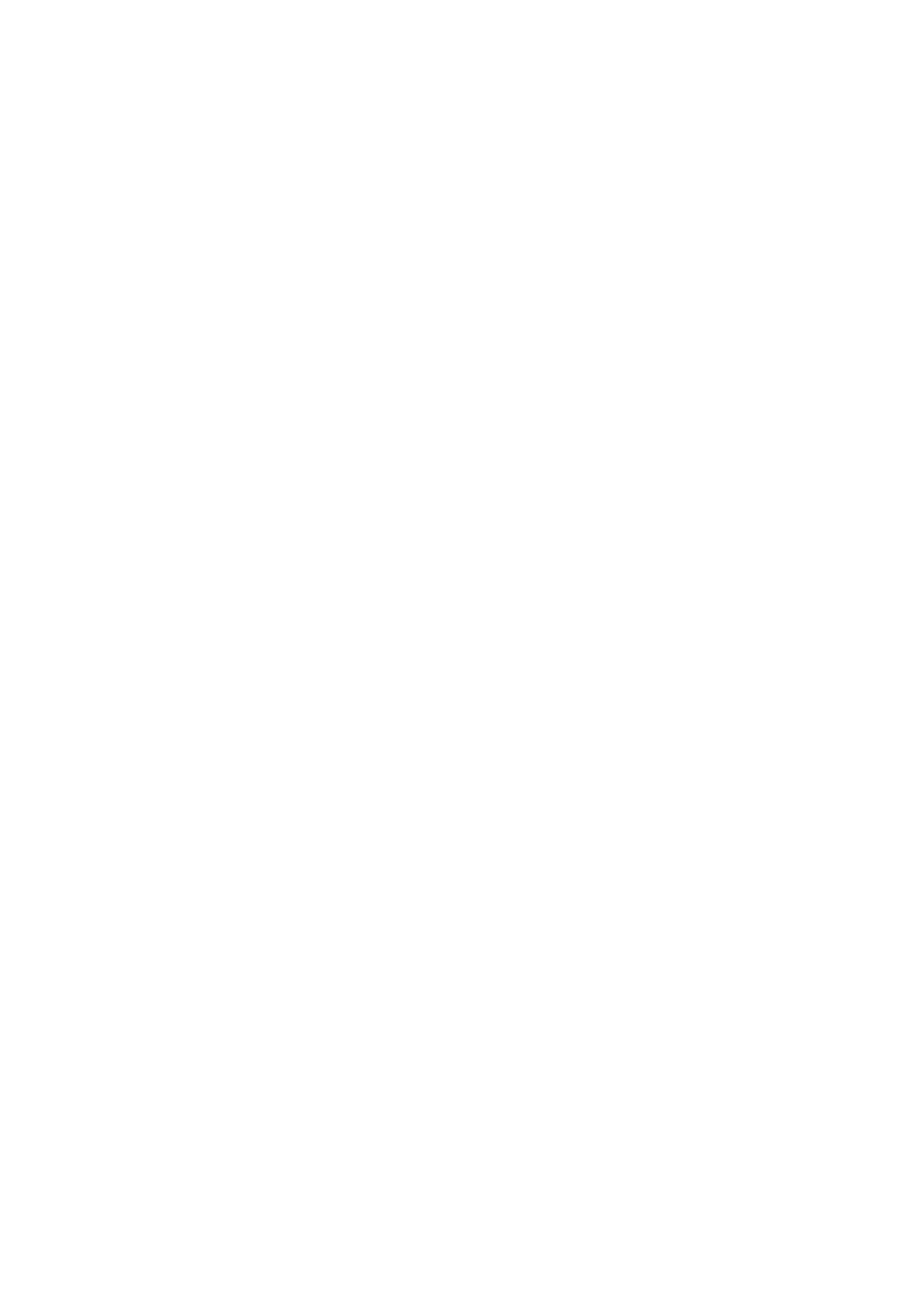<span id="page-8-0"></span>

# **Crimes (Restorative Justice) Act 2004**

An Act to provide a process of restorative justice for victims, offenders and the community, and for other purposes

R12 30/03/09

Ī

Crimes (Restorative Justice) Act 2004 Effective: 30/03/09-16/12/09

page 1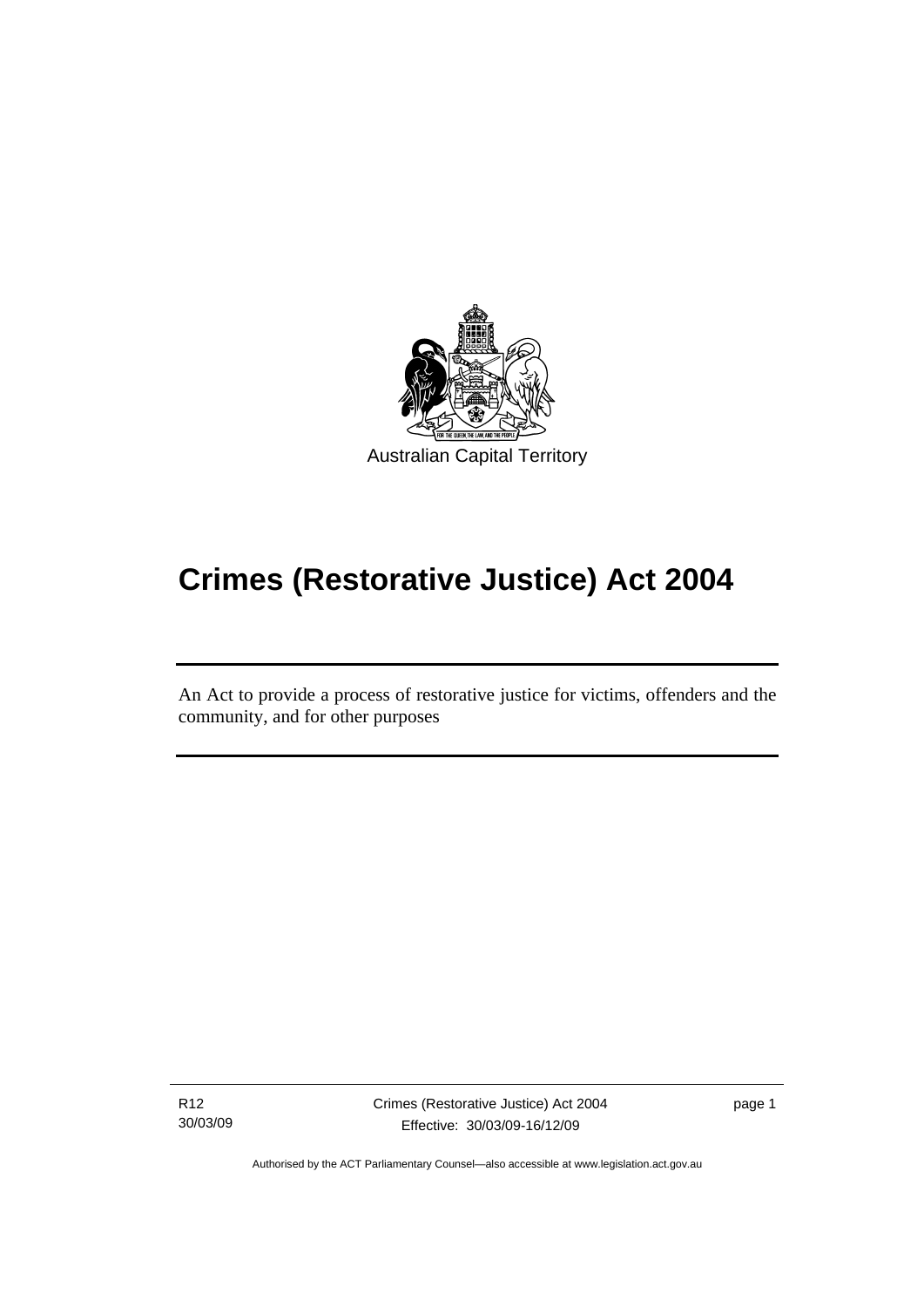#### <span id="page-9-0"></span>Part 1 **Preliminary**

Section 1

## **Part 1** Preliminary

#### **1 Name of Act**

This Act is the *Crimes (Restorative Justice) Act 2004*.

#### **3 Dictionary**

The dictionary at the end of this Act is part of this Act.

*Note 1* The dictionary at the end of this Act defines certain terms used in this Act, and includes references (*signpost definitions*) to other terms defined elsewhere in this Act.

> For example, the signpost definition '*adult offender*—see section 12.' means that the term 'adult offender' is defined in s 12.

*Note 2* A definition in the dictionary (including a signpost definition) applies to the entire Act unless the definition, or another provision of the Act, provides otherwise or the contrary intention otherwise appears (see Legislation Act,  $s$  155 and  $s$  156 (1)).

#### **4 Notes**

A note included in this Act is explanatory and is not part of this Act.

*Note* See Legislation Act, s 127 (1), (4) and (5) for the legal status of notes.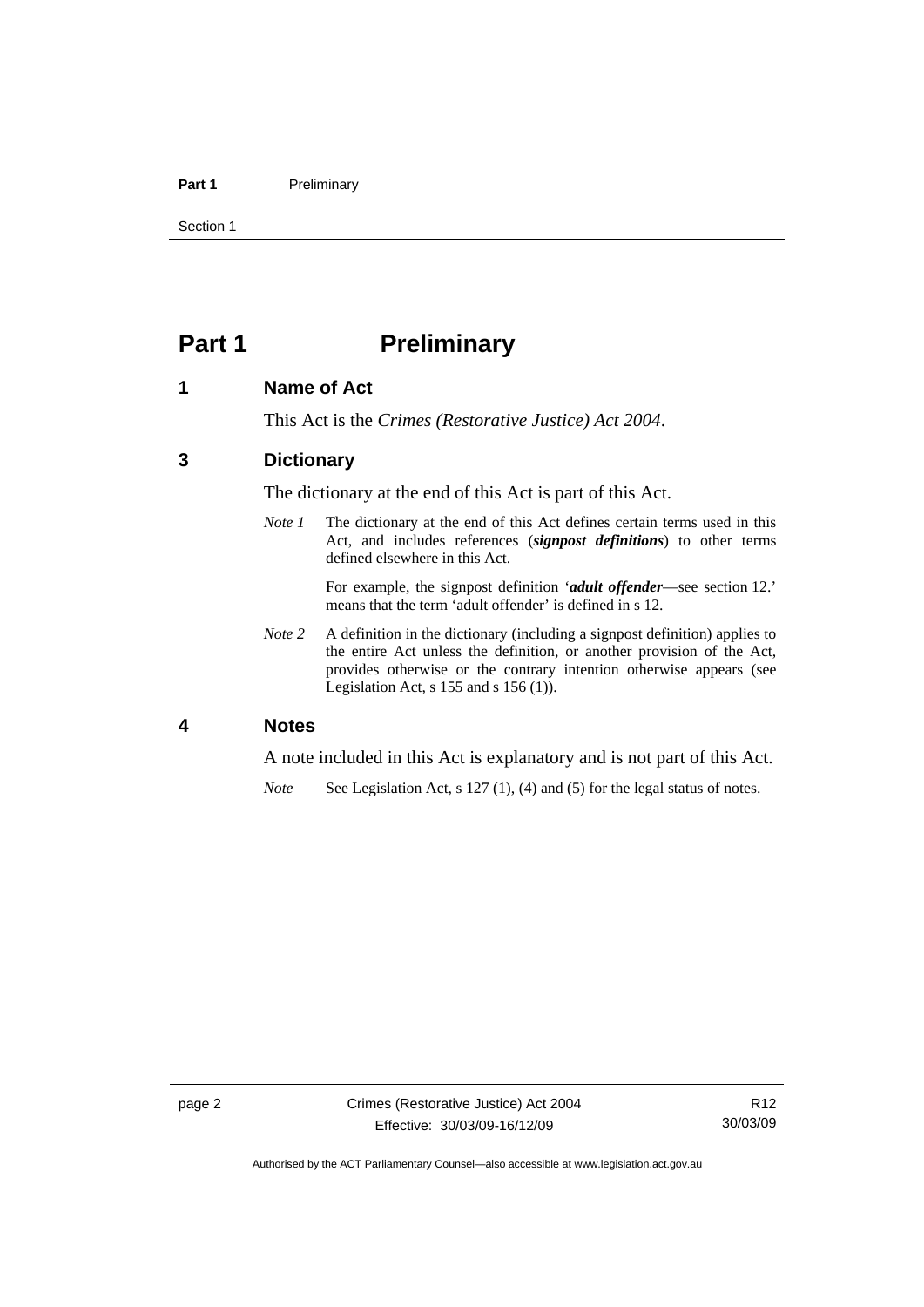#### <span id="page-10-0"></span>**5 Offences against Act—application of Criminal Code etc**

Other legislation applies in relation to offences against this Act.

#### *Note 1 Criminal Code*

The Criminal Code, ch 2 applies to all offences against this Act (see Code, pt 2.1).

The chapter sets out the general principles of criminal responsibility (including burdens of proof and general defences), and defines terms used for offences to which the Code applies (eg *conduct*, *intention*, *recklessness* and *strict liability*).

*Note 2 Penalty units* 

The Legislation Act, s 133 deals with the meaning of offence penalties that are expressed in penalty units.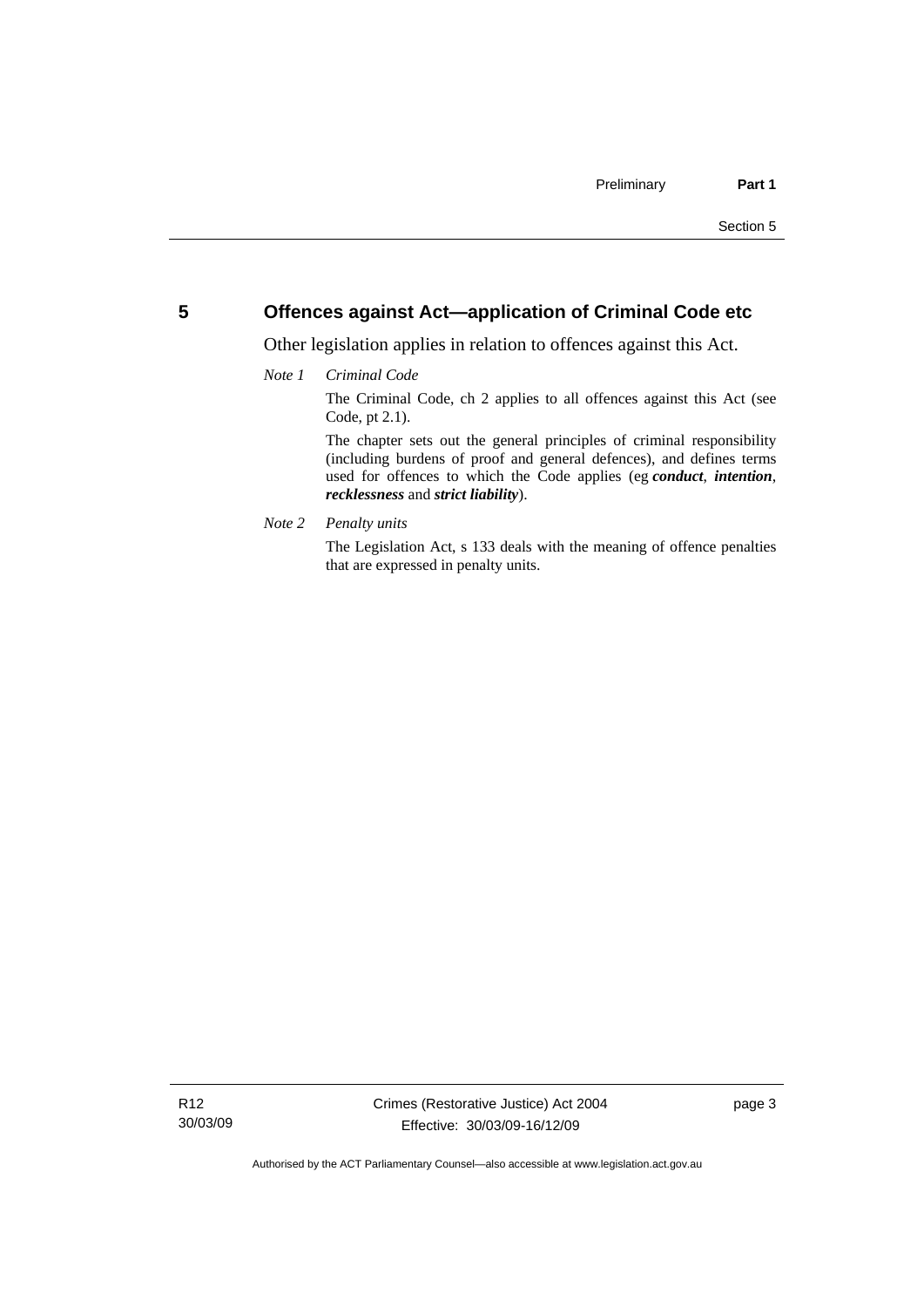#### <span id="page-11-0"></span>**Part 2** Underlying principles

Section 6

## **Part 2 Underlying principles**

#### **6 Objects of Act**

The objects of this Act are as follows:

- (a) to enhance the rights of victims of offences by providing restorative justice as a way of empowering victims to make decisions about how to repair the harm done by offences;
- (b) to set up a system of restorative justice that brings together victims, offenders and their personal supporters in a carefully managed, safe environment;
- (c) to ensure that the interests of victims of offences are given high priority in the administration of restorative justice under this Act;
- (d) to enable access to restorative justice at every stage of the criminal justice process without substituting for the criminal justice system or changing the normal process of criminal justice;
- (e) to enable agencies that have a role in the criminal justice system to refer offences for restorative justice.
- *Note Offence* includes an offence that is alleged to have been committed, but has not yet been tried in court, or proven (see s 12).

#### **7 Application of restorative justice**

- (1) In deciding how to deal with an offence, a referring entity may consider whether it is appropriate to refer the offence for restorative justice before considering other action.
	- *Note Referring entities* are listed at table 22. They represent the agencies responsible for the various stages of the criminal justice process in relation to an offence.

R12 30/03/09

Authorised by the ACT Parliamentary Counsel—also accessible at www.legislation.act.gov.au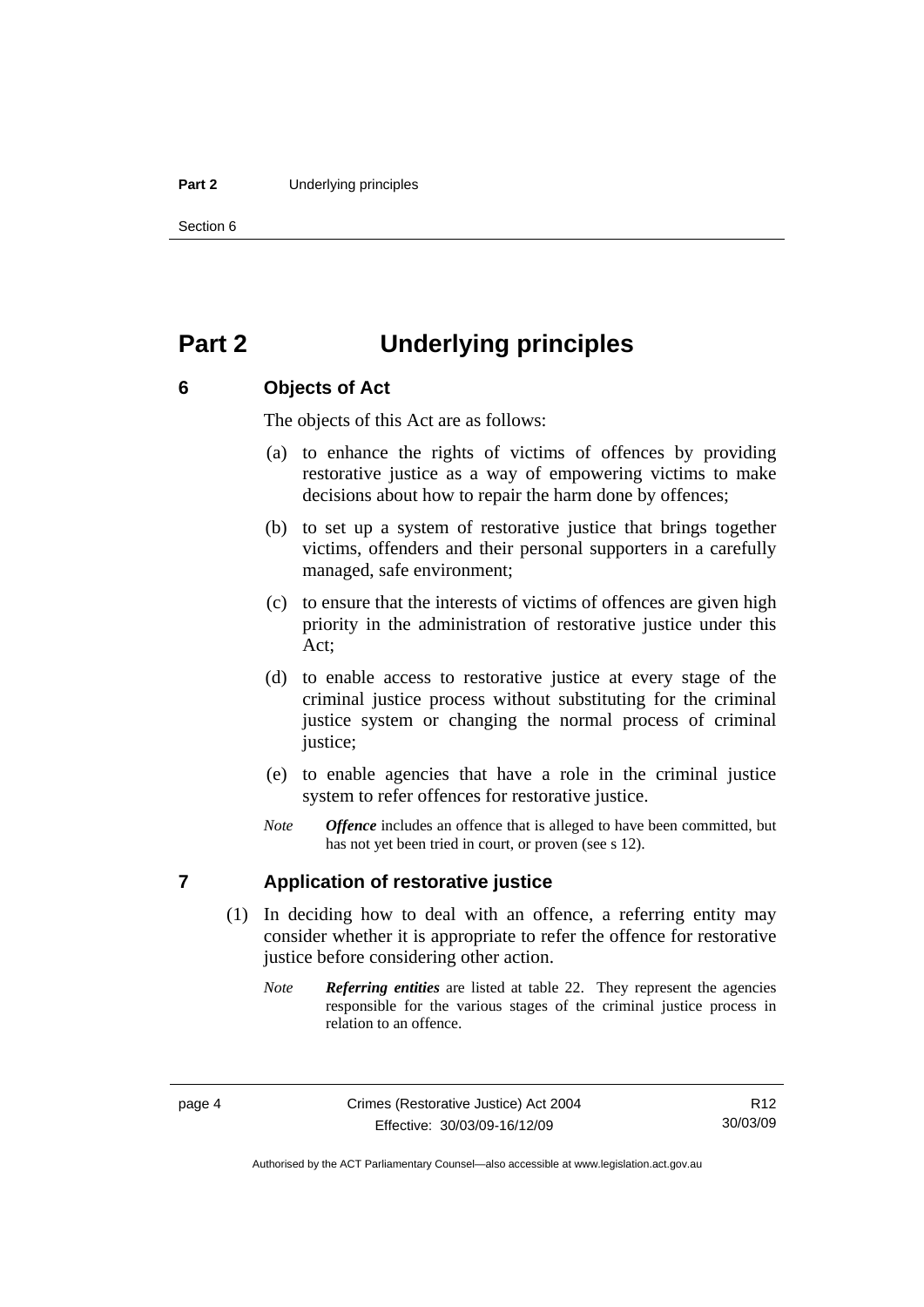<span id="page-12-0"></span> (2) However, if an offence is referred for restorative justice, the referral is to have no effect on any other action or proposed action in relation to the offence or the offender by the referring entity.

#### **Example**

Sían is arrested and charged with an offence. The chief police officer refers the offence for restorative justice. The referral of the offence does not prevent Sían being required to attend court to answer the charge.

*Note* An example is part of the Act, is not exhaustive and may extend, but does not limit, the meaning of the provision in which it appears (see Legislation Act, s 126 and s 132).

#### **8 When restorative justice is available**

Restorative justice is available for an offence if all of the following requirements are satisfied:

- (a) there is an eligible victim or eligible parent in relation to the offence;
- (b) the offender is an eligible offender;
- (c) the offence is referred for restorative justice by a referring entity;
- (d) the chief executive decides that restorative justice is suitable for the offence.
- *Note 1* Victims, parents and offenders are *eligible* for restorative justice if they qualify under part 5.
- *Note 2* The chief executive may only decide that restorative justice is *suitable*  for an offence according to the requirements of pt 7 (see s 10, def).
- *Note 3* The restorative justice process is provided for by this Act as follows:
	- pt 5 (Eligibility for restorative justice) deals with eligibility of victims (or their parents) and offenders for restorative justice
	- pt 6 (Referral for restorative justice) deals with the referral of offences for restorative justice
	- pt 7 (Suitability for restorative justice) deals with the suitability of restorative justice for an offence.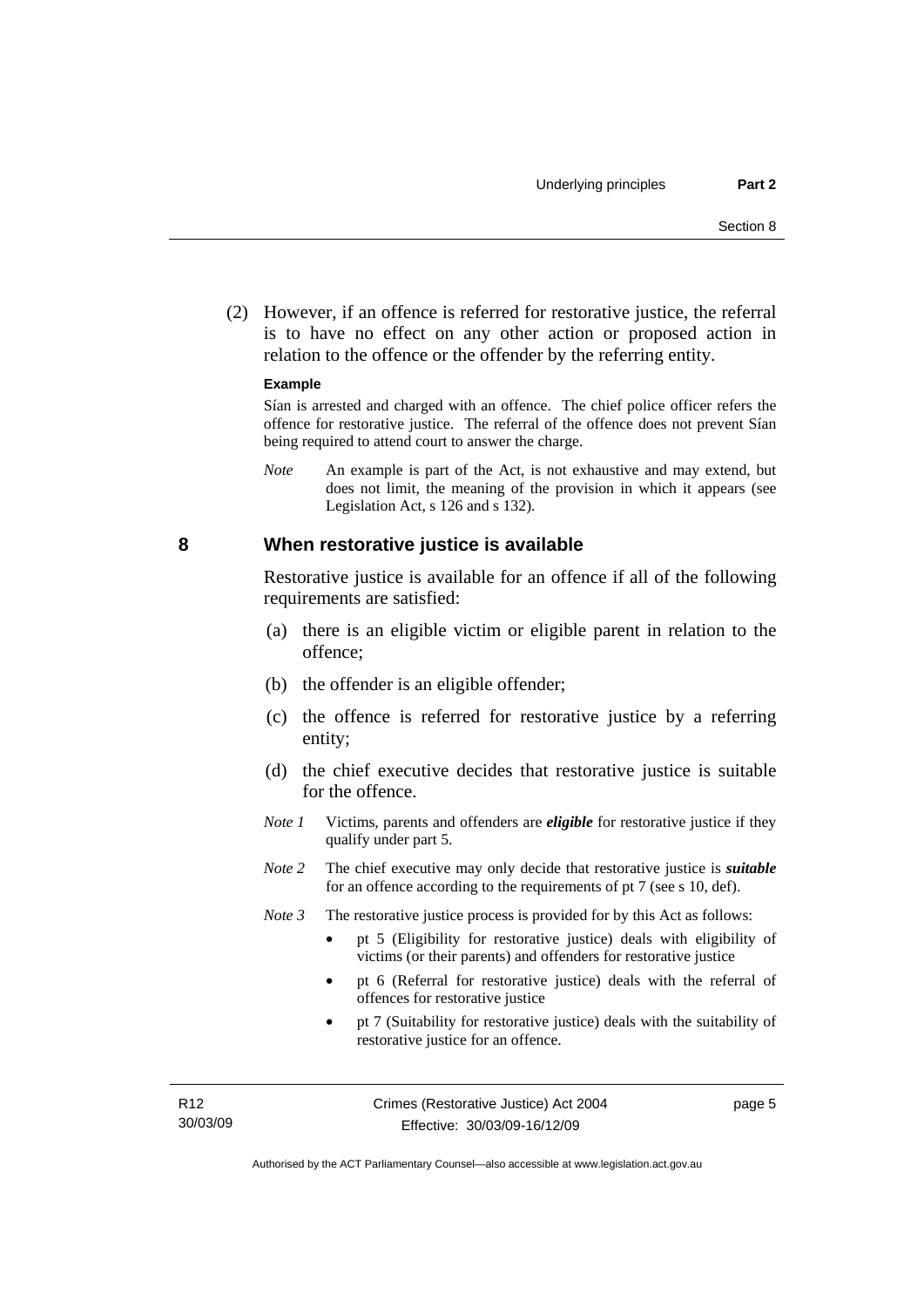#### <span id="page-13-0"></span>**Part 2** Underlying principles

Section 9

• pt 8 (Restorative justice conferences and agreements) deals with the calling of restorative justice conferences and the making of restorative justice agreements for an offence

#### **9 No obligation to participate**

There is no obligation on a victim, a parent of a child victim or an offender—

- (a) to take part in restorative justice; or
- (b) to continue to take part in restorative justice after it has started.
- *Note* Victims (or their parents) and offenders must be given clear explanations of the purpose and procedures involved in the restorative justice process before agreeing to take part. In addition, the legal status of the process and the legal effect of entering into a restorative justice agreement must be clearly explained to victims (or their parents) and offenders. See the following:
	- s 25 (Explanation of restorative justice)
	- s 45 (Explanation for participants)
	- s 53 (Explanation of effect of agreement).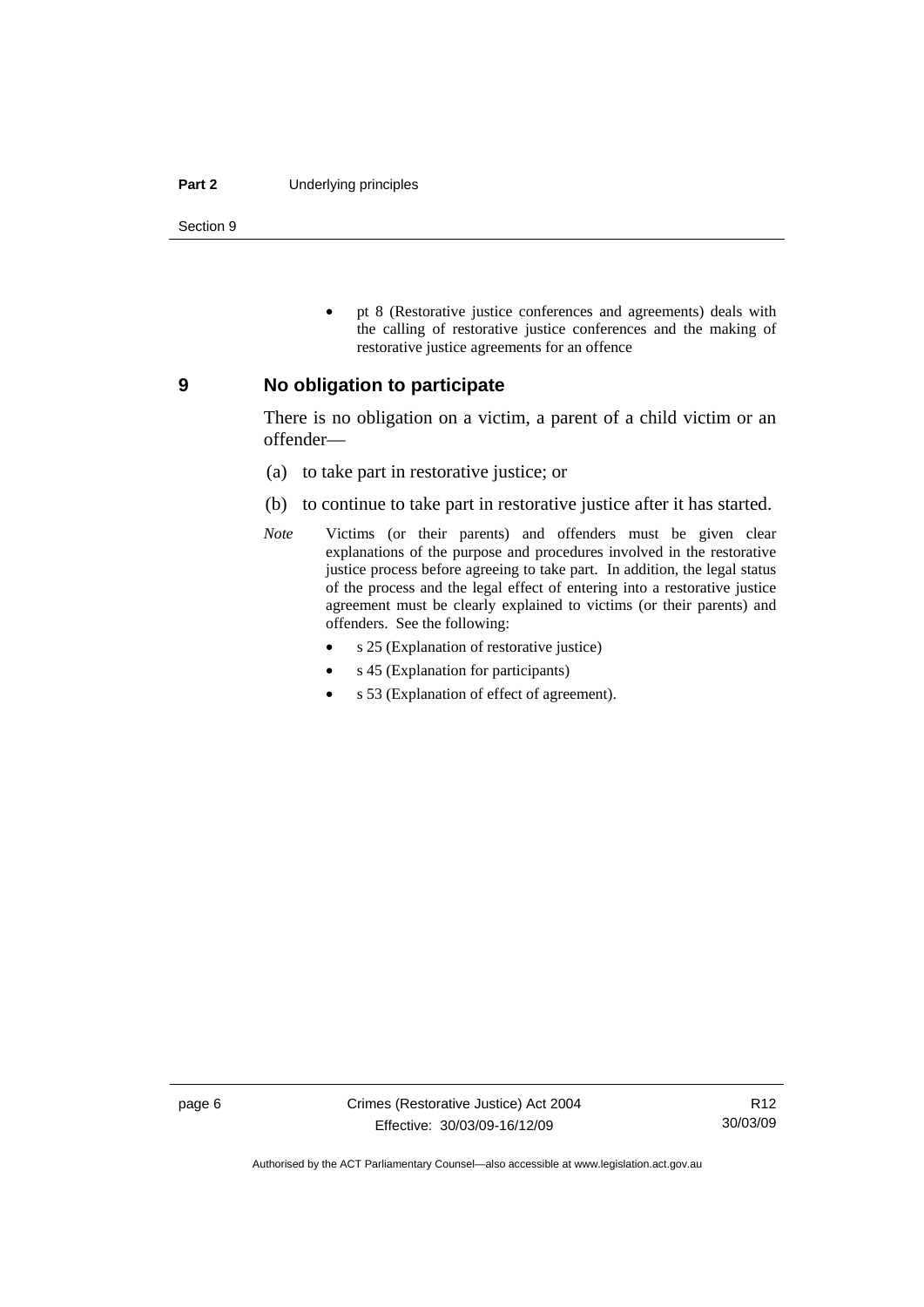## <span id="page-14-0"></span>**Part 3 Key concepts**

#### **10 Definitions—restorative justice**

In this Act:

*eligible offender*—see section 19.

*eligible parent*—see section 18.

*eligible victim*— see section 17.

*referred*, for restorative justice—an offence is *referred* for restorative justice if a referring entity proposes that consideration be given to whether restorative justice is suitable for the offence.

#### *referring entity*—

- (a) see section 22; but
- (b) for part 8 (Restorative justice conferences and agreements) see section 38; and
- (c) for division 9.2 (Reporting and records)—see section 67.

*restorative justice* means the process of restorative justice provided under this Act, including a restorative justice conference under this Act.

*suitable*—restorative justice is *suitable* for an offence, or an eligible victim, parent or offender in relation to an offence, if the chief executive decides under part 7 that restorative justice is suitable for the offence, victim, parent or offender.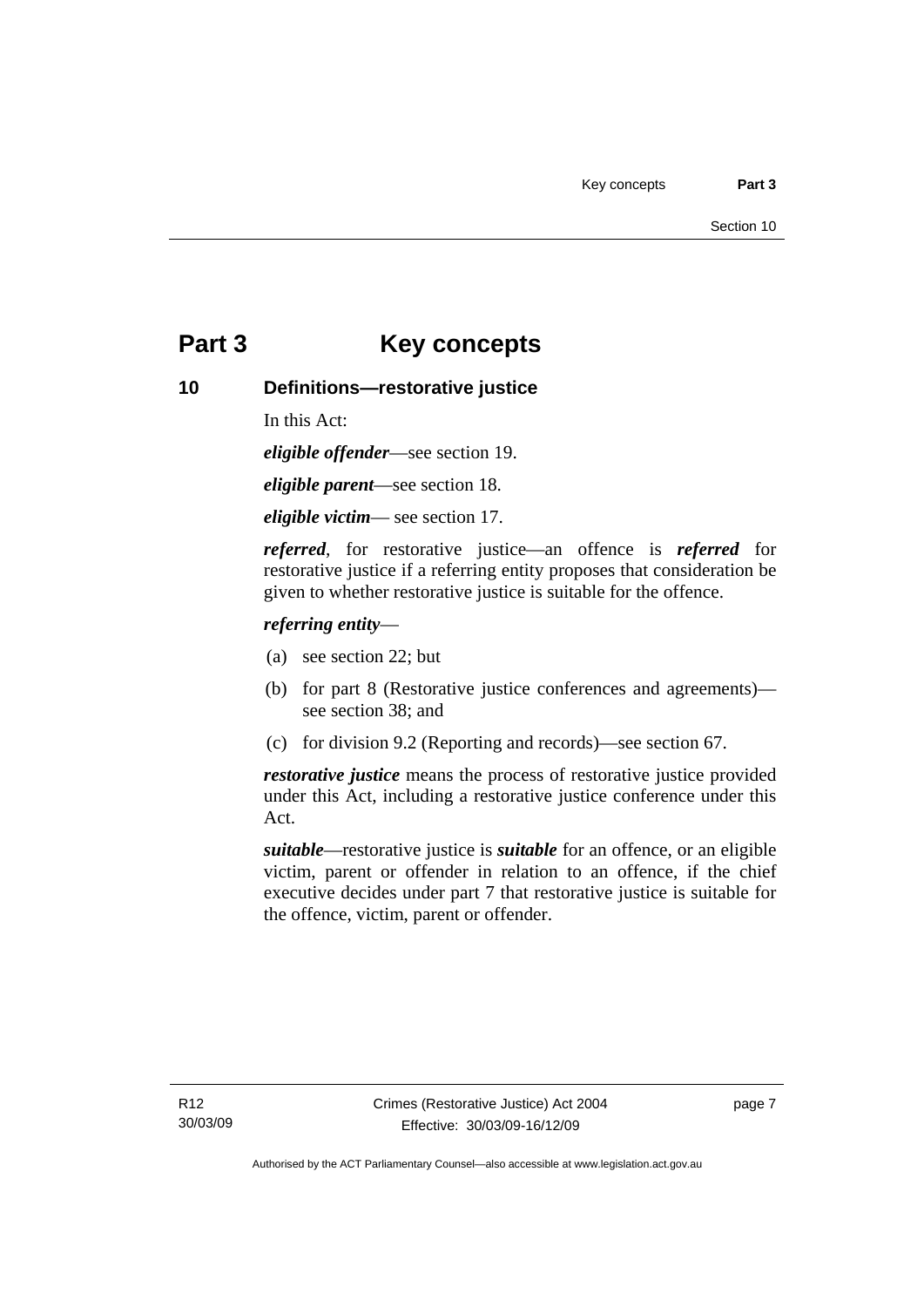<span id="page-15-0"></span>Section 11

#### **11 Definitions—***child victim***,** *parent* **and** *victim*

In this Act:

*child victim*, of an offence, means a victim of an offence who is a child.

*Note* A *child* is an individual under 18 years old (see Legislation Act, dict, pt 1, def *child*).

*parent*, of a child, means a person with parental responsibility for the child within the meaning of the *Children and Young People Act 2008*, division 1.3.2 (Parental responsibility).

#### *victim*—

- (a) has the meaning given by the *Victims of Crime Act 1994*, dictionary; and
- (b) includes a person who would be a victim if a reference in that Act to an *offence* included a reference to an offence that is alleged to have been committed.

#### **12 Definitions—offences and offenders**

In this Act:

*adult offender*, in relation to an offence, means an offender who was an adult when the offence was committed.

*Note* An *adult* is an individual who is at least 18 years old (see Legislation Act, dict, pt 1, def *adult*).

*commission*, of an offence that is alleged to have been committed, includes the alleged commission of the offence.

*Note Offence* is defined to include an offence that is alleged to have committed. *Offender* is defined in similar terms. See definitions of *offence* and *offender* in this section.

*domestic violence offence*—an offence is a *domestic violence offence* if the conduct making up the offence is domestic violence under the *Domestic Violence and Protection Orders Act 2008*.

R12 30/03/09

Authorised by the ACT Parliamentary Counsel—also accessible at www.legislation.act.gov.au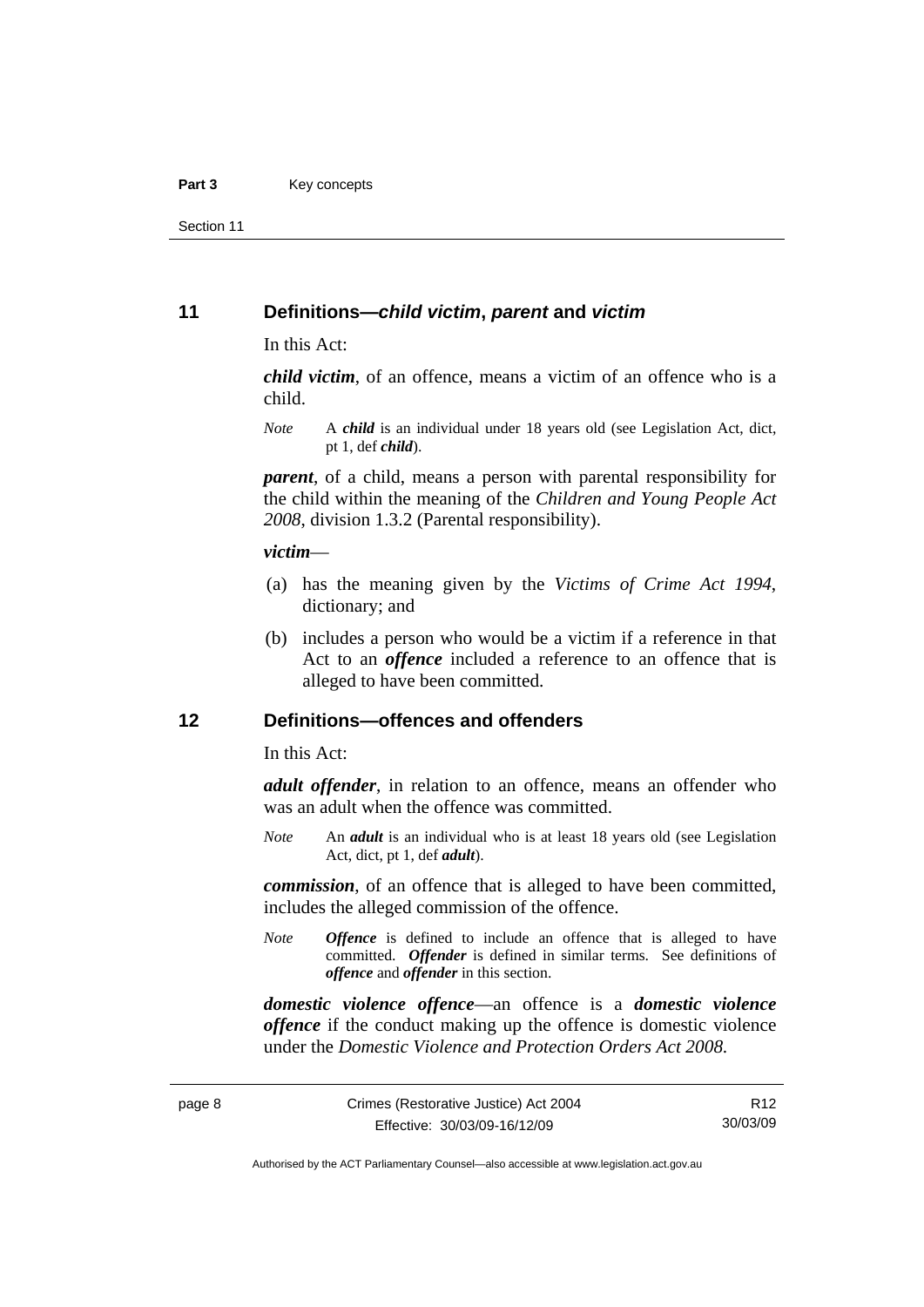*less serious offence* means an offence other than a serious offence.

#### *offence*—

- (a) means an offence against a territory law; and
- (b) includes an offence against a territory law that is alleged to have been committed by a person, unless—
	- (i) a court has acquitted the person of the offence; or
	- (ii) a court has dismissed a proceeding against the person for the offence without finding the person guilty.

#### *offender*—

- (a) means a person who has been convicted or found guilty of an offence against a territory law; and
- (b) includes a person who is alleged to have committed an offence against a territory law, unless—
	- (i) a court has acquitted the person of the offence; or
	- (ii) a court has dismissed a proceeding against the person for the offence without finding the person guilty.

*serious offence* means an offence punishable by imprisonment for a term longer than—

- (a) if the offence relates to money or other property—14 years; or
- (b) in any other case—10 years.

*young offender*, in relation to an offence, means an offender who was less than 18 years old, but at least 10 years old, when the offence was committed or allegedly committed.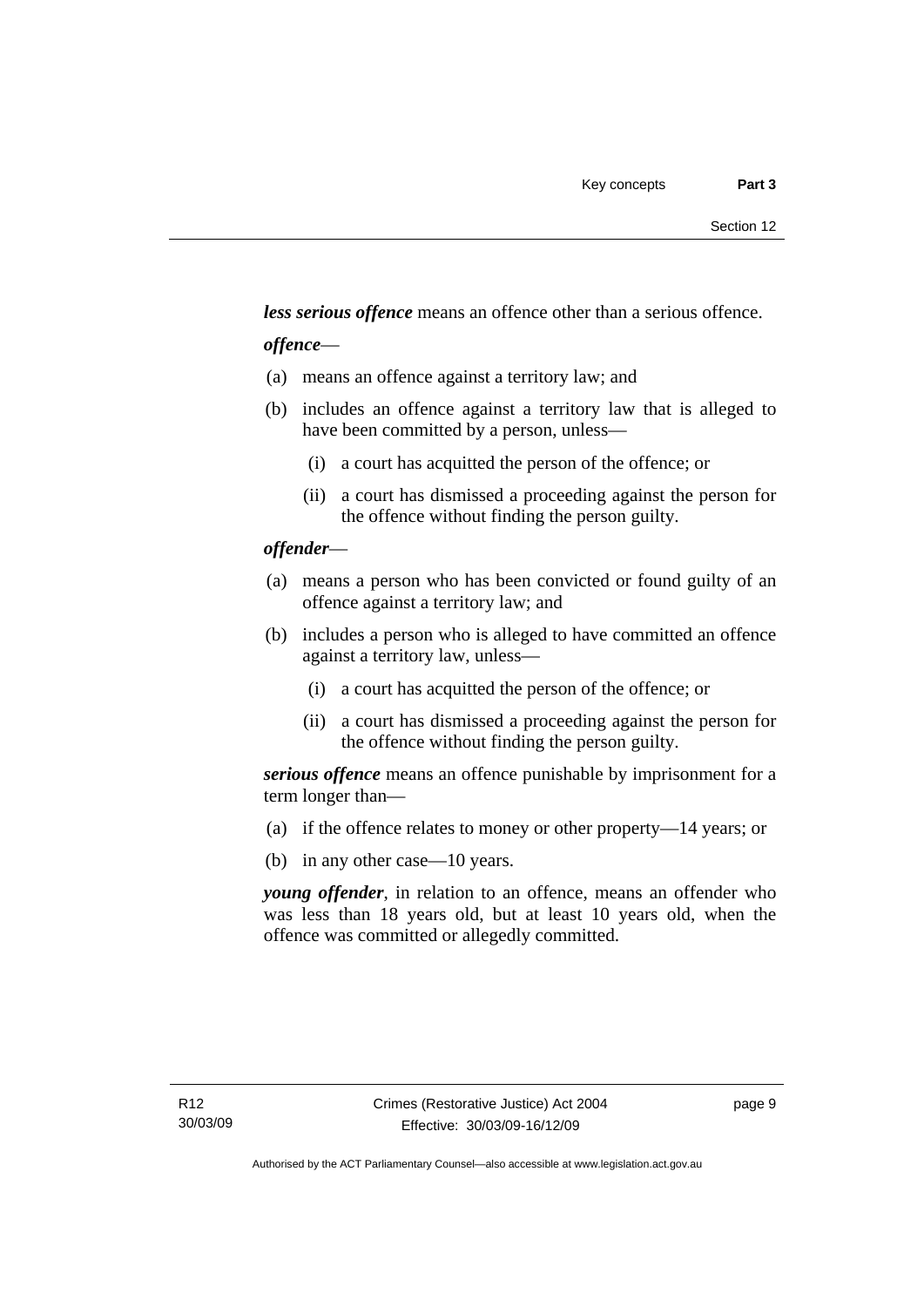#### <span id="page-17-0"></span>**Part 3** Key concepts

Section 13

#### **13 Definition—sentence-related order**

#### In this Act:

*sentence-related order*, for an offender who is found guilty of an offence, means any of the following orders of the court:

- (a) an order sentencing the offender;
- (b) an order under the *Crimes (Sentencing) Act 2005*, section 12 (Suspended sentences) or section 17 (Non-conviction orders general).

#### **Examples—par (a)**

- 1 an order for a sentence of imprisonment
- 2 an order for periodic detention under the *Crimes (Sentencing) Act 2005*
- 3 a good behaviour order under the *Crimes (Sentencing) Act 2005*, including an order subject to a community service condition
- *Note 1* Orders under the *Crimes Act 1900*, s 402 (Conditional release of offenders without proceeding to conviction) (repealed) and s 403 (Conditional release of offenders) (repealed) are taken to be orders under the *Crimes (Sentencing) Act 2005*, s 12 or s 17 (see *Crimes (Sentence Administration) Act 2005*, s 336 to s 338).
- *Note 2* An example is part of the Act, is not exhaustive and may extend, but does not limit, the meaning of the provision in which it appears (see Legislation Act, s 126 and s 132).

page 10 Crimes (Restorative Justice) Act 2004 Effective: 30/03/09-16/12/09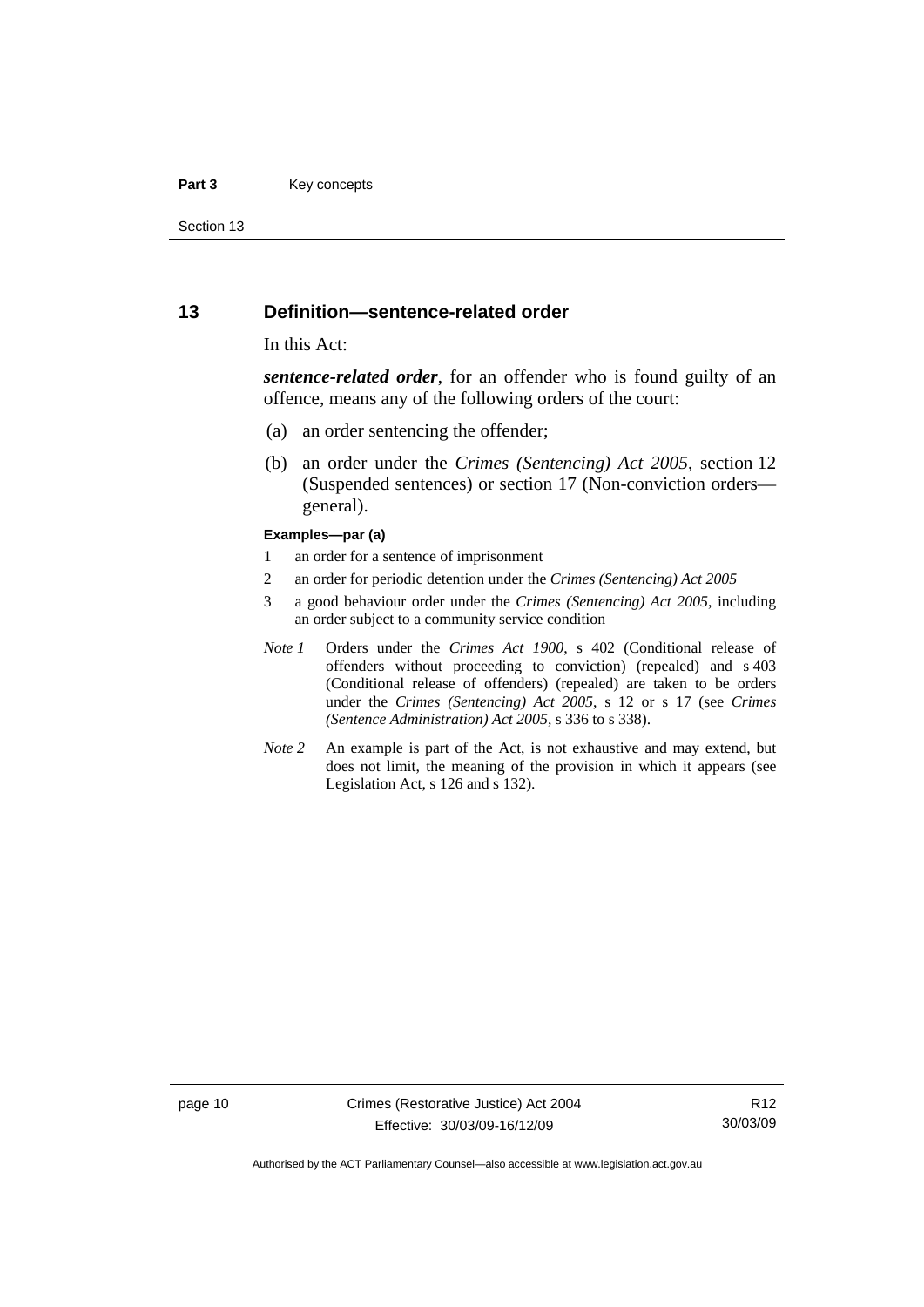## <span id="page-18-0"></span>**Part 4 Application of Act**

#### **14 Application of Act—young offenders and less serious offences**

- (1) This Act applies to a less serious offence committed by a young offender.
- (2) This Act applies to a less serious offence committed by a young offender even if the offence was committed before the day this section commenced.
- (3) Despite subsections (1) and (2), this Act does not apply to a domestic violence offence, or a less serious sexual offence, before the phase 2 application day.
- (4) Subsections (2) to (6) (including this subsection) expire on the phase 2 application day.
	- *Note* A provision of an Act expires at the end of the day fixed for its expiry (see Legislation Act, s 85 (3); *repeal* in s 85 includes expiry—see s 82).
- (5) Subsections (2) to (6) (including this subsection) are laws to which the Legislation Act, section 88 (Repeal does not end effect of transitional laws etc) applies.
- (6) In this section:

*less serious sexual offence* means an offence against any of the following provisions of the *Crimes Act 1900*:

- (a) section 59 (Act of indecency in the third degree);
- (b) section 60 (Act of indecency without consent);
- (c) section 61 (2) (Acts of indecency with young people);
- (d) section 62 (3) (Incest and similar offences);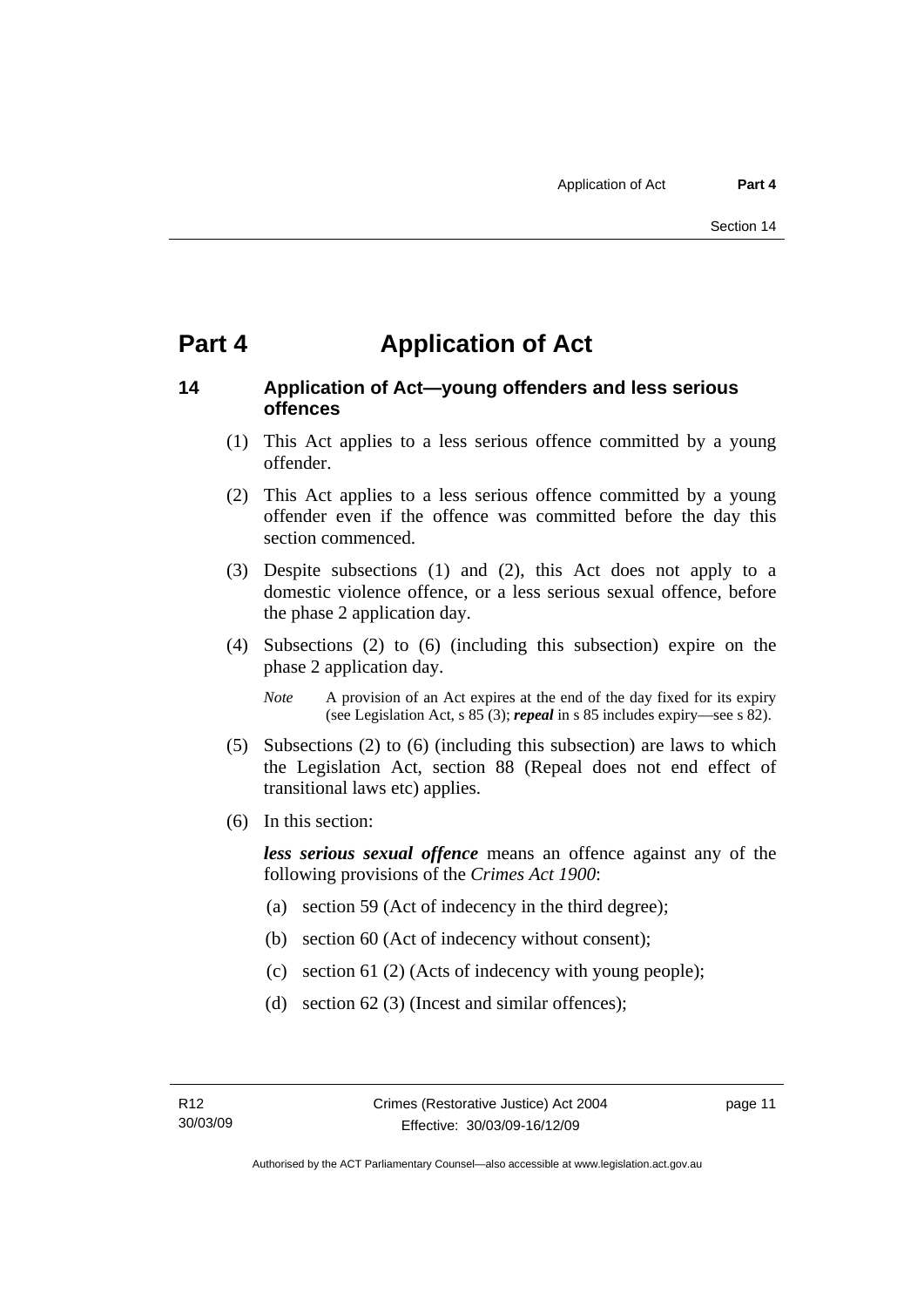#### <span id="page-19-0"></span>**Part 4 Application of Act**

Section 15

(e) section 63 (Abduction).

*phase 2 application day*—see section 15 (4).

#### **15 Application of Act—generally**

- (1) This Act applies to a less serious offence committed by an adult offender.
- (2) This Act applies to a serious offence (whether committed by a young offender or an adult offender) if—
	- (a) the offender is charged with the offence; and
	- (b) either—
		- (i) the offender pleads guilty to the offence; or
		- (ii) the offender is found guilty of the offence (whether or not the offender is convicted or sentenced for the offence).
- (3) This section does not apply to a domestic violence offence.

*Note* For the application of the Act to domestic violence offences, see s 16.

- (4) Subsections (1), (2) and (3) do not apply before a day (the *phase 2 application day*) declared by the Minister by written notice.
- (5) However, subsections (1) and (2) may apply to an offence even if the offence was committed before the phase 2 application day.
- (6) A declaration under subsection (4) is a notifiable instrument.

*Note* A notifiable instrument must be notified under the Legislation Act.

- (7) To remove any doubt, the Legislation Act, section 79 (Automatic commencement of postponed law) does not apply to subsections (1), (2) and (3).
	- *Note* If the Legislation Act, s 79 applied to subsection (1), (2) or (3), the subsection would automatically commence 6 months after the commencement of this Act (apart from s 1 and s 2) if it had not already been effectively commenced by the declaration of the phase 2 application day.

Authorised by the ACT Parliamentary Counsel—also accessible at www.legislation.act.gov.au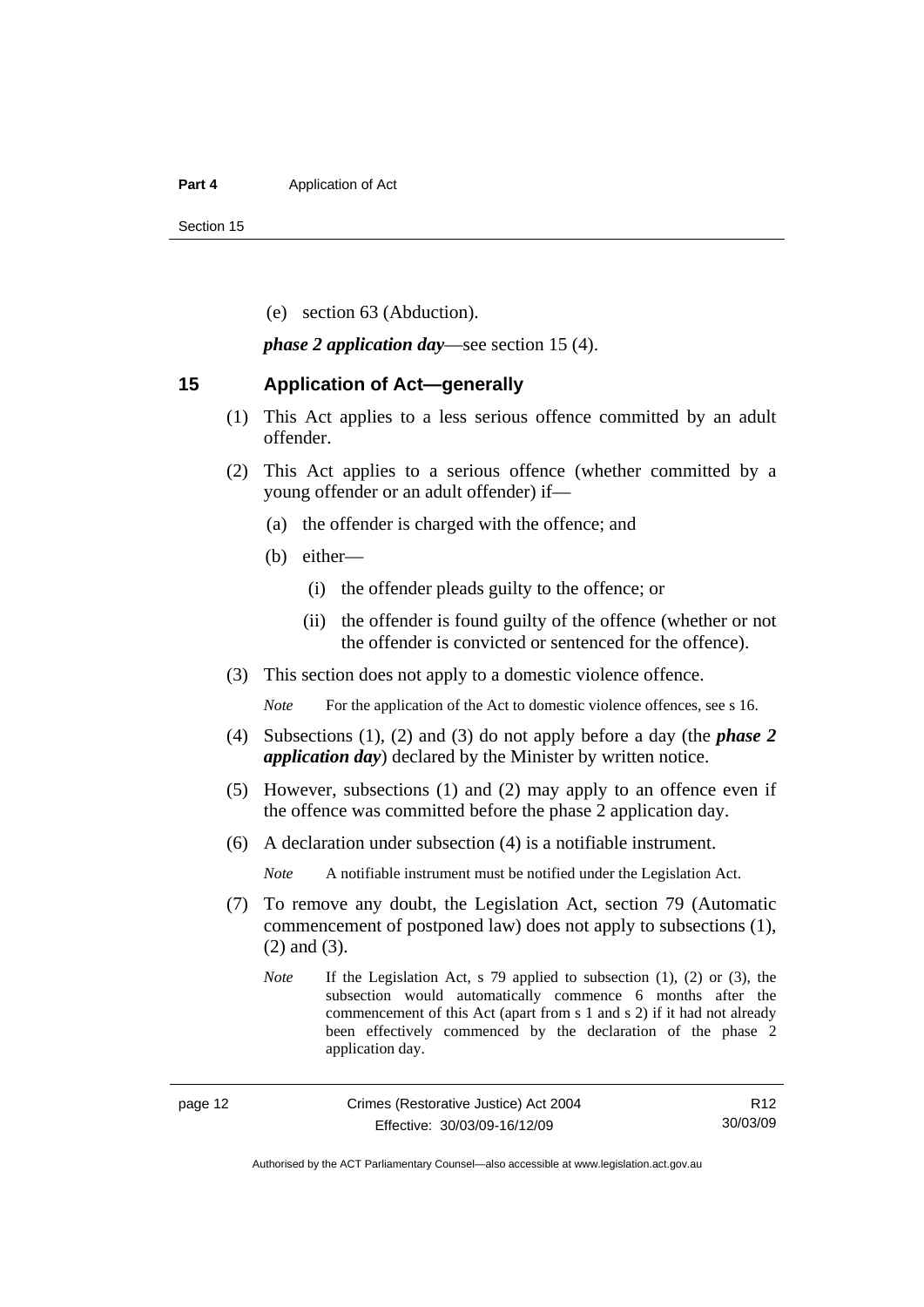- <span id="page-20-0"></span> (8) Subsections (4) to (9) (including this subsection) expire on the phase 2 application day.
	- *Note* A provision of an Act expires at the end of the day fixed for its expiry (see Legislation Act, s 85 (3); *repeal* in s 85 includes expiry—see s 82).
- (9) Subsections (4) to (8), and this subsection, are laws to which the Legislation Act, section 88 (Repeal does not end effect of transitional laws etc) applies.

#### **16 Application of Act—domestic violence offences**

- (1) This Act applies to a domestic violence offence committed by a young offender.
- (2) Subsection (1) applies whether or not the young offender is charged with the offence.
	- *Note 1* An offence may have been *committed* if it is alleged that the offence was committed (see s 12, def *commission*).
	- *Note* 2 For the chief executive to decide that a domestic violence offence committed (or allegedly committed) by a young offender is suitable for restorative justice under pt 7, the chief executive must be satisfied that exceptional circumstances exist for the calling of a restorative justice conference (see s 33 (2)).
- (3) This Act applies to a domestic violence offence committed by an adult offender if—
	- (a) the offender is charged with the offence; and
	- (b) either—
		- (i) the offender pleads guilty to the offence; or
		- (ii) the offender is found guilty of the offence (whether or not the offender is convicted or sentenced for the offence).
- (4) Subsections (1), (2) and (3) do not apply before the phase 2 application day.

page 13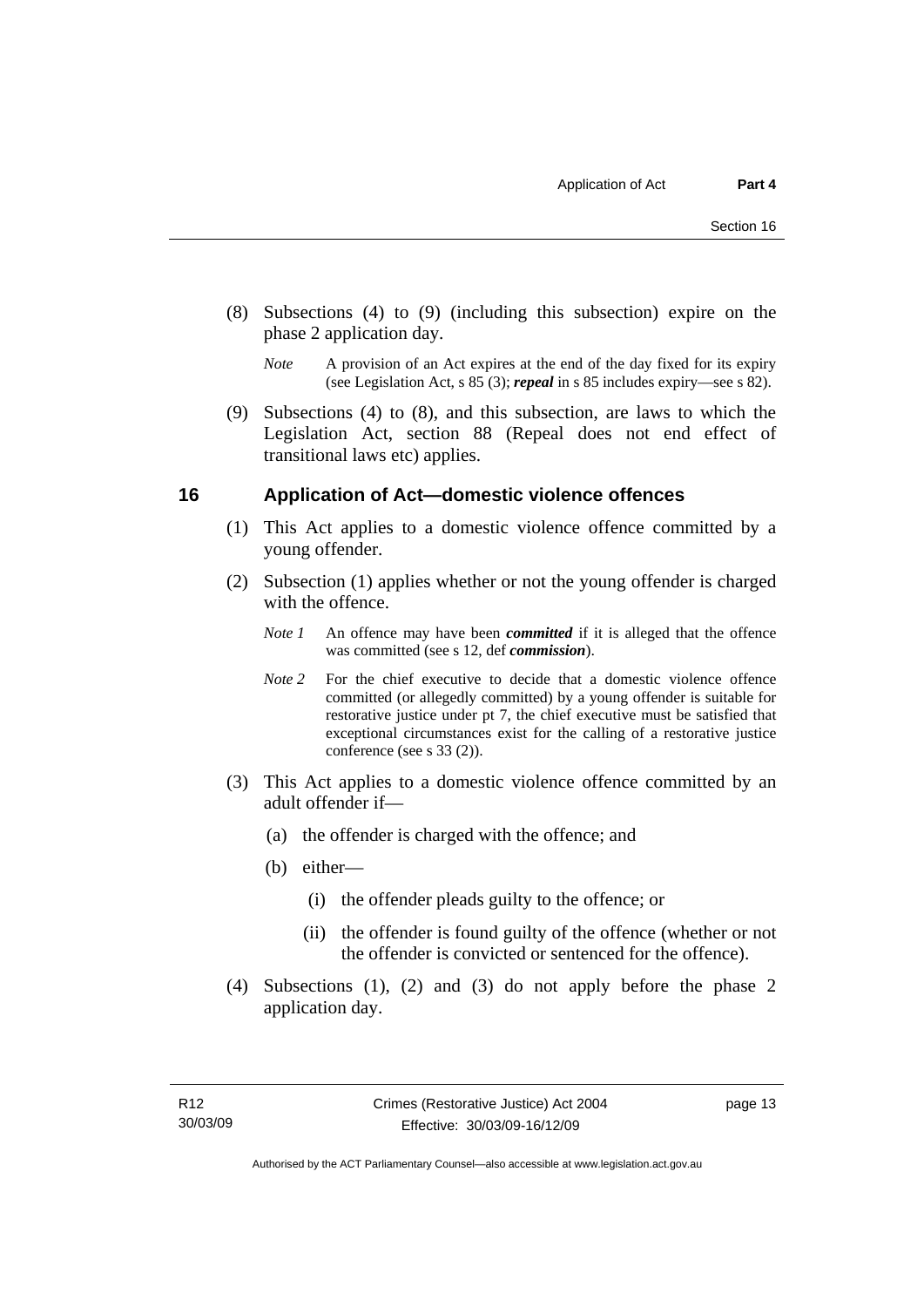Section 16

- (5) However, subsections (1), (2) and (3) may apply to an offence even if the offence was committed before the phase 2 application day.
- (6) To remove any doubt, the Legislation Act, section 79 (Automatic commencement of postponed law) does not apply to subsection (1), (2) or (3).
	- *Note* If the Legislation Act, s 79 applied to subsection (1), (2) or (3), the subsection would automatically commence 6 months after the commencement of this Act (apart from s 1 and s 2) if it had not already been effectively commenced by the declaration of the phase 2 application day.
- (7) Subsections (4) to (9) (including this subsection) expire on the phase 2 application day.
	- *Note* A provision of an Act expires at the end of the day fixed for its expiry (see Legislation Act, s 85 (3); *repeal* in s 85 includes expiry—see s 82).
- (8) Subsections (4) to (9) (including this subsection) are laws to which the Legislation Act, section 88 (Repeal does not end effect of transitional laws etc) applies.
- (9) In this section:

*phase 2 application day*—see section 15 (4).

Authorised by the ACT Parliamentary Counsel—also accessible at www.legislation.act.gov.au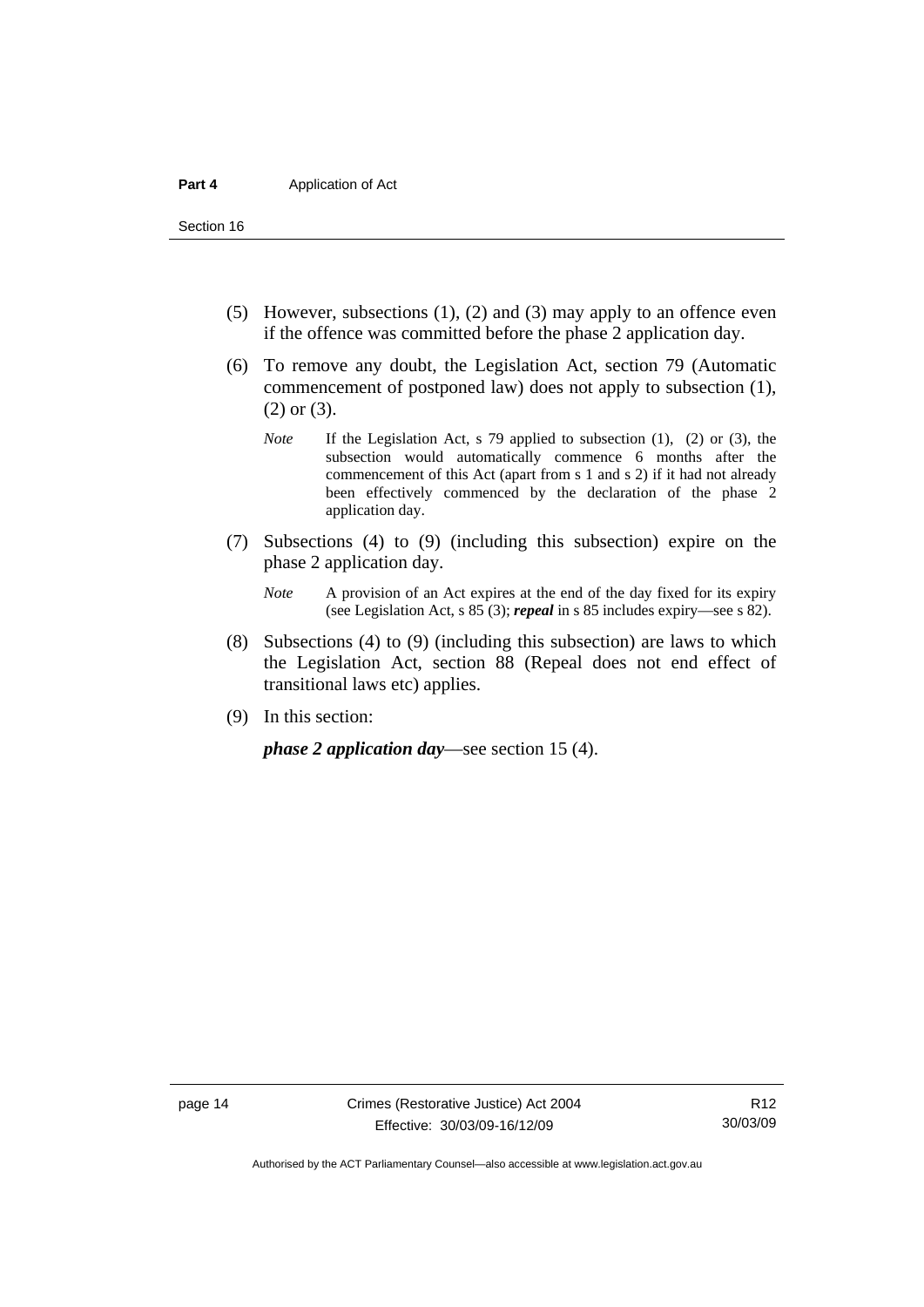## <span id="page-22-0"></span>**Part 5 Eligibility for restorative justice**

### **17 Eligible victims**

- (1) A victim of an offence is eligible for restorative justice in relation to the offence if—
	- (a) this Act applies to the offence and the offender under part 4; and
	- (b) the victim is at least 10 years old; and
	- (c) the victim is capable of agreeing to take part in restorative justice.
- (2) If a victim of an offence is younger than 10 years old, an immediate family member of the victim is eligible for restorative justice in relation to the offence if—
	- (a) this Act applies to the offence and the offender under part 4; and
	- (b) the immediate family member is at least 10 years old; and
	- (c) the immediate family member is capable of agreeing to take part in restorative justice.
	- *Note* Alternatively, a parent of a child victim of an offence may take part in restorative justice as an invited participant (see s 44).
- (3) For this Act, a victim of an offence, or an immediate family member of a victim of an offence, is an *eligible victim* in relation to the offence if the victim or immediate family member is eligible for restorative justice under this section.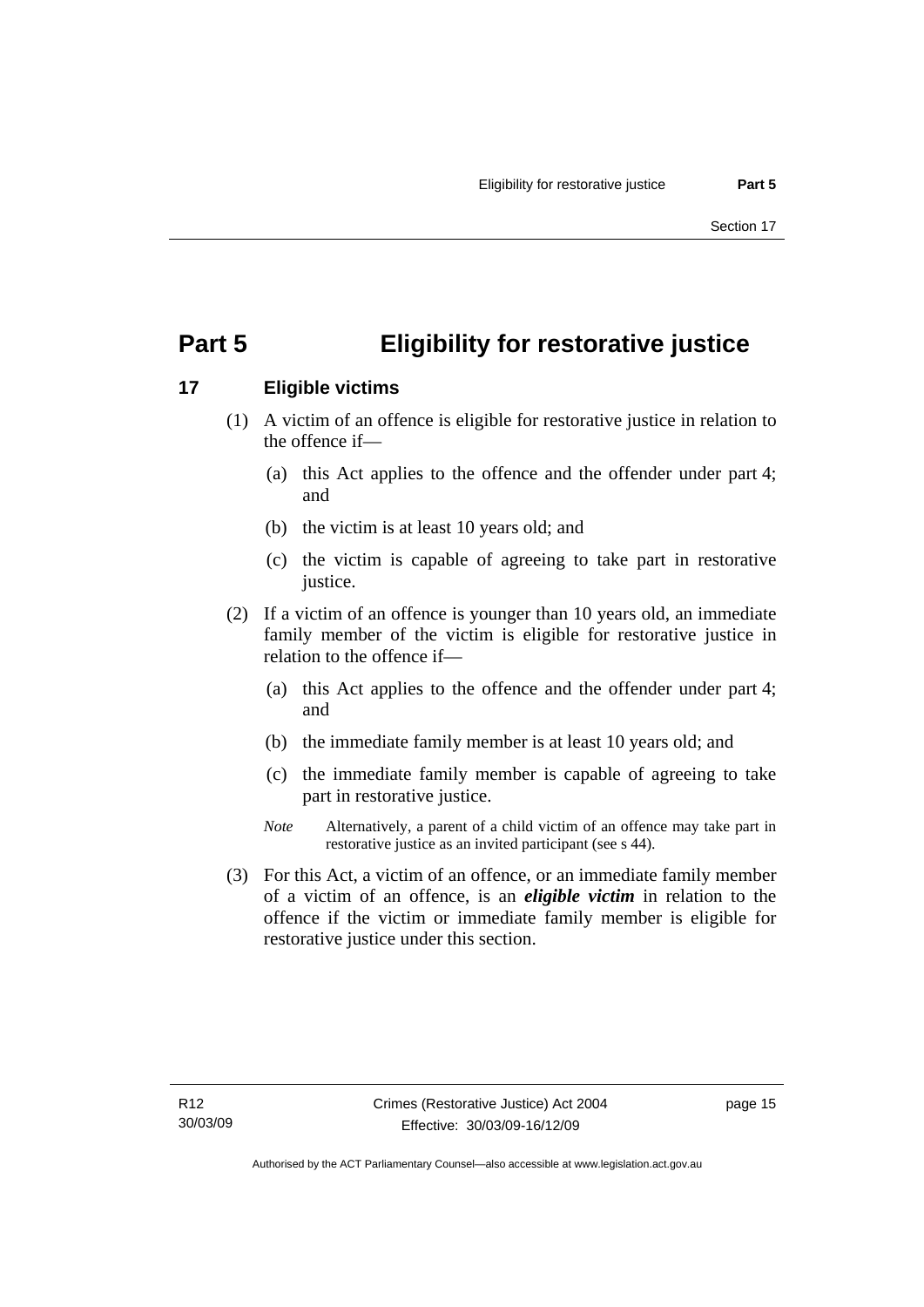<span id="page-23-0"></span>Section 18

(4) In this section:

*immediate family member*, in relation to a victim of an offence, means a person who was, at the time the offence was committed—

- (a) a parent of the victim; or
- (b) a sibling of the victim.

#### **Examples of siblings**

- 1 brother or sister
- 2 half-brother or half-sister
- 3 step-brother or step-sister
- 4 someone who has the same guardian or foster parent as the victim
- *Note* An example is part of the Act, is not exhaustive and may extend, but does not limit, the meaning of the provision in which it appears (see Legislation Act, s 126 and s 132).

#### **18 Eligible parents**

- (1) A parent of a child victim of an offence (no matter how old the child victim is) is eligible for restorative justice in relation to the offence if—
	- (a) this Act applies to the offence and the offender under part 4; and
	- (b) the child victim is incapable of adequately understanding or responding to the experience of the offence, or has died; and
	- (c) the parent is capable of agreeing to take part in restorative justice.
- (2) For this Act, a parent of a child victim of an offence is an *eligible parent* in relation to the offence if the parent is eligible for restorative justice under this section.

R12 30/03/09

Authorised by the ACT Parliamentary Counsel—also accessible at www.legislation.act.gov.au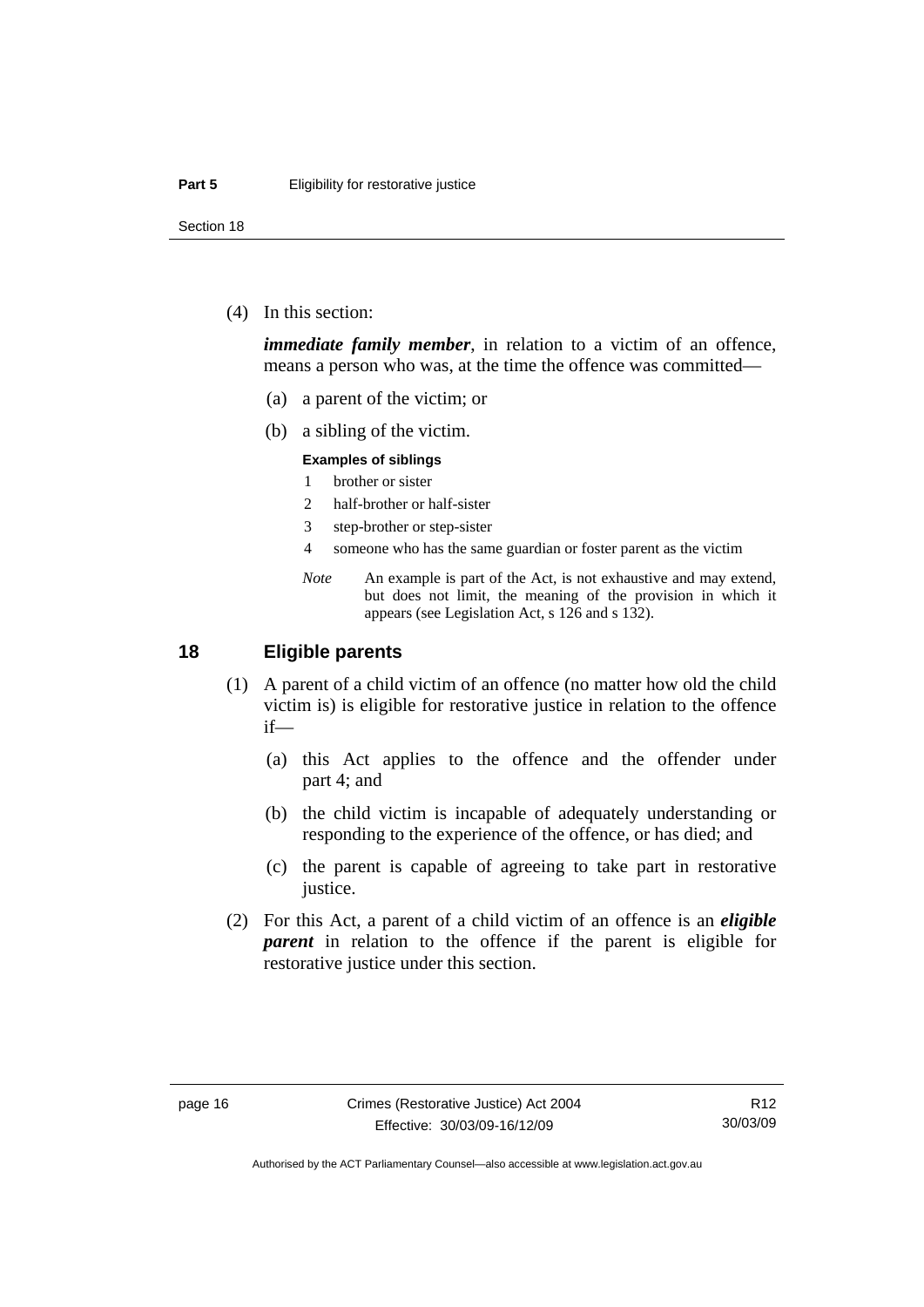#### <span id="page-24-0"></span>**19 Eligible offenders**

- (1) An offender who commits an offence is eligible for restorative justice if-
	- (a) this Act applies to the offence and the offender under part 4; and
	- (b) the offender—
		- (i) accepts responsibility for the commission of the offence; and
		- (ii) was at least 10 years old when the offence was committed, or was allegedly committed; and
		- (iii) is capable of agreeing to take part in restorative justice; and
		- (iv) agrees to take part in restorative justice.
- (2) For this Act an offender is an *eligible offender* in relation to the offence if the offender is eligible for restorative justice under this section.

#### **20 Accepting responsibility for offences**

- (1) If an offender accepts responsibility for the commission of an offence to take part in restorative justice, this Act does not prevent the offender from pleading not guilty for the offence.
- (2) The fact that a court knows that an offender has accepted responsibility for the commission of an offence to take part in restorative justice does not require a court to reduce the severity of any sentence it may make for the offender.
	- *Note 1* To be eligible take part in restorative justice, an offender must accept responsibility for the commission of the offence (see s 19).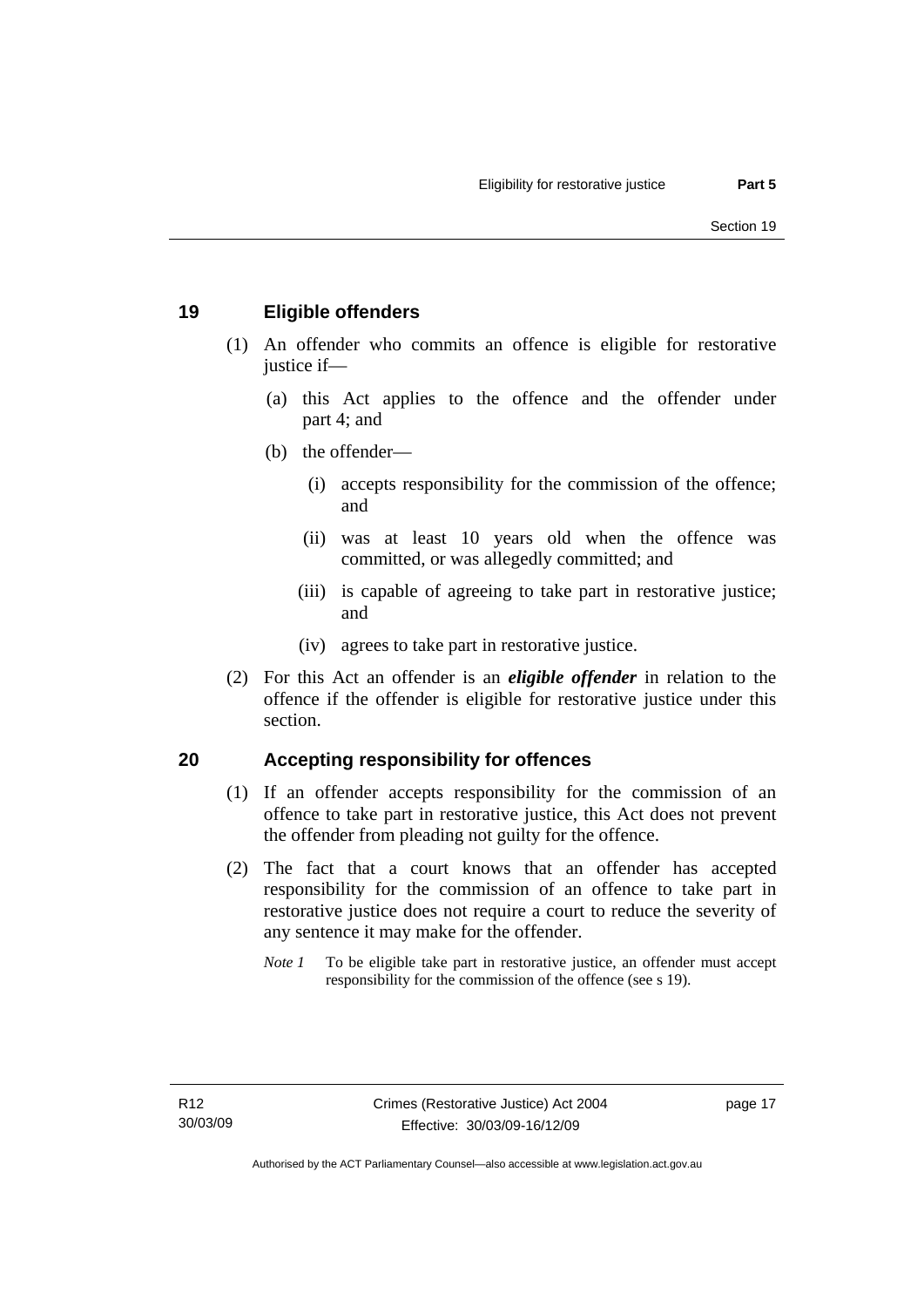#### **Part 5 Eligibility for restorative justice**

Section 20

*Note 2* The *Crimes (Sentencing) Act 2005*, section 33 (1) (x) provides that, in deciding how an offender should be sentenced (if at all) for an offence, the matters known to the court that it must consider include, if relevant, the fact that the person has accepted responsibility for the offence to take part in restorative justice.

> However, the *Crimes (Sentencing) Act 2005*, section 34 (1) (g) provides that a court must not increase the severity of the sentence that it would otherwise impose on a person for an offence because the offender has chosen not to take part, or to continue to take part, in restorative justice for the offence.

page 18 Crimes (Restorative Justice) Act 2004 Effective: 30/03/09-16/12/09

R12 30/03/09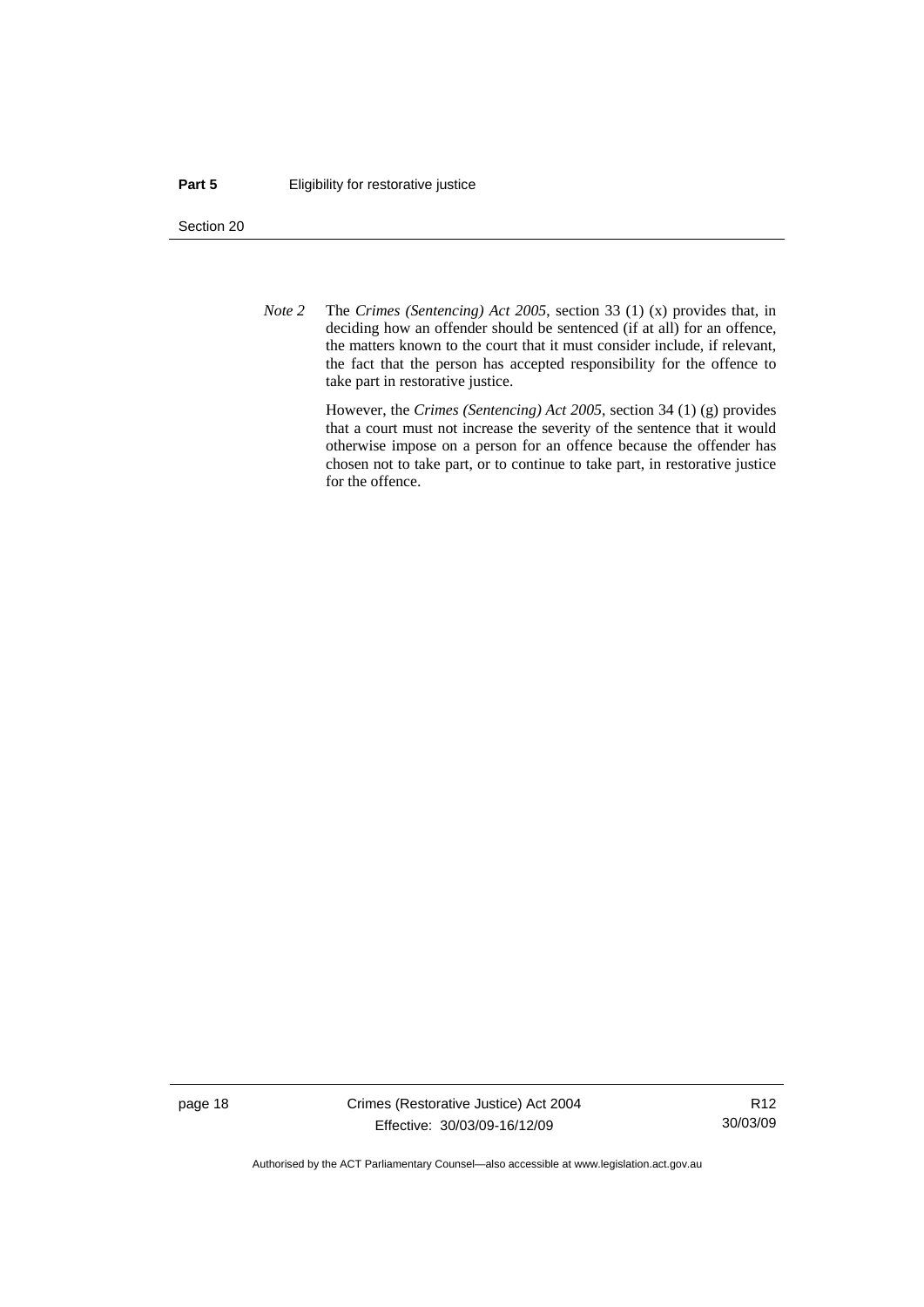<span id="page-26-0"></span>**Part 6** Referral for restorative justice

### **Division 6.1 Preliminary**

### **21 Definitions—referral**

In this Act:

*chief executive (children and young people)*—see section 22 (2).

*chief executive (corrections)*—see section 22 (2).

*chief executive (restorative justice)*—see section 22 (2).

*court referral order*—see section 27 (2) (Referral during court proceeding).

*Note Referred* is defined in s 10.

*referring entity*—see section 22.

*section 24 referral conditions*—see section 24 (Referral power).

## **Division 6.2 General**

### **22 Referring entities**

- (1) An entity mentioned in table 22, column 2 (a *referring entity*) may refer an offence for restorative justice at the stage of the criminal justice process described for the entity in column 3 in relation to the offence.
- (2) In table 22:

*chief executive (children and young people)* means the chief executive of the administrative unit responsible for the administration of the *Children and Young People Act 2008*, acting in that capacity.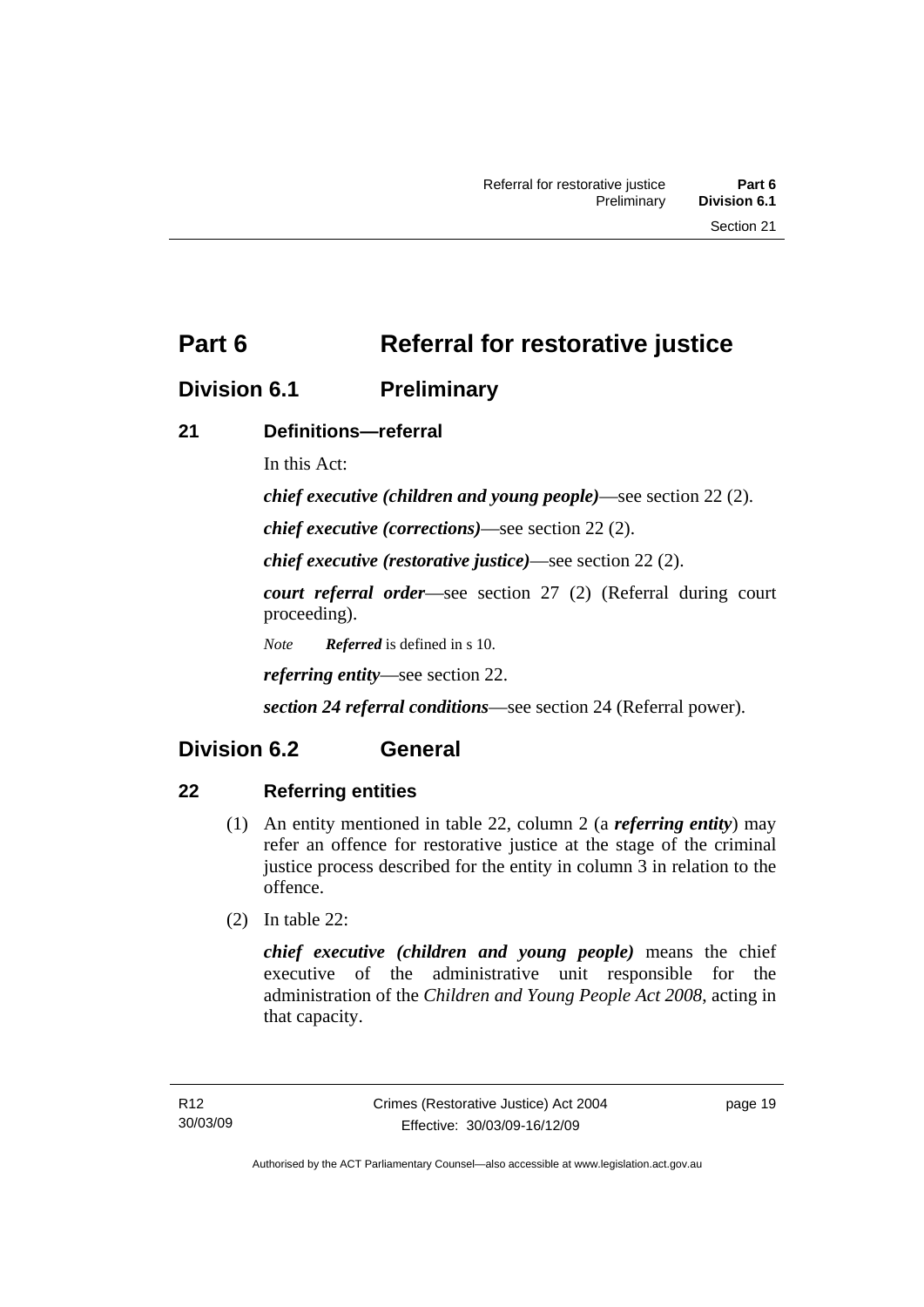*chief executive (corrections)*, in relation to an offender for whom a sentence-related order is made, means the chief executive of the administrative unit responsible for the administration of the order, acting in that capacity.

*chief executive (restorative justice)* means the chief executive of the administrative unit responsible for the administration of this Act, acting in that capacity.

#### **Example (definitions of all chief executives)**

For this example, the administrative unit responsible for the administration of sentence-related orders (for both young and adult offenders) is also the administrative unit responsible for the administration of this Act and the *Children and Young People Act 2008*. The administrative unit has a single chief executive. That chief executive, in different capacities corresponding to those different responsibilities, may be differently described as follows:

- The chief executive is the *chief executive (children and young people)* while exercising a function in relation to an offence allegedly committed by a child who is the subject of a care and protection order under the *Children and Young People Act 2008*.
- The chief executive is the *chief executive (corrections)* while exercising a function in relation to a young or adult offender who is the subject of a sentence-related order.
- The chief executive is the *chief executive (restorative justice)* while exercising a function relating to the administration of this Act.
- *Note 1* If this Act refers simply to *the chief executive* (without a tag) this is a reference to the chief executive of the administrative unit responsible for the administration of this Act (see Legislation Act, s 163).
- *Note* 2 A chief executive may delegate any powers given to the chief executive under this Act to a public sector officer under the *Public Sector Management Act 1994*, s 36.
- *Note 3* An example is part of the Act, is not exhaustive and may extend, but does not limit, the meaning of the provision in which it appears (see Legislation Act, s 126 and s 132).

*prosecution referral*, for an offender, means referral of the offender for prosecution by any of the following:

(a) a voluntary agreement to attend court;

Authorised by the ACT Parliamentary Counsel—also accessible at www.legislation.act.gov.au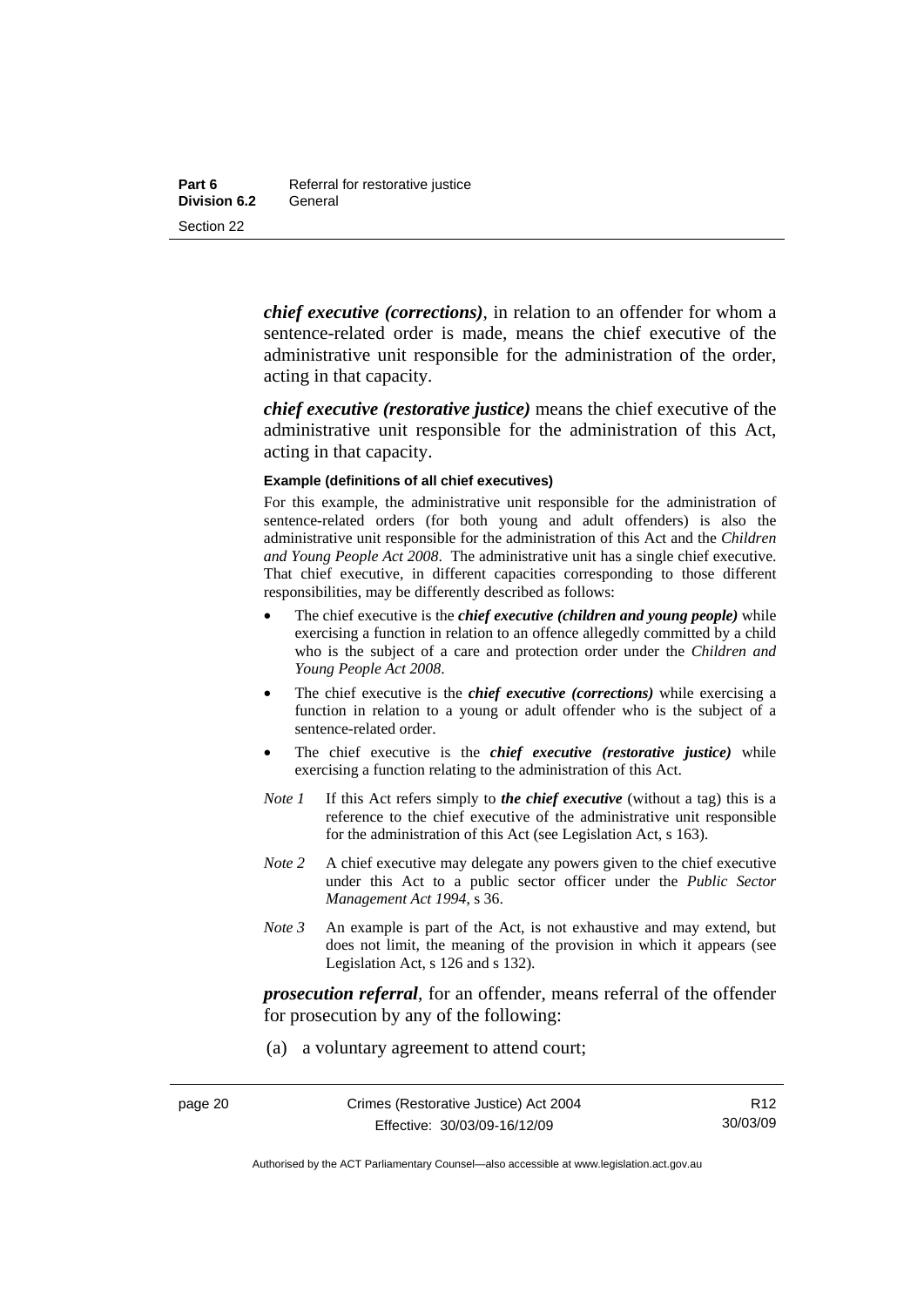- (b) a court attendance notice under the *Magistrates Court 1930*.
- (c) a summons;
- (d) the arrest and charging of the offender.

| Table 22         | <b>Referring entities</b>                         |                                                                 |                                                                                          |
|------------------|---------------------------------------------------|-----------------------------------------------------------------|------------------------------------------------------------------------------------------|
| column 1<br>item | column <sub>2</sub><br>referring entity           | column 3                                                        | stage of criminal justice process                                                        |
| 1                | chief police officer                              | (a)                                                             | after the offender is cautioned or                                                       |
|                  | chief executive<br>(restorative justice)          |                                                                 | apprehended; and                                                                         |
|                  |                                                   | (b)                                                             | before a prosecution referral is                                                         |
|                  | chief executive<br>(children and<br>young people) |                                                                 | made for the offender                                                                    |
|                  | police officer                                    |                                                                 |                                                                                          |
| 2                | director of public<br>prosecutions                | (a)                                                             | after a prosecution referral is<br>made for the offender; and                            |
|                  |                                                   | (b)                                                             | before a second mention hearing<br>for the offence by a court has<br>begun               |
| 3                | <b>Magistrates Court</b><br>(including the        | unless, or until, the offender pleads guilty to<br>the offence- |                                                                                          |
|                  | Childrens Court)                                  | (a)                                                             | after a second mention hearing for                                                       |
|                  | Supreme Court                                     |                                                                 | the offence has begun; and                                                               |
|                  |                                                   | (b)                                                             | before the end of a case<br>management hearing or case<br>status inquiry for the offence |

page 21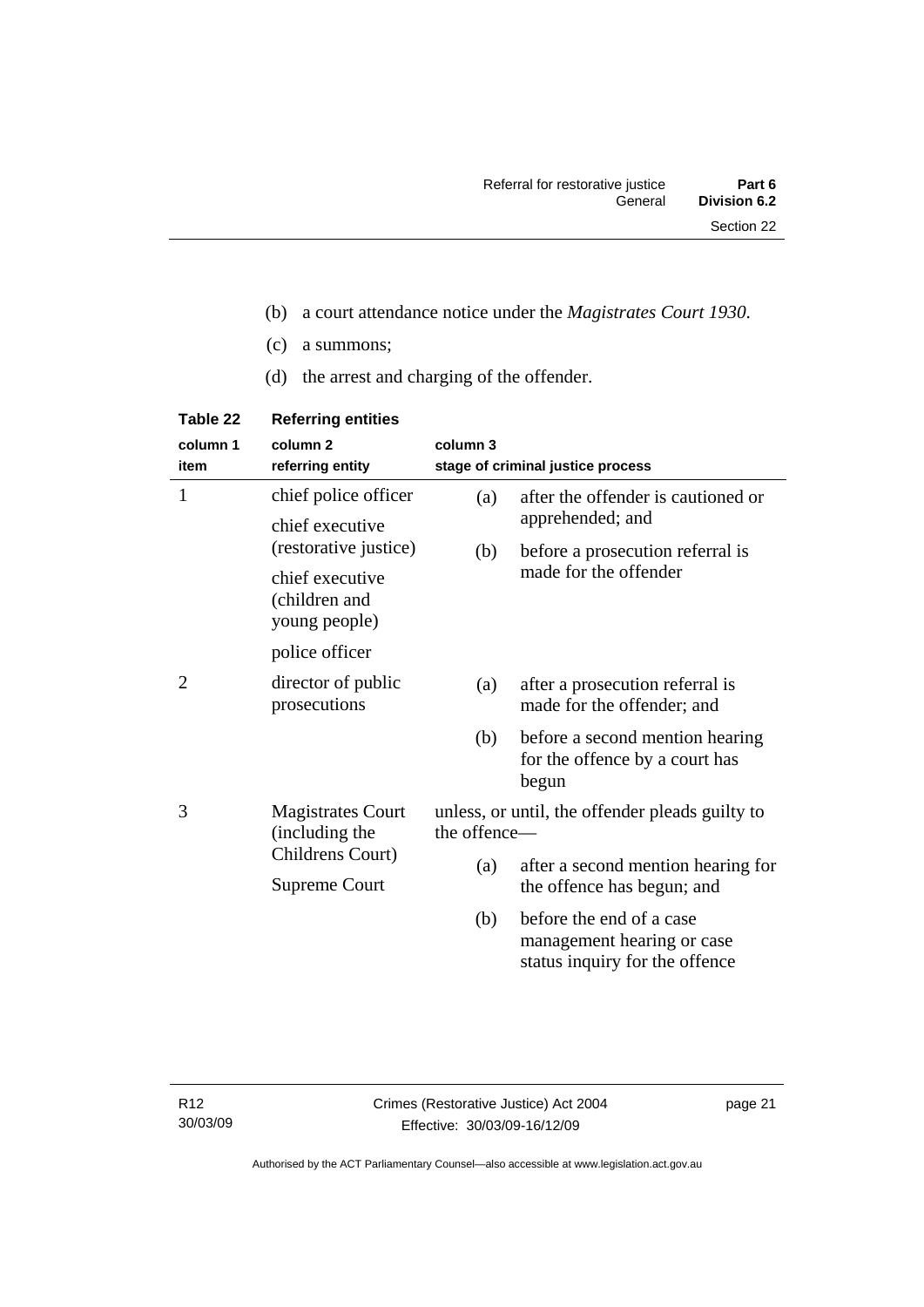| Part 6              | Referral for restorative justice |
|---------------------|----------------------------------|
| <b>Division 6.2</b> | General                          |
| Section 22          |                                  |

| column 1<br>item | column <sub>2</sub><br>referring entity                                         | column 3<br>stage of criminal justice process                            |                                                                                                                                                     |
|------------------|---------------------------------------------------------------------------------|--------------------------------------------------------------------------|-----------------------------------------------------------------------------------------------------------------------------------------------------|
| $\overline{4}$   | <b>Magistrates Court</b><br>(including the<br>Childrens Court)<br>Supreme Court | if the offender pleads guilty to, or is found<br>guilty of, the offence— |                                                                                                                                                     |
|                  |                                                                                 | (a)                                                                      | after the offender pleads guilty to,<br>or is found guilty of, the offence<br>(whether or not the offender has<br>been convicted or sentenced); and |
|                  |                                                                                 | (b)                                                                      | before the end of the proceeding                                                                                                                    |
| 5                | chief executive<br>(children and<br>young people)                               | (a)                                                                      | after a court has made a sentence-<br>related order in relation to the<br>offender; and                                                             |
|                  | chief executive<br>(corrections)                                                | (b)                                                                      | before the end of the term of the<br>sentence-related order or the<br>sentence (if any) of which it forms<br>part (whichever is later)              |
|                  | chief executive<br>(restorative justice)                                        |                                                                          |                                                                                                                                                     |
|                  | sentence<br>administration<br>board                                             |                                                                          |                                                                                                                                                     |
| 6                | referring entity<br>prescribed by<br>regulation                                 | stage of the criminal justice process<br>prescribed by regulation        |                                                                                                                                                     |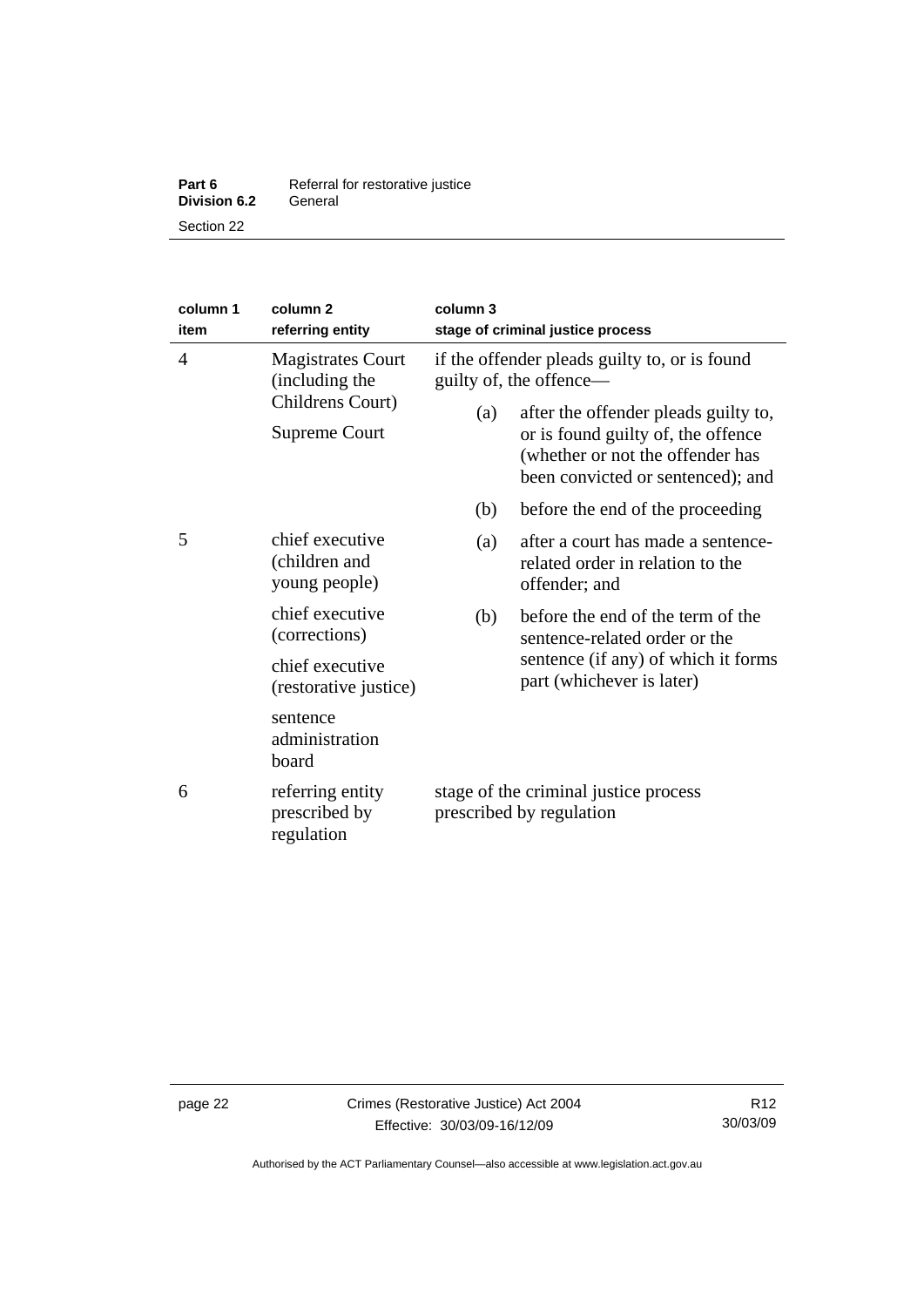#### <span id="page-30-0"></span>**23 Referral—procedure**

- (1) The referring entity must give a referral to the chief executive (restorative justice).
	- *Note* Section 72 deals with what happens if the referring entity is the same chief executive as the chief executive (restorative justice), but the referral is made by the chief executive as chief executive (corrections) or chief executive (children and young people).

 That section provides that the chief executive must ensure that appropriate administrative arrangements are made for the referral to be given by a delegate of the chief executive as chief executive (corrections) or chief executive (children and young people) to a delegate of the chief executive as chief executive (restorative justice).

- (2) The referral—
	- (a) must be in writing, stating the grounds for referral; and
	- (b) if the referring entity is a court—may be in the form of a court referral order or sentence-related order, or as a condition of a bail order.
	- *Note* If a form is approved under s 73 for this provision, the form must be used.
- (3) This section does not apply if the referring entity is the chief executive (restorative justice).
	- *Note* The referring entity may be the chief executive (restorative justice) under table 22, item 1 or 5.

#### **24 Referral power**

- (1) A referring entity may refer an offence for restorative justice if the entity is satisfied that all the following conditions (the *section 24 referral conditions*) apply:
	- (a) the offender is an eligible offender;
	- (b) there is an eligible victim or parent in relation to the offence;

page 23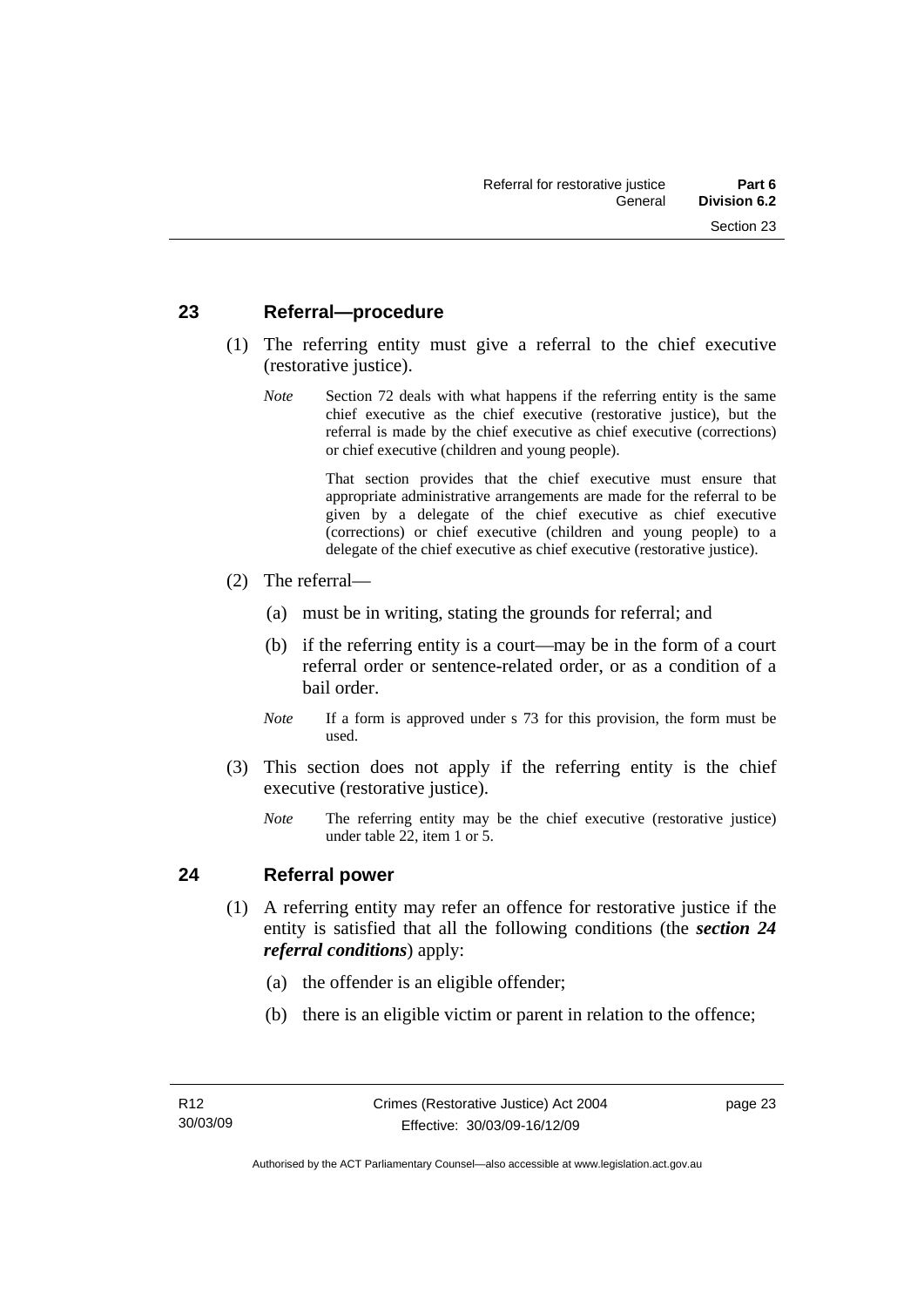- <span id="page-31-0"></span> (c) an explanation has been given under section 25 to the eligible offender, before the offender agrees to take part in restorative justice.
- *Note* The conditions under which a victim, parent or offender may be eligible are set out in s 17, s 18 and s 19.
- (2) The restorative justice guidelines may prescribe procedures for making decisions about referrals under subsection (1).
- (3) This section is subject to the following sections:
	- (a) section 26 (Referral by DPP—domestic violence offences by young offenders;
	- (b) section 27 (Referral during court proceeding).

#### **25 Explanation of restorative justice**

Before an offence is referred for restorative justice, the referring entity must ensure that reasonable steps are taken to explain to the eligible offender (in language that the offender can readily understand)––

- (a) the purpose of restorative justice generally and for the particular offence; and
- (b) the nature of restorative justice, including the following:
	- (i) the nature of a restorative justice conference;
	- (ii) who may take part in a restorative justice conference;
	- (iii) the nature of a restorative justice agreement; and
- (c) that the offender may seek independent legal advice about taking part in restorative justice; and
- (d) that no-one is under an obligation to take part in restorative justice, or to continue to take part in restorative justice after it has started; and

Authorised by the ACT Parliamentary Counsel—also accessible at www.legislation.act.gov.au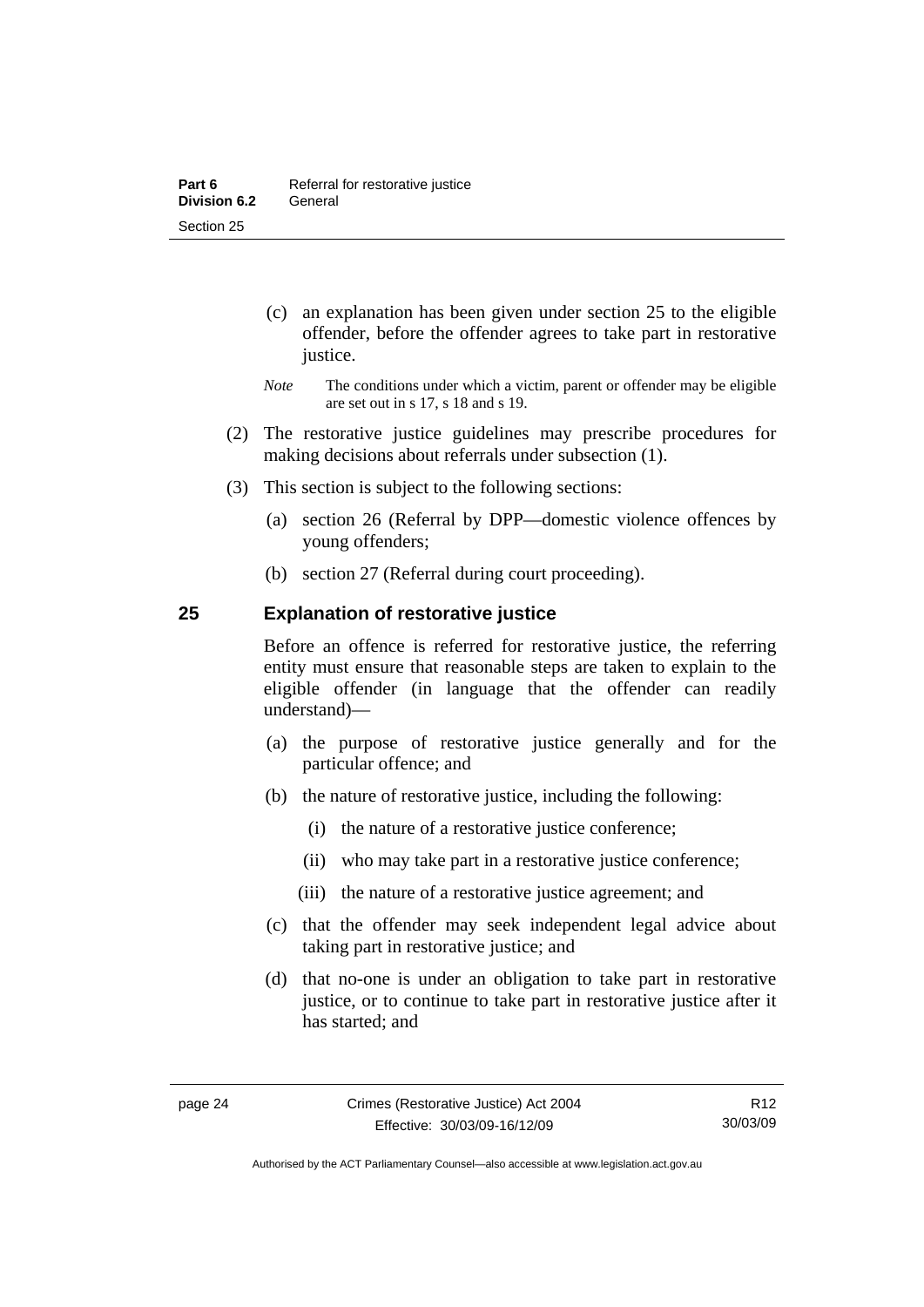- <span id="page-32-0"></span> (e) if the offender has not entered a plea for the offence—that the acceptance of responsibility for the commission of the offence by the offender for the purpose of restorative justice does not prevent the offender from pleading not guilty for the offence; and
- (f) if a sentence-related order has not been made for the offender—that, if the offender is found guilty of the offence, a court, in sentencing the offender—
	- (i) may consider whether the offender accepts responsibility for the offence to take part in restorative justice, but is not required to reduce the severity of any sentence as a result; and
	- (ii) must not consider whether the offender has chosen not to take part, or not to continue to take part, in restorative justice.

#### **26 Referral by DPP—domestic violence offences committed by young offenders**

- (1) This section applies if the director of public prosecutions is the referring entity for a domestic violence offence allegedly committed by a young offender.
- (2) The director of public prosecutions may refer the offence for restorative justice if—
	- (a) the section 24 referral conditions apply; and
	- (b) the director has consulted each person who could be an eligible victim or parent for the offence.
	- *Note* This Act does not apply to a domestic violence offence alleged to have been committed by an adult offender unless the offender pleads guilty to the offence, or is found guilty of the offence (see s 16).
- (3) Subsections (1) and (2) do not apply before the phase 2 application day.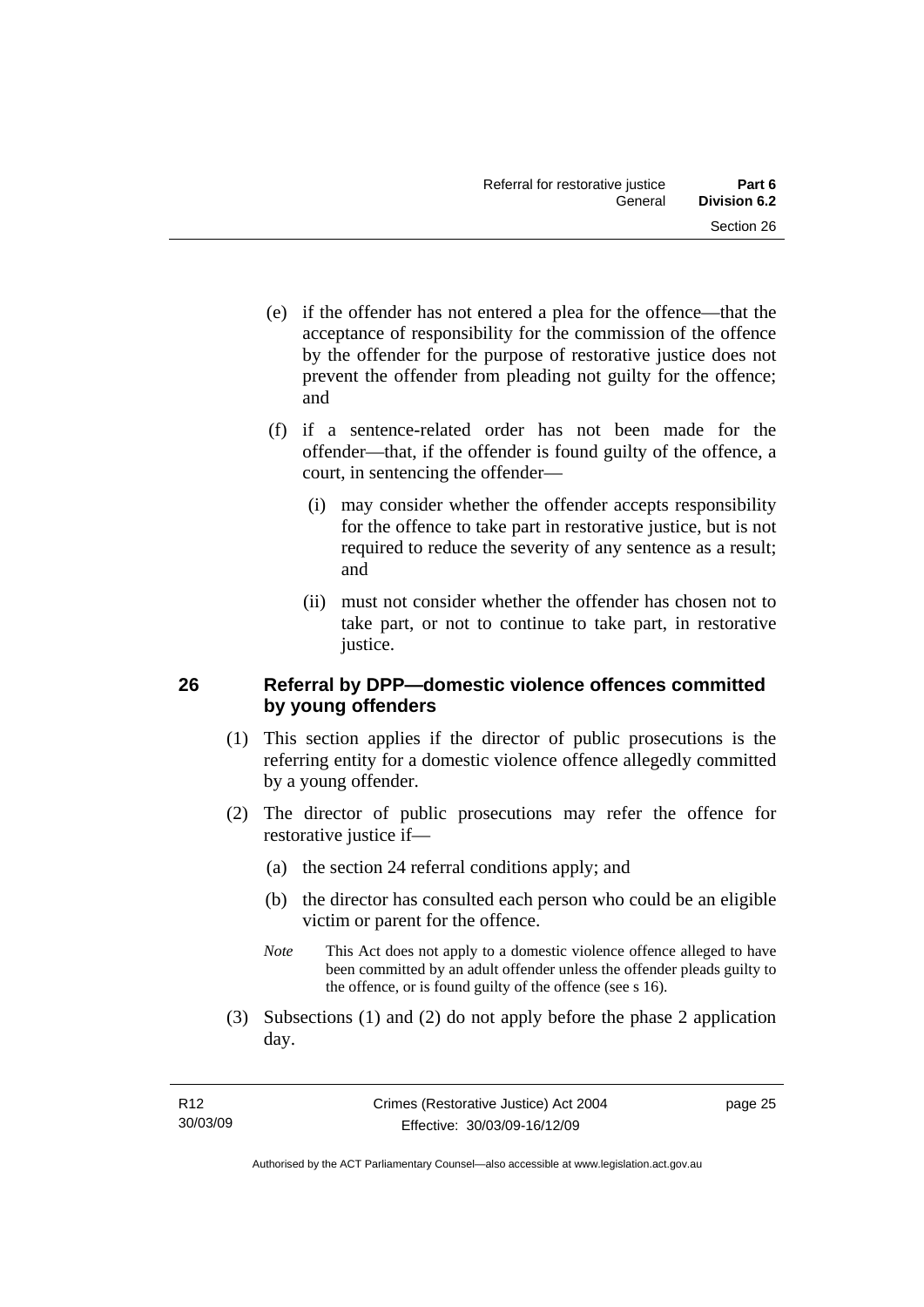- <span id="page-33-0"></span> (4) However, subsections (1) and (2) may apply to an offence even if the offence was allegedly committed before the phase 2 application day.
- (5) To remove any doubt, the Legislation Act, section 79 (Automatic commencement of postponed law) does not apply to subsection (1) or (2).
	- *Note* If the Legislation Act, s 79 applied to subsection (1) or (2), the subsection would automatically commence 6 months after the commencement of this Act (apart from s 1 and s 2) if it had not already been effectively commenced by the declaration of the phase 2 application day.
- (6) Subsections (3) to (8) (including this subsection) expire on the phase 2 application day.
	- *Note* A provision of an Act expires at the end of the day fixed for its expiry (see Legislation Act, s 85 (3); *repeal* in s 85 includes expiry—see s 82).
- (7) Subsections (3) to (8) (including this subsection) are laws to which the Legislation Act, section 88 (Repeal does not end effect of transitional laws etc) applies.
- (8) In this section:

*phase 2 application day*—see section 15 (4).

### **Division 6.3 Referral by courts**

#### **27 Referral during court proceeding**

- (1) This section applies if—
	- (a) a court is the referring entity for an offence under table 22, item 3; and
	- (b) the prosecution and any lawyer representing the offender agree that the offence should be referred for restorative justice; and

Authorised by the ACT Parliamentary Counsel—also accessible at www.legislation.act.gov.au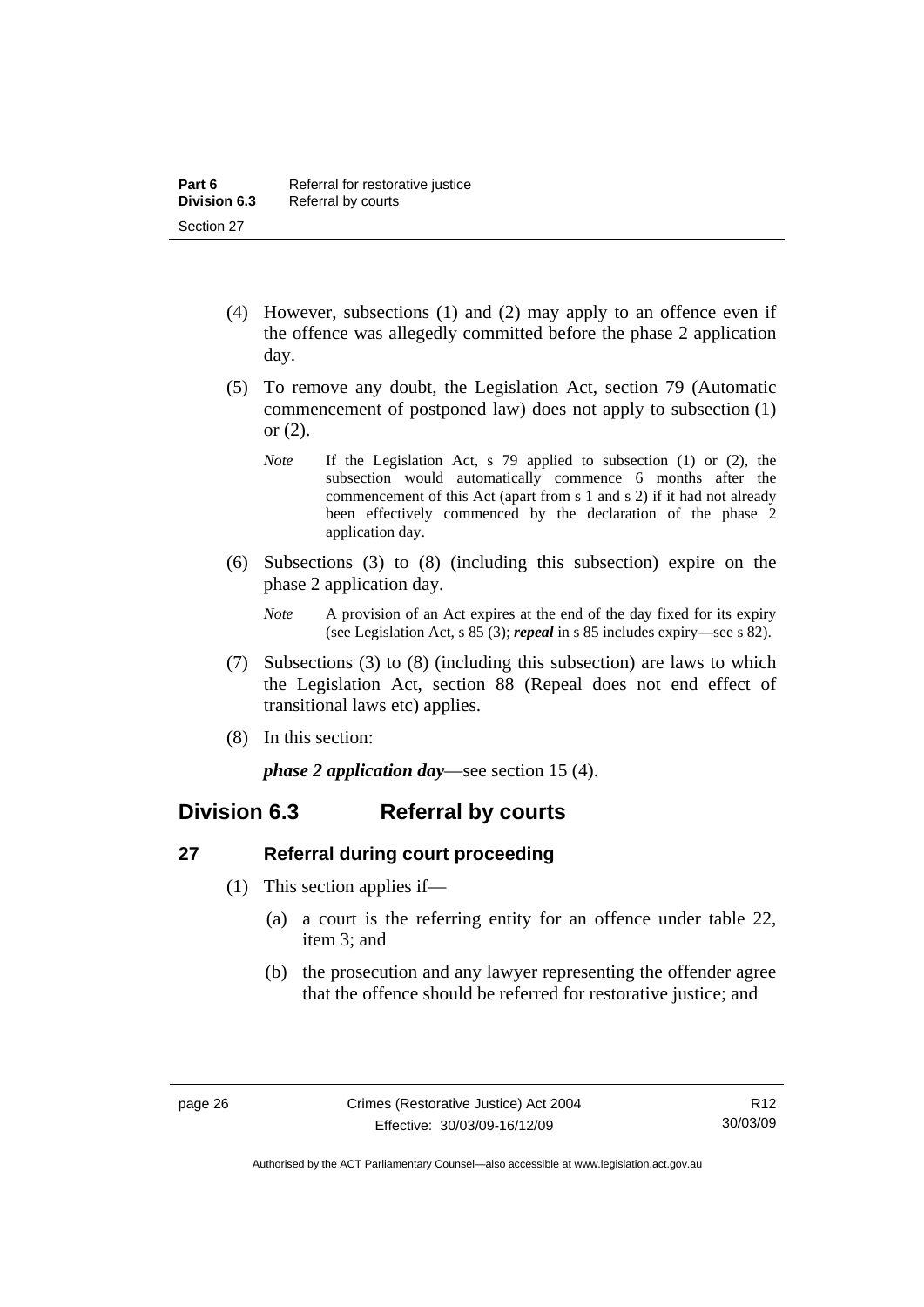- (c) either—
	- (i) the court is satisfied that the section 24 referral conditions apply; or
	- (ii) the court considers that it is appropriate to refer the offence for restorative justice, and the court has ensured that an explanation has been given under section 25 (Explanation of restorative justice) to the offender.
- (2) The court may by order (a *court referral order*) adjourn the proceeding for a stated period, and refer the offence for restorative justice, on the application of the director of public prosecutions.
- (3) The court must ensure that a copy of the court referral order is given to—
	- (a) each victim and parent mentioned in subsection  $(1)$  (c) (ii); and
	- (b) the offender; and
	- (c) the director of public prosecutions and any lawyer representing the offender; and
	- (d) the chief executive.
- (4) For the referral of a domestic violence offence alleged to have been committed by a young offender, the court may make a court referral order only if it considers that exceptional circumstances exist to justify the referral.
	- *Note* This Act does not apply to a domestic violence offence alleged to have been committed by an adult offender unless the offender pleads guilty to the offence, or is found guilty of the offence (see s 16).
- (5) Subsection (4) does not apply before the phase 2 application day.
- (6) However, subsection (4) may apply to an offence even if the offence was allegedly committed before the phase 2 application day.

page 27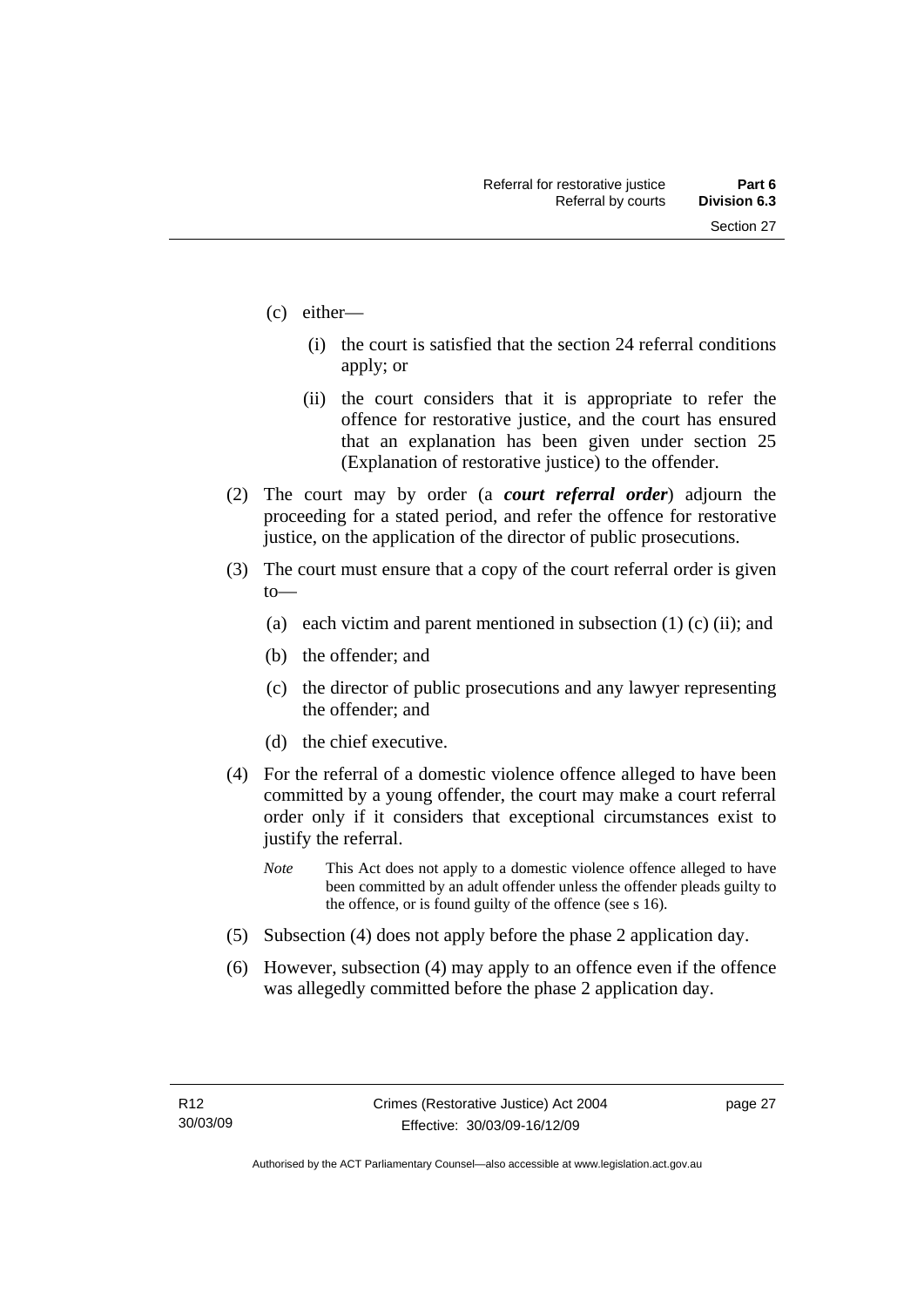- <span id="page-35-0"></span> (7) To remove any doubt, the Legislation Act, section 79 (Automatic commencement of postponed law) does not apply to subsection (4).
	- *Note* If the Legislation Act, s 79 applied to the subsection, it would automatically commence 6 months after the commencement of this Act (apart from s 1 and s 2) if it had not already been effectively commenced by the declaration of the phase 2 application day.
- (8) Subsections (5) to (10) (including this subsection) expire on the phase 2 application day.
	- *Note* A provision of an Act expires at the end of the day fixed for its expiry (see Legislation Act, s 85 (3); *repeal* in s 85 includes expiry—see s 82).
- (9) Subsections (5) to (10) (including this subsection) are laws to which the Legislation Act, section 88 (Repeal does not end effect of transitional laws etc) applies.
- (10) In this section:

*phase 2 application day*—see section 15 (4).

#### **28 Court referral orders—reports**

- (1) This section applies if a court makes a court referral order for section 27 in relation to a proceeding for an offence.
- (2) The chief executive must give the court a written report about the outcome of restorative justice for the offence within the period for which the proceeding is adjourned under the order.
- (3) The report must include a statement of the following in relation to each person of whom the court is aware who is a victim, or a parent of a child victim, of the offence, and the offender:
	- (a) whether the victim, parent or offender is eligible for restorative justice;
	- (b) if the victim, parent or offender is eligible for restorative justice—whether restorative justice is suitable for the victim, parent or offender;

Authorised by the ACT Parliamentary Counsel—also accessible at www.legislation.act.gov.au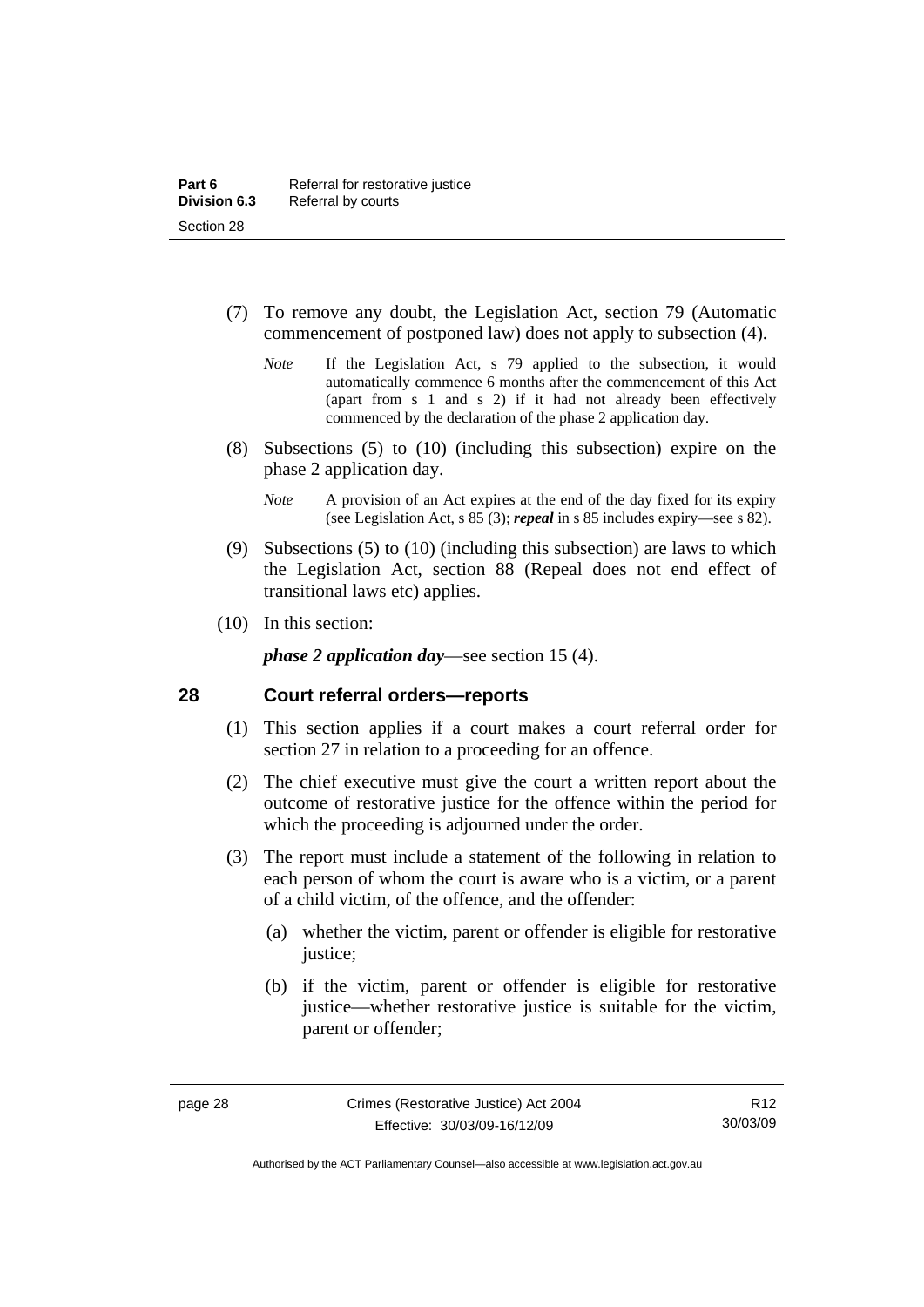- (c) whether a restorative justice conference was held;
- (d) if a restorative justice conference was held—
	- (i) the extent to which the conference met the objects of this Act; and
	- (ii) whether a restorative justice agreement was reached at the conference.
	- *Note* If a form is approved under s 73 for this provision, the form must be used.
- (4) If a restorative justice agreement was reached at a restorative justice conference for the offence, the report must include a copy of the agreement.
- (5) The chief executive must give a copy of the report to—
	- (a) each person of whom the court is aware who is a victim, or a parent of a child victim, of the offence; and
	- (b) the offender; and
	- (c) the director of public prosecutions and any lawyer representing the offender.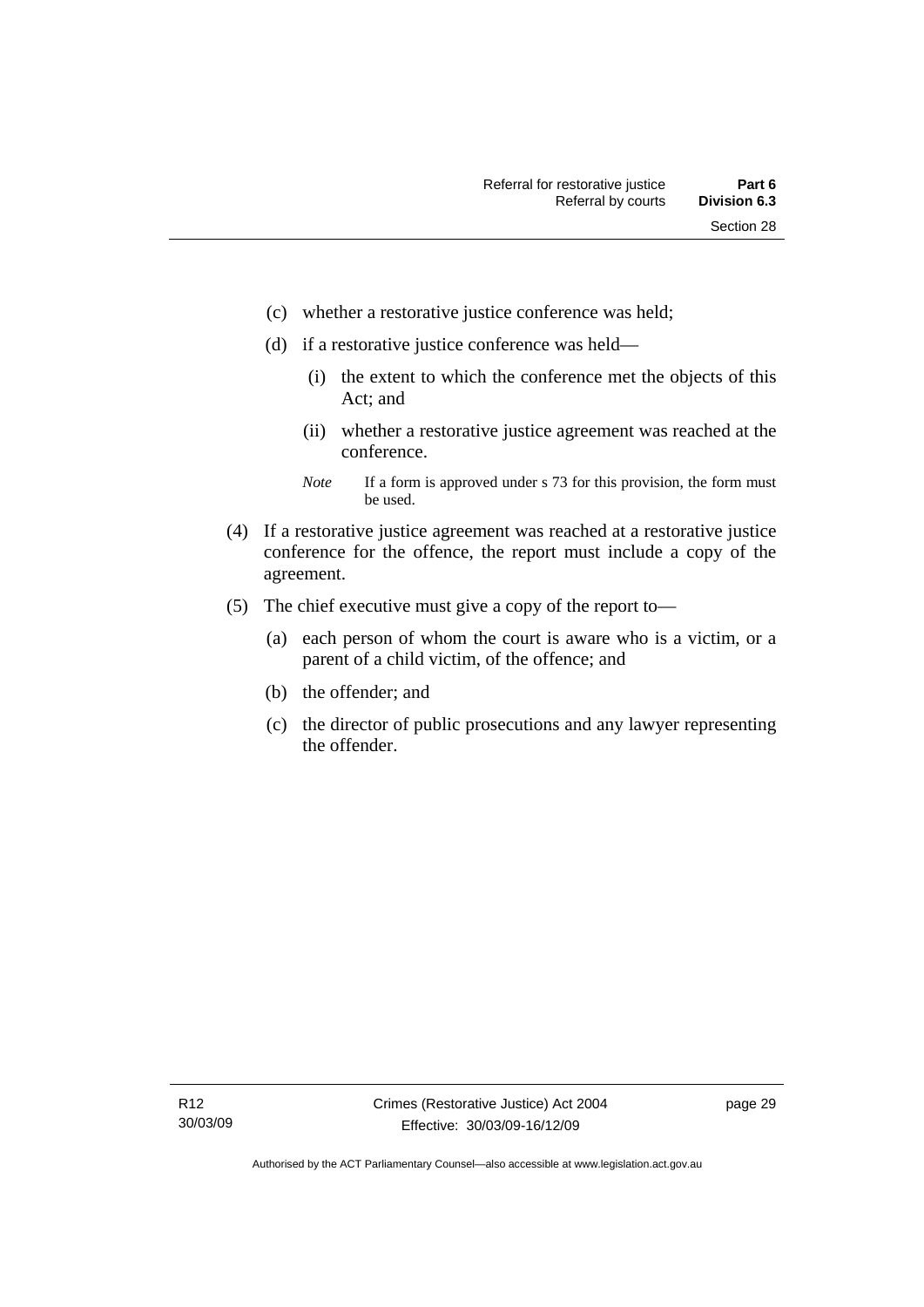## **Part 7 Suitability for restorative justice**

### **29 Meaning of** *personal characteristics* **for pt 7**

In this part:

*personal characteristics*, of a victim, or a parent of a child victim, or offender, means personal characteristics of the victim, parent or offender that might affect the outcome of restorative justice for the relevant offence.

#### **Examples**

- 1 age
- 2 gender
- 3 social or cultural background
- *Note* An example is part of the Act, is not exhaustive and may extend, but does not limit, the meaning of the provision in which it appears (see Legislation Act, s 126 and s 132).

## **30 Suitability—eligibility requirement**

The chief executive may decide that an offence is suitable for restorative justice only if satisfied that—

- (a) there is an eligible victim or eligible parent for the offence; and
- (b) the offender is an eligible offender.

### **31 Finding of eligibility by referring entity**

- (1) This section applies if, in a referral under section 23 (Referral procedure), a referring entity states that a person is an eligible victim, parent, or offender and gives grounds for that statement.
- (2) For this part, the referring entity's statement—
	- (a) is sufficient for the chief executive to be satisfied of the fact of eligibility; but

R12 30/03/09

Authorised by the ACT Parliamentary Counsel—also accessible at www.legislation.act.gov.au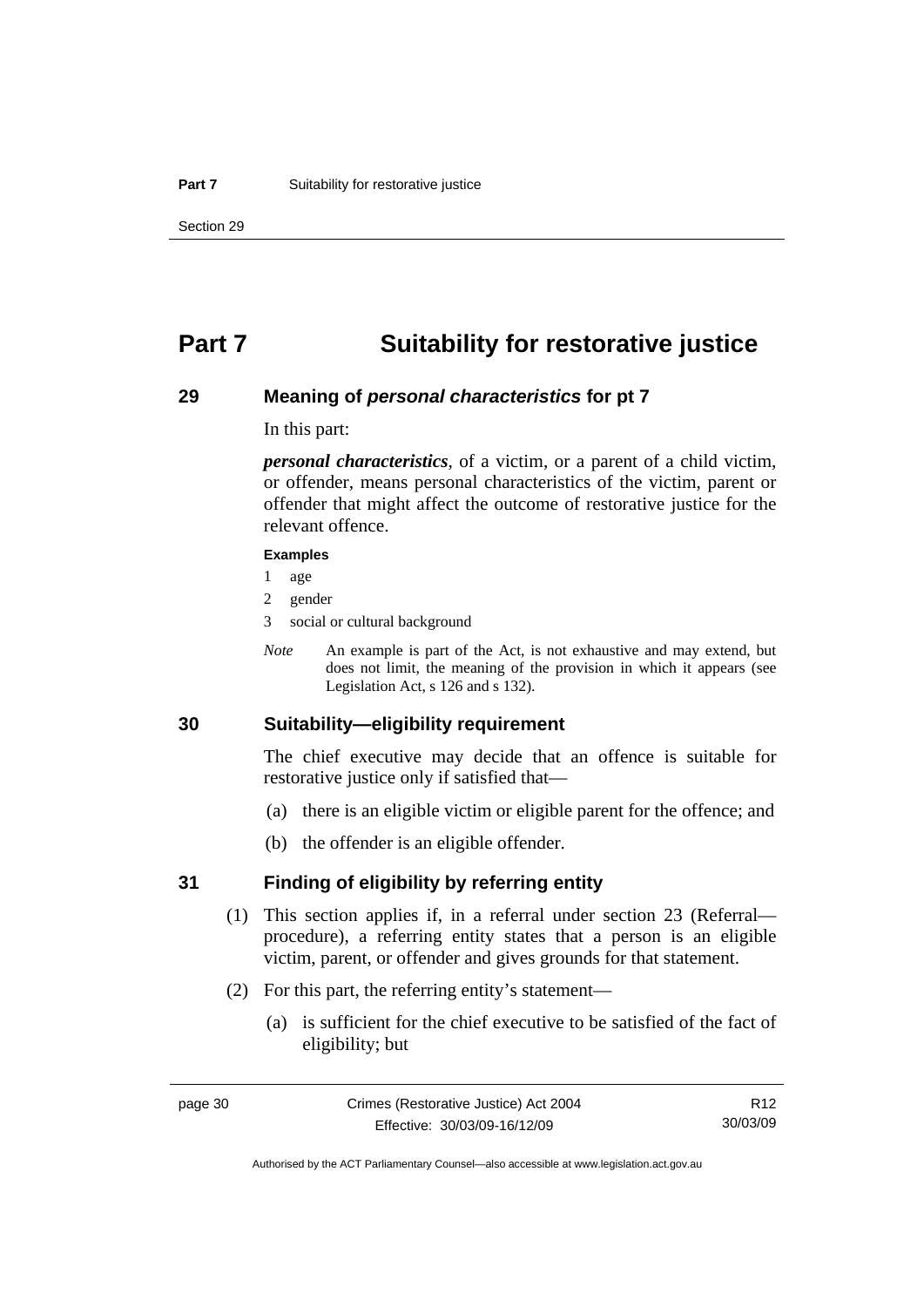(b) does not prevent the chief executive from being satisfied that a victim, parent or offender is not eligible for restorative justice.

### **32 Suitability—decision**

- (1) The chief executive is responsible for deciding whether restorative justice is suitable for an offence.
- (2) The chief executive may decide whether restorative justice is suitable for an offence only after considering the following:
	- (a) the general considerations mentioned in section 33;
	- (b) suitability for the eligible victim or parent under section 34 or section 35;
	- (c) suitability for the offender under section 36.
- (3) Subject to section 32A, if the chief executive decides that restorative justice is suitable for an offence, the chief executive must ask the following for written consent for a restorative justice conference to be called for the offence:
	- (a) the eligible victim or parent, or both (if there is an eligible victim and an eligible parent);
	- (b) the eligible offender.
	- *Note* If a form is approved under s 73 for this provision, the form must be used.

### **32A Explanation of restorative justice––before consent**

Before obtaining written consent under section 32 (3), the chief executive must ensure that reasonable steps are taken to explain to each eligible victim and parent, and the offender (in language that the victim, parent or offender can readily understand)—

- (a) the purpose of restorative justice generally and for the particular offence; and
- (b) the nature of restorative justice, including the following:

page 31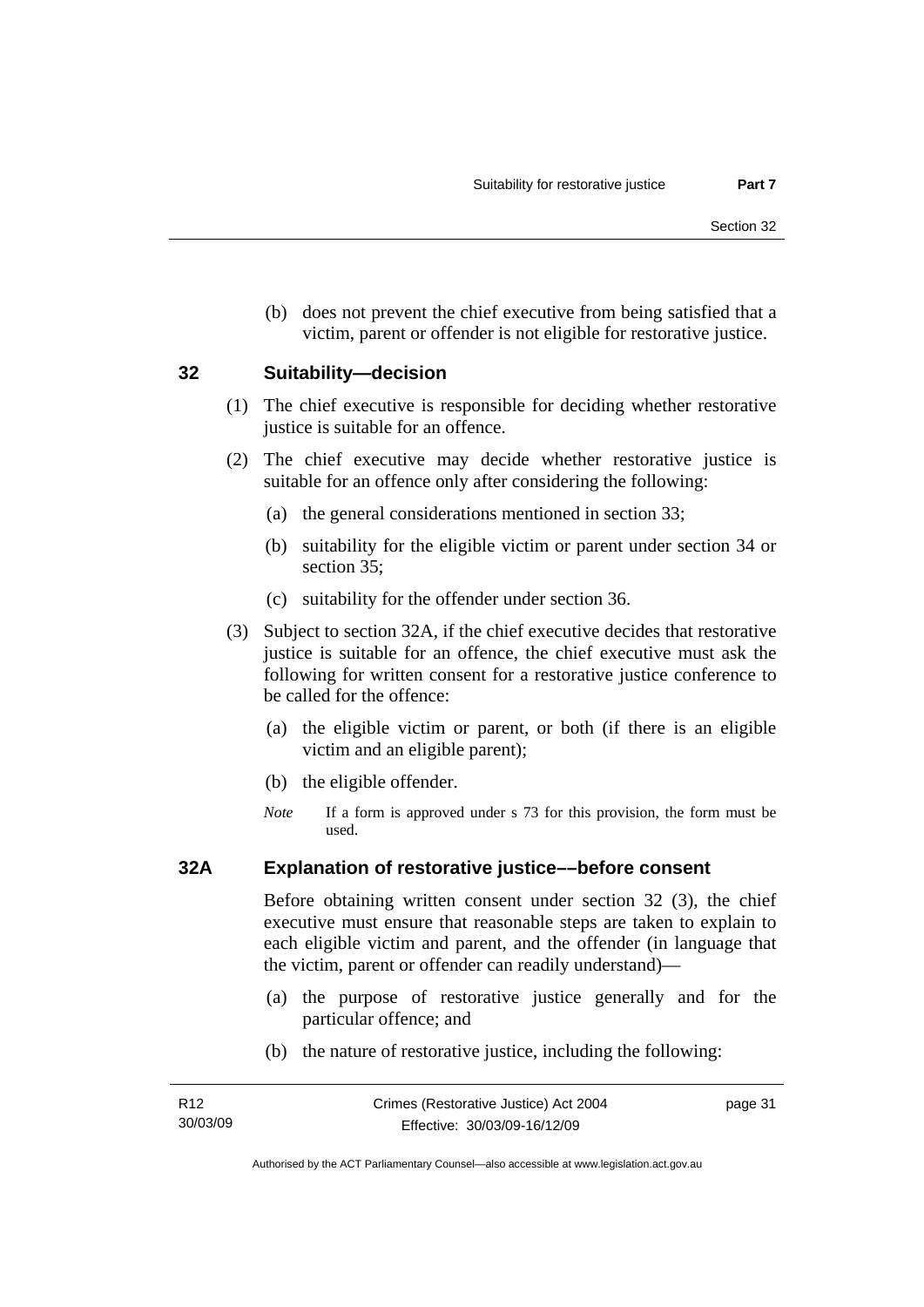Section 33

- (i) the nature of a restorative justice conference;
- (ii) who may take part in a restorative justice conference;
- (iii) the nature of a restorative justice agreement; and
- (c) that the person may seek independent legal advice about taking part in restorative justice; and
- (d) that no-one is under an obligation to take part, or continue to take part, in restorative justice after it has started; and
- (e) if the offender has not entered a plea for the offence—that the acceptance of responsibility for the commission of the offence by the offender for the purpose of restorative justice does not prevent the offender from pleading not guilty to the offence; and
- (f) if a sentence-related order has not been made for the offender—that, if the offender is found guilty of the offence, a court, in sentencing the offender—
	- (i) may consider whether the offender accepts responsibility for the offence to take part in restorative justice, but is not required to reduce the severity of any sentence as a result; and
	- (ii) must not consider whether the offender has chosen not to take part, or not to continue to take part, in restorative justice.

## **33 Suitability—general considerations**

- (1) In deciding whether restorative justice is suitable for an offence, the chief executive must consider the following:
	- (a) any government or administrative policy relating to the treatment of offences of the relevant kind;
	- (b) the nature of the offence, including the level of harm caused by or violence involved in its commission or alleged commission;

R12 30/03/09

Authorised by the ACT Parliamentary Counsel—also accessible at www.legislation.act.gov.au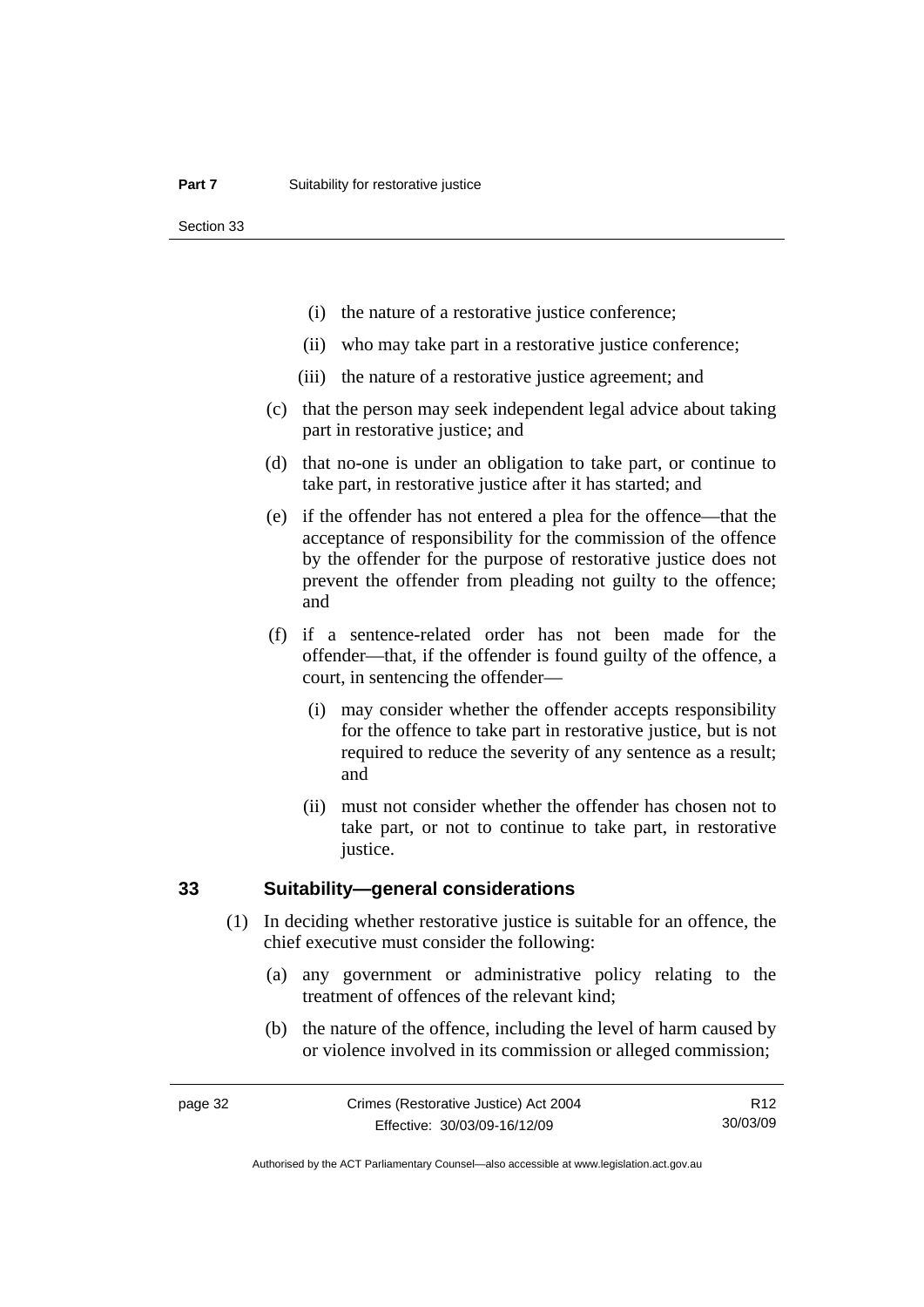- (c) the appropriateness of restorative justice at the current stage of the criminal justice process in relation to the offence;
- (d) any potential power imbalance between the people who are to take part in restorative justice for the offence;
- (e) the physical and psychological safety of anyone who is to take part in restorative justice for the offence.
- (2) The chief executive may decide that restorative justice is suitable for a domestic violence offence committed by a young offender only if satisfied that exceptional circumstances exist to justify the calling of a restorative justice conference for the offence.
- (3) Subsection (2) does not apply before the phase 2 application day.
- (4) However, subsection (2) may apply to an offence even if the offence was committed before the phase 2 application day.
- (5) To remove any doubt, the Legislation Act, section 79 (Automatic commencement of postponed law) does not apply to subsection (2).
	- *Note* If the Legislation Act, s 79 applied to the subsection, it would automatically commence 6 months after the commencement of this Act (apart from s 1 and s 2) if it had not already been effectively commenced by the declaration of the phase 2 application day.
- (6) Subsections (3) to (8) (including this subsection) expire on the phase 2 application day.
	- *Note* A provision of an Act expires at the end of the day fixed for its expiry (see Legislation Act, s 85 (3); *repeal* in s 85 includes expiry—see s 82).
- (7) Subsections (3) to (8) (including this subsection) are laws to which the Legislation Act, section 88 (Repeal does not end effect of transitional laws etc) applies.
- (8) In this section:

*phase 2 application day*—see section 15 (4).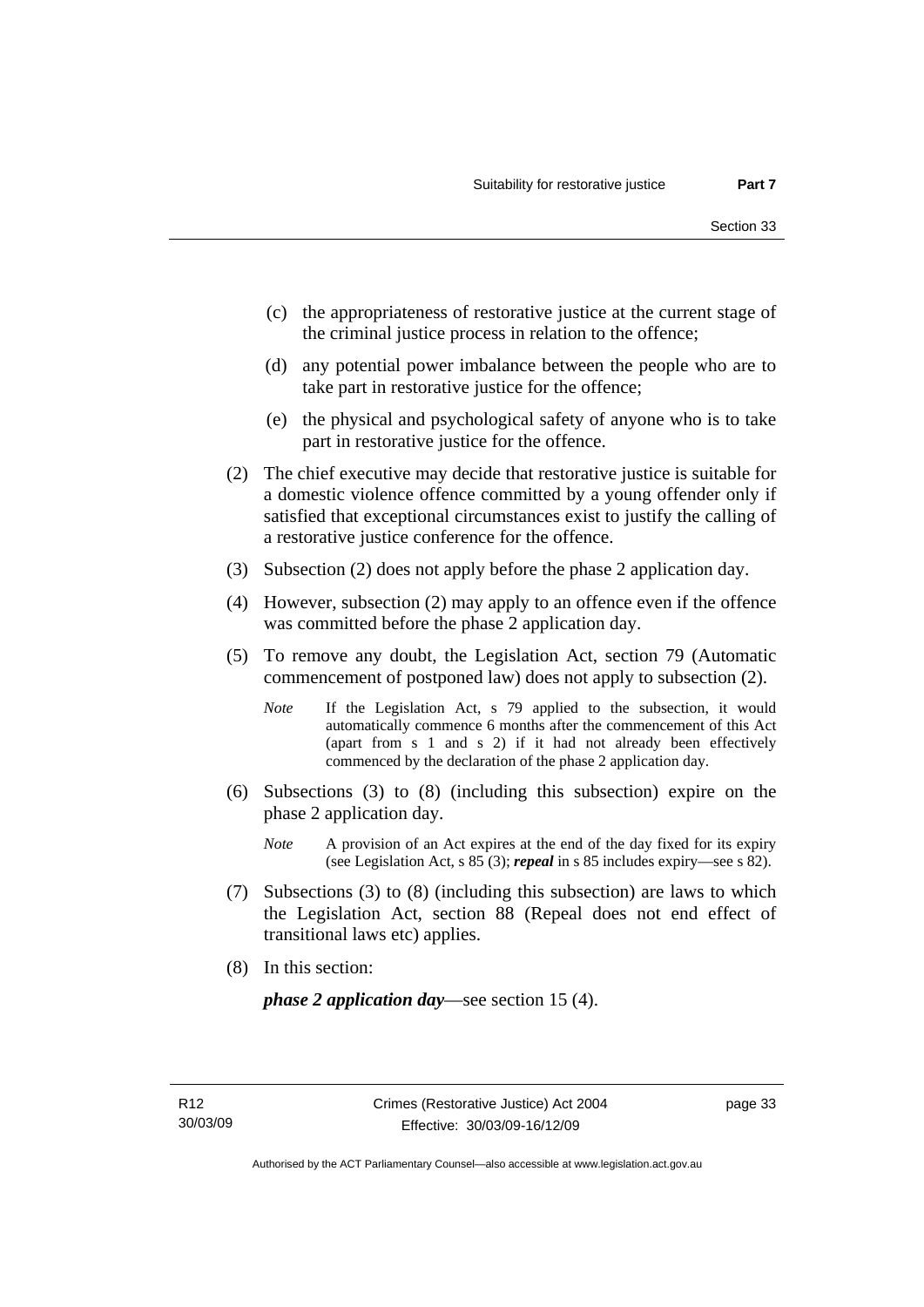Section 34

### **34 Suitability—victims**

- (1) In deciding whether restorative justice is suitable for an eligible victim, the chief executive must consider the following:
	- (a) the victim's personal characteristics;
	- (b) the victim's motivation for taking part in restorative justice;
	- (c) the impact of the offence as perceived by the victim.
- (2) For this Act, an eligible victim is a *suitable victim* if the chief executive decides under section 32 that the victim is suitable for restorative justice.

## **35 Suitability—eligible parents**

- (1) In deciding whether restorative justice is suitable for an eligible parent of a child victim, the chief executive must consider the following:
	- (a) the relationship between the parent and the child;
	- (b) the parent's and the child victim's personal characteristics;
	- (c) the parent's and the child victim's motivation for taking part in restorative justice;
	- (d) the impact of the offence as perceived by the parent and the child victim.
- (2) For this Act, an eligible parent is a *suitable parent* if the chief executive decides under section 32 that the parent is suitable for restorative justice.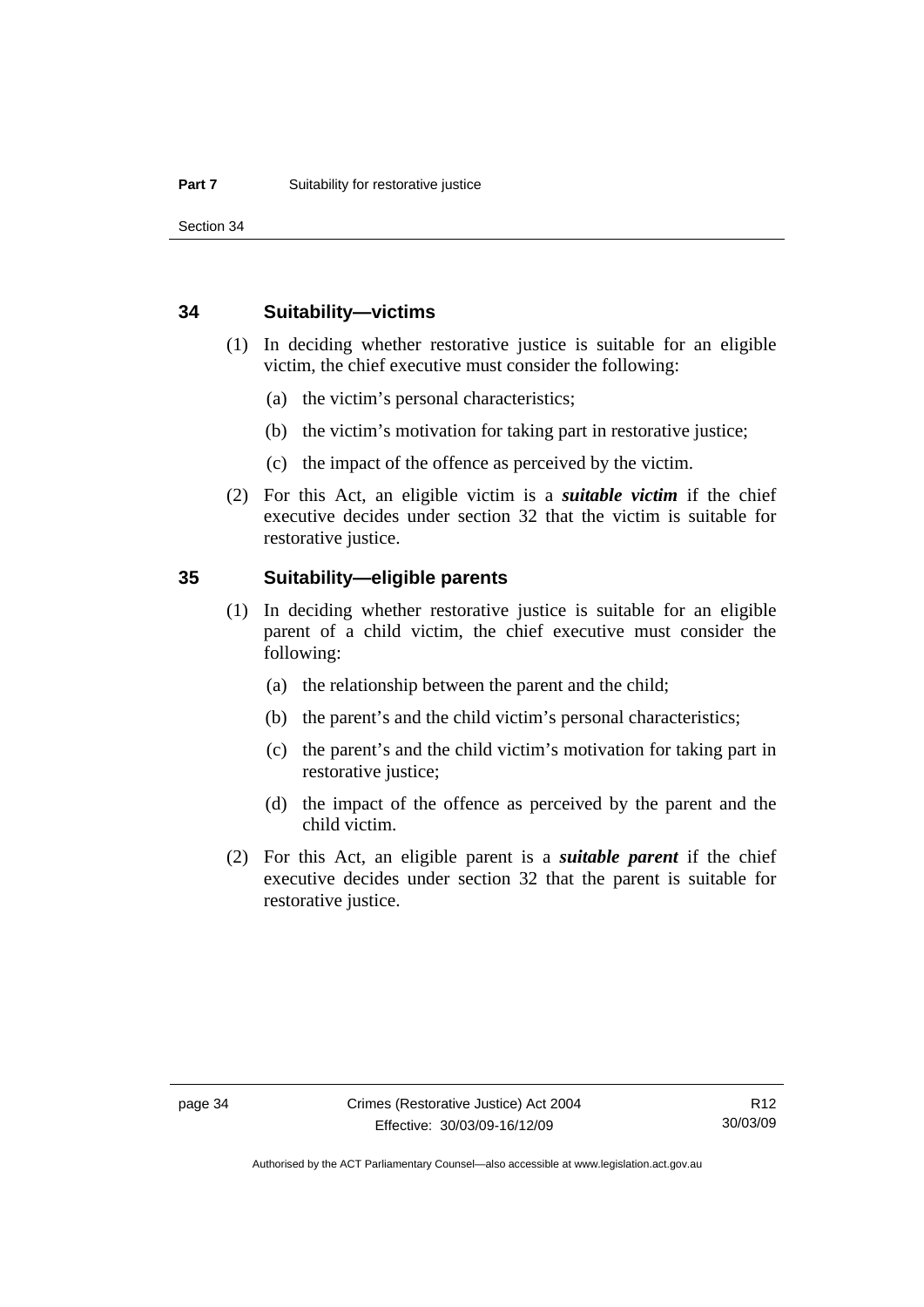## **36 Suitability—offenders**

In deciding whether restorative justice is suitable for an offender, the chief executive must consider the following:

- (a) the extent (if any) of the offender's contrition or remorse for the offence;
- (b) the offender's personal characteristics;
- (c) the offender's motivation for taking part in restorative justice;
- (d) the impact of the offence as perceived by the offender.

Authorised by the ACT Parliamentary Counsel—also accessible at www.legislation.act.gov.au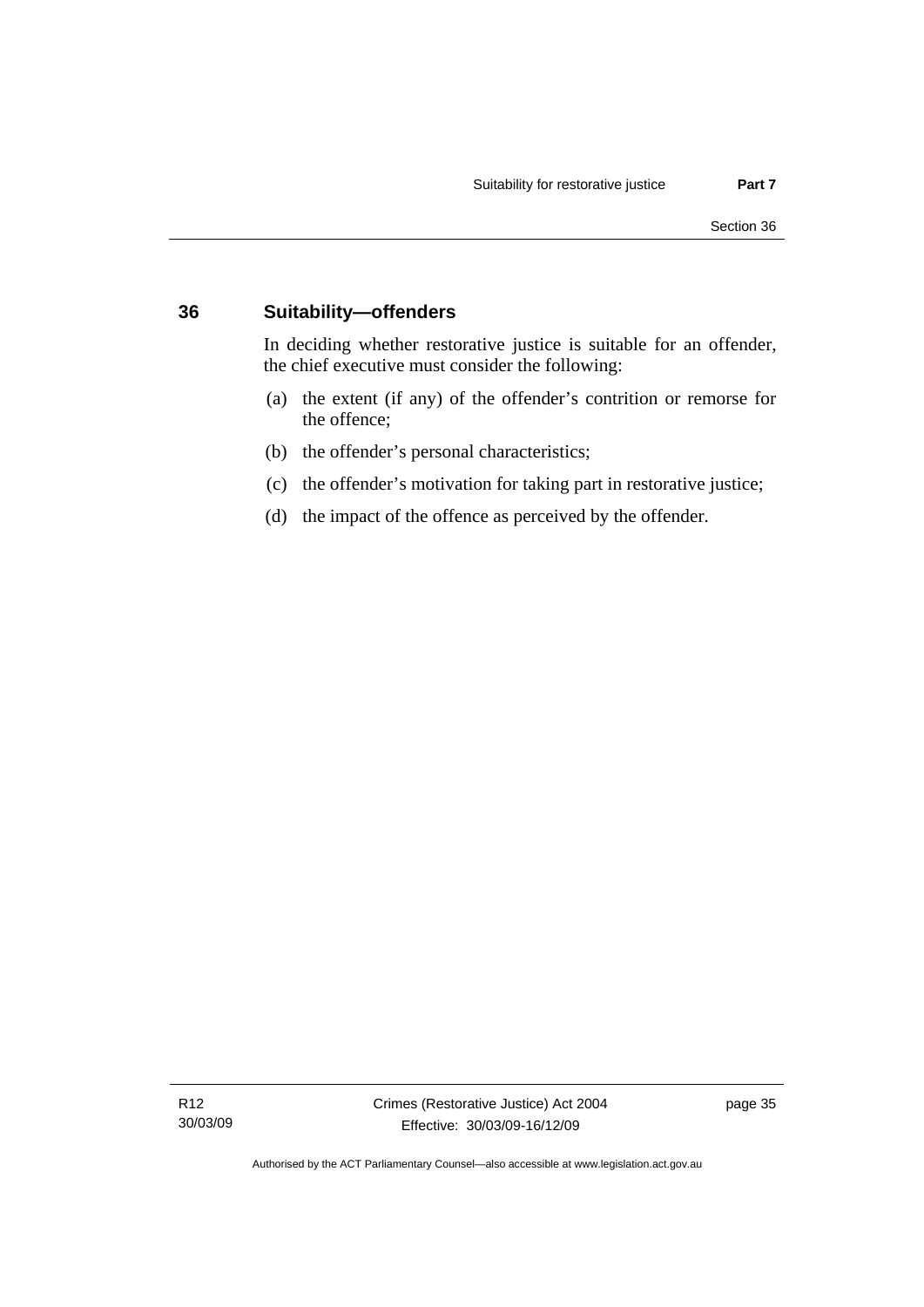# **Part 8 Restorative justice conferences and agreements**

## **Division 8.1 General**

## **37 Definitions—pt 8**

In this part:

*referring entity*—see section 38.

*required participant*, in a restorative justice conference—see section 42.

*restorative justice agreement*—see section 50.

*substitute participant*—see section 43.

*suitable parent*—see section 35.

*suitable victim*—see section 34.

## **38 Meaning of** *referring entity***—pt 8**

(1) In this part:

*referring entity*—see section 22.

 (2) However, if an offence is referred for restorative justice by a court in making a sentence-related order, *referring entity* means the chief executive (corrections).

## **39 Decision to call conference**

- (1) The chief executive may require a restorative justice conference to be called for an offence if—
	- (a) the chief executive decides, under section 32 (Suitability decision) that restorative justice is suitable for the offence; and

Authorised by the ACT Parliamentary Counsel—also accessible at www.legislation.act.gov.au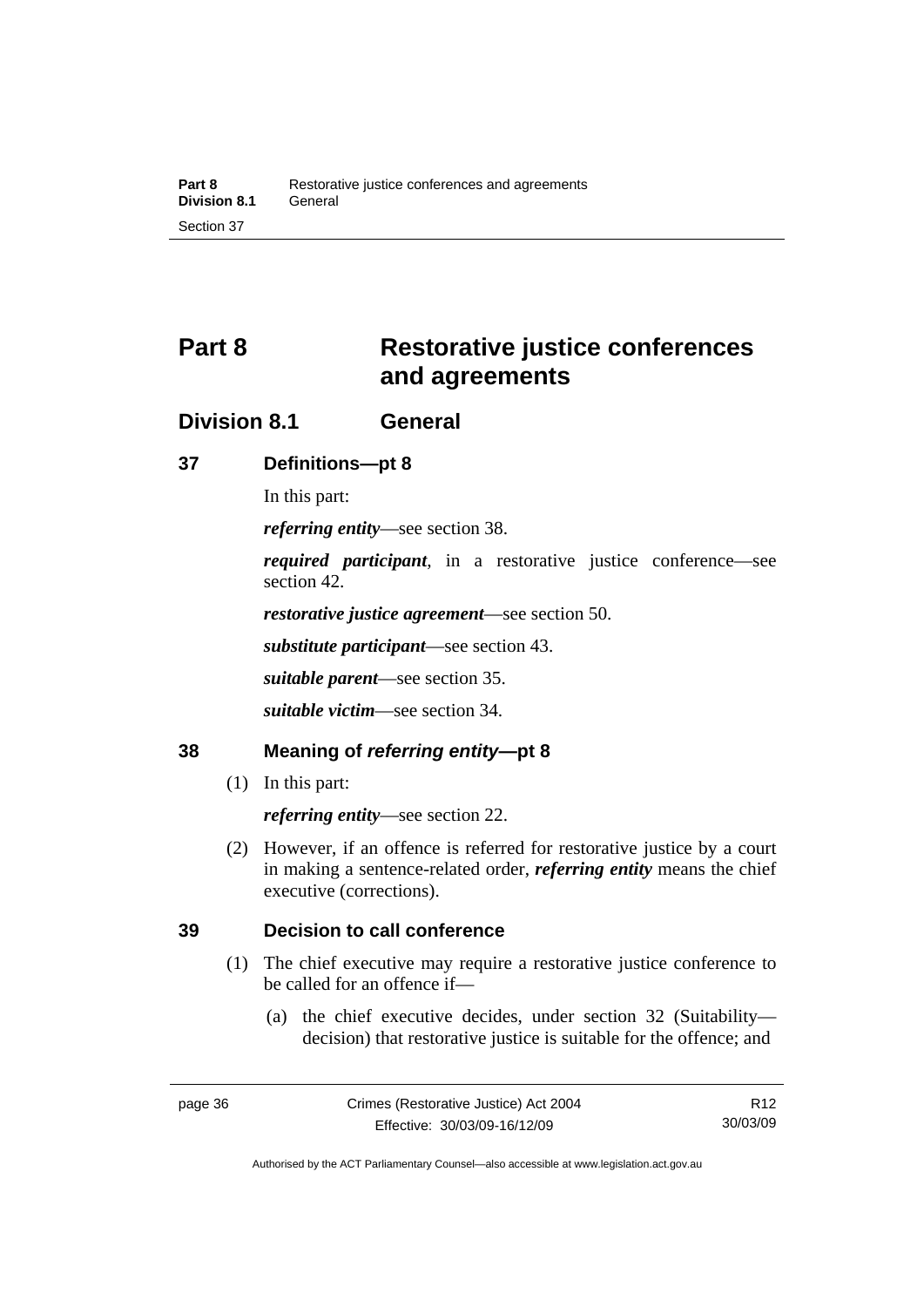- (b) the eligible victim or parent, and the eligible offender, gives consent under section 32 (3) for the conference to be called.
- (2) The chief executive must assign a convenor to a conference called under this section.
- (3) The chief executive must ensure, before the conference begins, that the convenor has received sufficient legal training to—
	- (a) advise the participants of their rights and duties at law and under this Act; and
	- (b) otherwise exercise the functions of a convenor under this Act.

## **Division 8.2 Convenors**

## **40 Appointment of convenors**

- (1) The chief executive may appoint a person as a convenor for this part.
	- *Note 1* For the making of appointments (including acting appointments), see the Legislation Act, pt 19.3.
	- *Note 2* In particular, an appointment may be made by naming a person or nominating the occupant of a position (see Legislation Act, s 207).
- (2) The chief executive may appoint a person as convenor only if—
	- (a) the person has the qualifications and experience prescribed by regulation; and
	- (b) if the person is not a lawyer—the chief executive is satisfied that the convenor has received, or has the capacity to receive, sufficient legal training—
		- (i) to advise those who take part in restorative justice of their rights and duties in relation to restorative justice under this Act; and
		- (ii) otherwise to exercise the functions of a convenor for this Act.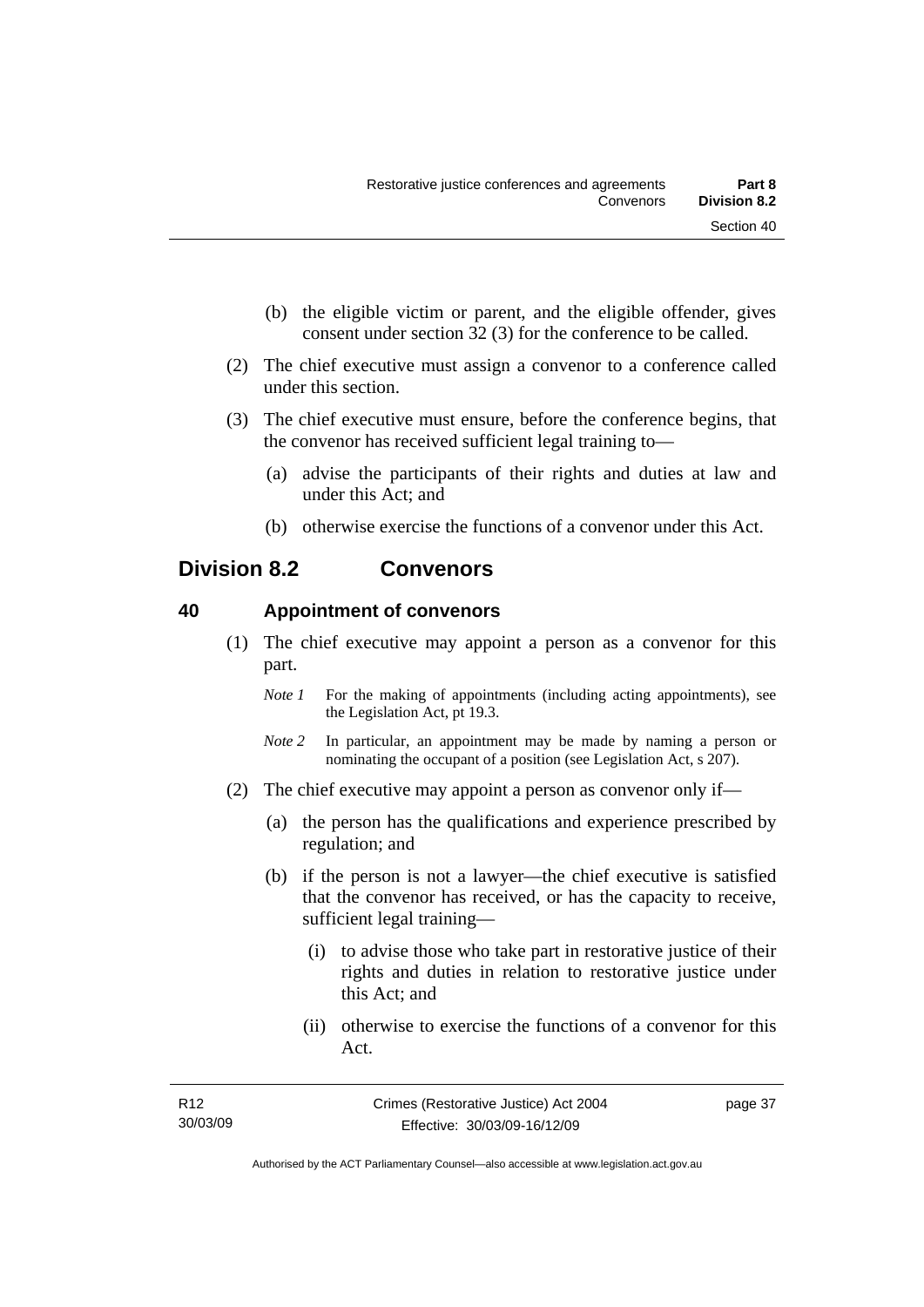(3) Subsection (2) (b) does not prevent a regulation being made requiring a convenor to be a lawyer.

## **41 What a convenor does**

- (1) The convenor of a restorative justice conference, subject to this part, may do anything necessary or desirable to be done in relation to calling the conference, including the following:
	- (a) consulting a person with knowledge of or experience in a particular culture;
	- (b) inviting a person to take part in the conference;
	- (c) deciding whether the conference should require the participants to meet in person, or to communicate in any other way;
	- (d) fixing a time for the conference, and for any continuation of the conference;
	- (e) fixing a venue for the conference, if the participants are to meet in person;
	- (f) identifying the issues that should be addressed at the conference;
	- (g) facilitating the conference;
	- (h) warning participants about the potentially incriminating nature of any statement to be made, or being made, at the conference;
	- (i) facilitating an agreement between the participants;
	- (j) ensuring that this Act is complied with in relation to the conference and any agreement;
	- (k) any other function required by regulation.
- (2) The convenor must carry out the functions mentioned in subsection (1) in a way that ensures that no-one's safety, rights or dignity is compromised.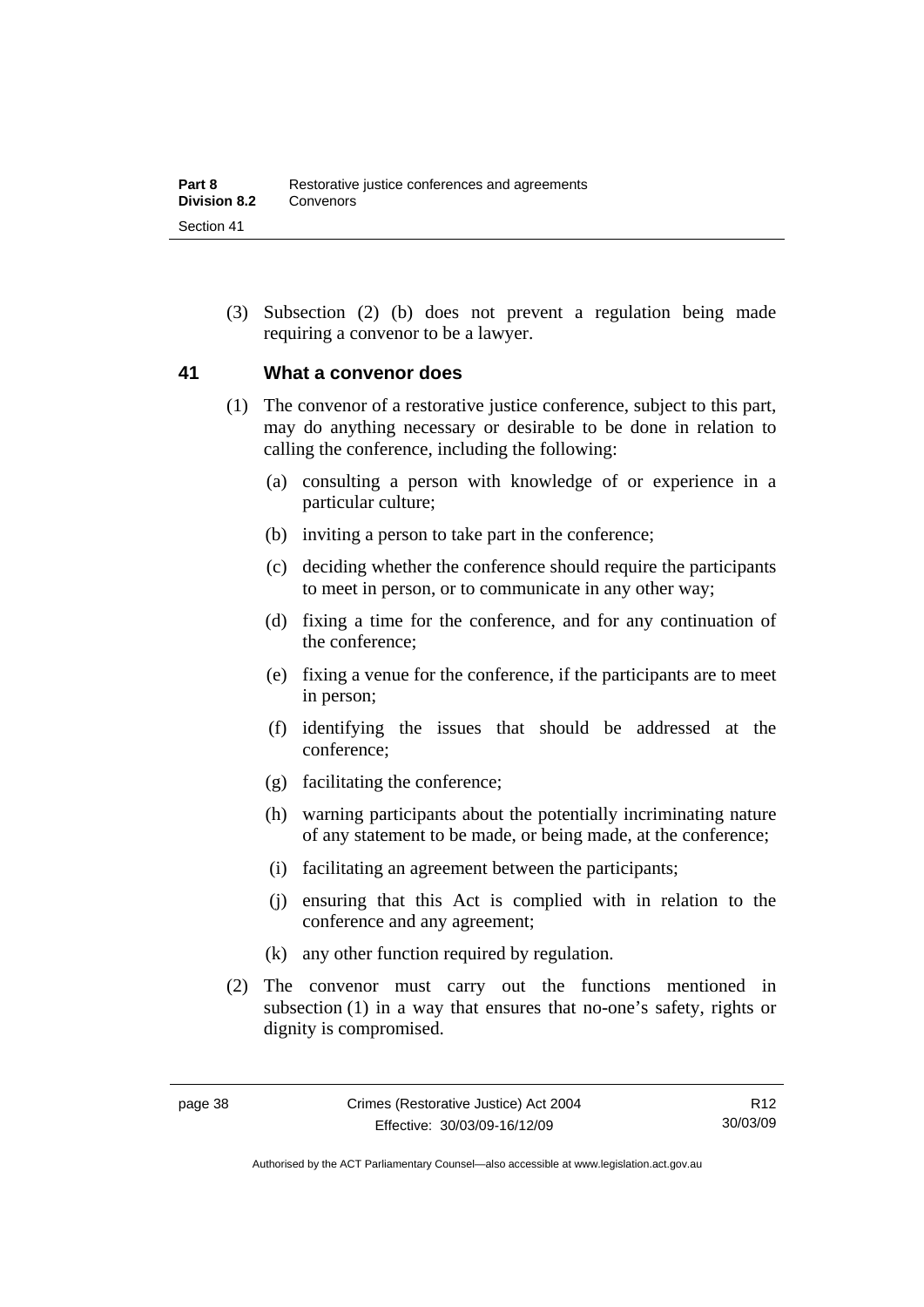## **Division 8.3 Conduct of conference**

## **42 Required participants**

- (1) A restorative justice conference for an offence must not proceed unless each of the following takes part in the conference:
	- (a) a suitable victim or parent, or a substitute participant for a suitable victim or parent;
	- (b) the offender.
- (2) A person mentioned in subsection (1) who takes part (or who is to take part) in a restorative justice conference for an offence is a *required participant* in the conference for this part.
	- *Note* The convenor may invite supporters of the offender and victim to take part in the conference, and the informant police officer (see s 44).

### **43 Substitute participants**

A person (a *substitute participant*) acting for a suitable victim or parent may take part in a restorative justice conference instead of the victim or parent if—

- (a) the victim or parent asks for, or agrees to, the substitution; and
- (b) the convenor agrees to the substitution.
- *Note* If the conference results in a restorative justice agreement, the substitute participant for the victim or parent must sign the agreement, and is taken to do so on behalf of the victim or parent (see s 52).

## **44 Invited participants**

- (1) Any of the following may take part in a restorative justice conference if invited by the convenor:
	- (a) the police officer who is the informant for the offence;
	- (b) a parent of a suitable victim or the offender;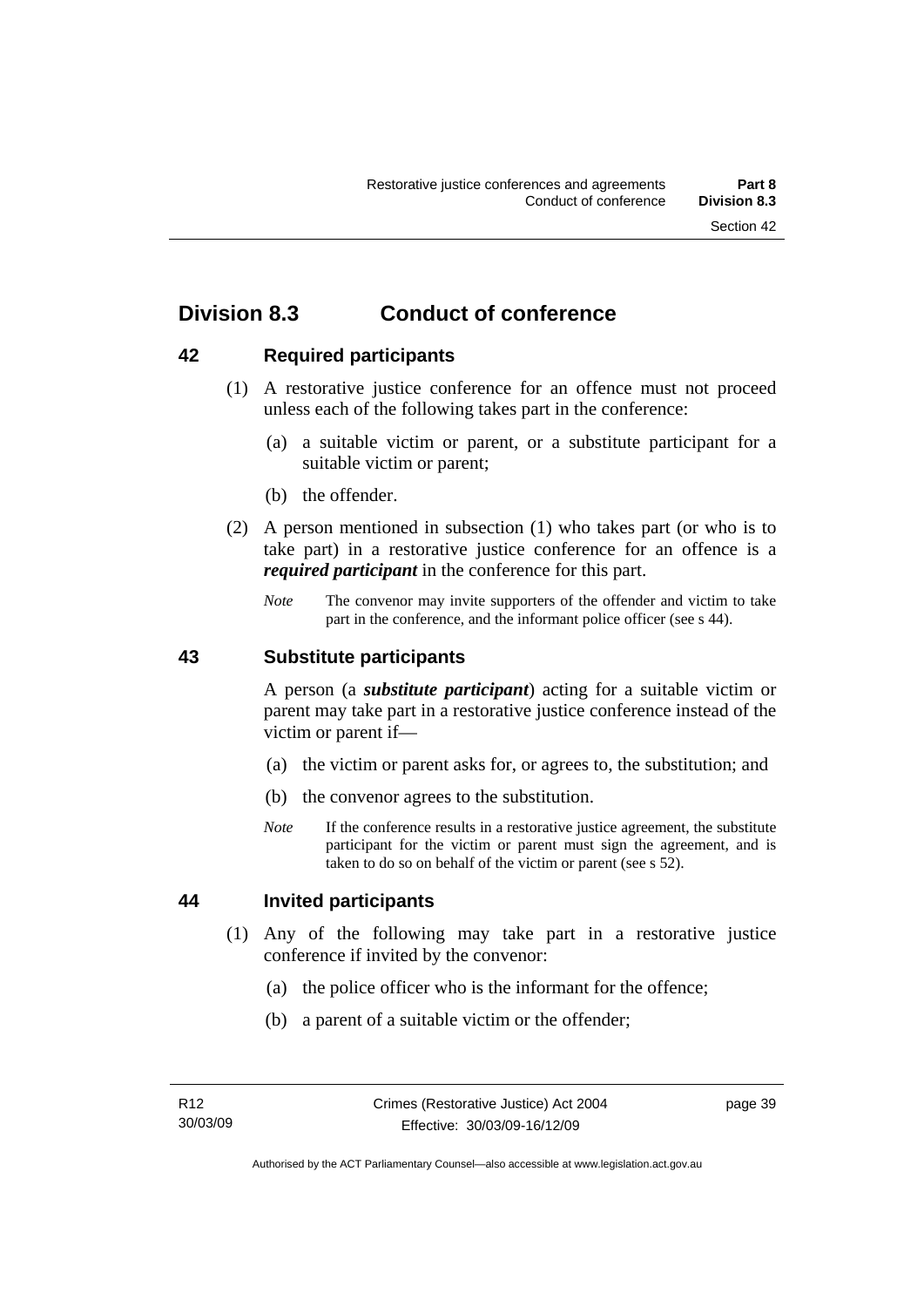- (c) a family member or domestic partner of a suitable victim, a suitable parent or the offender;
- (d) a person in a domestic relationship with a suitable victim, a suitable parent or the offender;
- (e) anyone else, if—
	- (i) a suitable victim or parent, or the offender, considers the person can provide emotional or practical support for the victim, parent or offender; or
	- (ii) the convenor considers that the participation of the person would help to promote the objects of this Act in relation to the conference.
- (2) If a required participant asks the convenor to invite a person mentioned in subsection (1) to take part in the conference, the convenor must not refuse the request unless the convenor considers, on reasonable grounds, that to invite the participant would be significantly detrimental to the objects of this Act in relation to the conference.
- (3) If a participant in a restorative justice conference is represented by someone acting for the participant in a professional capacity, the representative may not take part in the conference in that capacity.

#### **Examples of people acting for participants in a professional capacity**

- 1 lawyers
- 2 victim intercessors
- 3 offender intercessors
- *Note* An example is part of the Act, is not exhaustive and may extend, but does not limit, the meaning of the provision in which it appears (see Legislation Act, s 126 and s 132).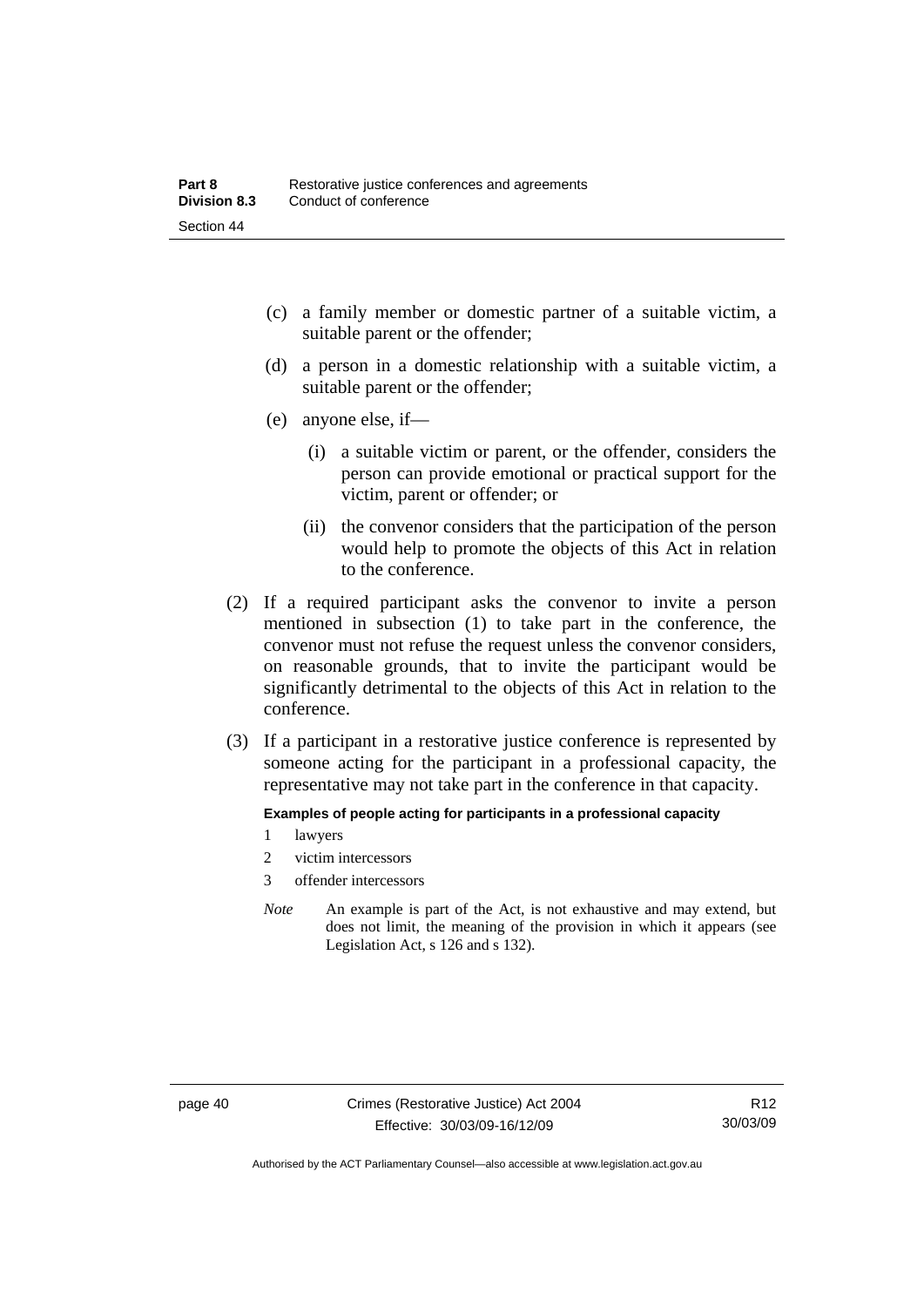(4) In this section:

*domestic relationship*—see the *Domestic Relationships Act 1994*, section 3.

*Note* For the meaning of *domestic partner*, see Legislation Act, s 169.

## **45 Explanation for participants**

Before a restorative justice conference begins, the convenor must ensure that reasonable steps are taken to explain to each person who is to take part in the conference (in language that each can readily understand)—

- (a) the objects of this Act in relation to the conference, including the purpose of restorative justice generally and for the particular offence; and
- (b) the nature of restorative justice, including the following:
	- (i) the nature of a restorative justice conference;
	- (ii) who may take part in a restorative justice conference;
	- (iii) the nature of a restorative justice agreement; and
- (c) that the person may, before and after the conference is called, seek independent legal advice about taking part in a restorative justice conference and about the effect of any restorative justice agreement reached at a conference; and
- (d) that no-one is under an obligation to take part in the conference, or to continue to take part in conference after it has started; and
- (e) if the offender has not entered a plea for the offence—that the acceptance of responsibility for the commission of the offence by the offender for the purpose of restorative justice does not prevent the offender from pleading not guilty to the offence; and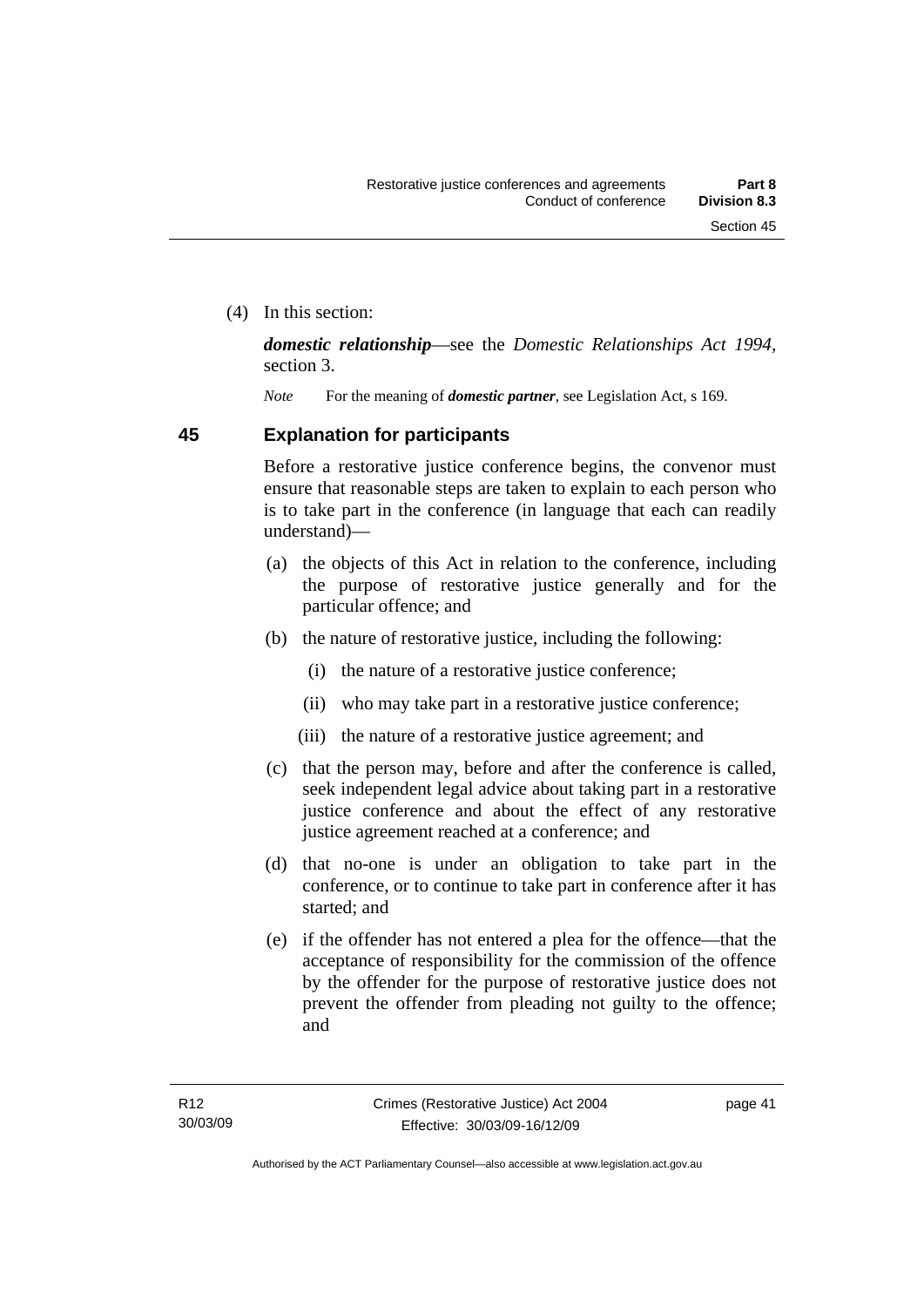- (f) if a sentence-related order has not been made for the offender—that, if the offender is found guilty of the offence, a court, in sentencing the offender—
	- (i) may consider whether the offender accepts responsibility for the offence to take part in restorative justice, but is not required to reduce the severity of any sentence as a result; and
	- (ii) must not consider whether the offender has chosen not to take part, or not to continue to take part, in restorative justice.

## **46 Form of conference**

The convenor of a restorative justice conference may conduct the conference in any form (or combination of forms) consistent with the restorative justice guidelines that would, in the convenor's opinion, best facilitate—

- (a) interaction between the participants; and
- (b) the promotion of the objects of this Act in relation to the conference.

#### **Examples of conference forms**

- 1 face-to-face meeting
- 2 exchange of written or emailed statements between participants
- 3 exchange of prerecorded videos between participants
- 4 teleconferencing
- 5 videoconferencing
- *Note* An example is part of the Act, is not exhaustive and may extend, but does not limit, the meaning of the provision in which it appears (see Legislation Act, s 126 and s 132).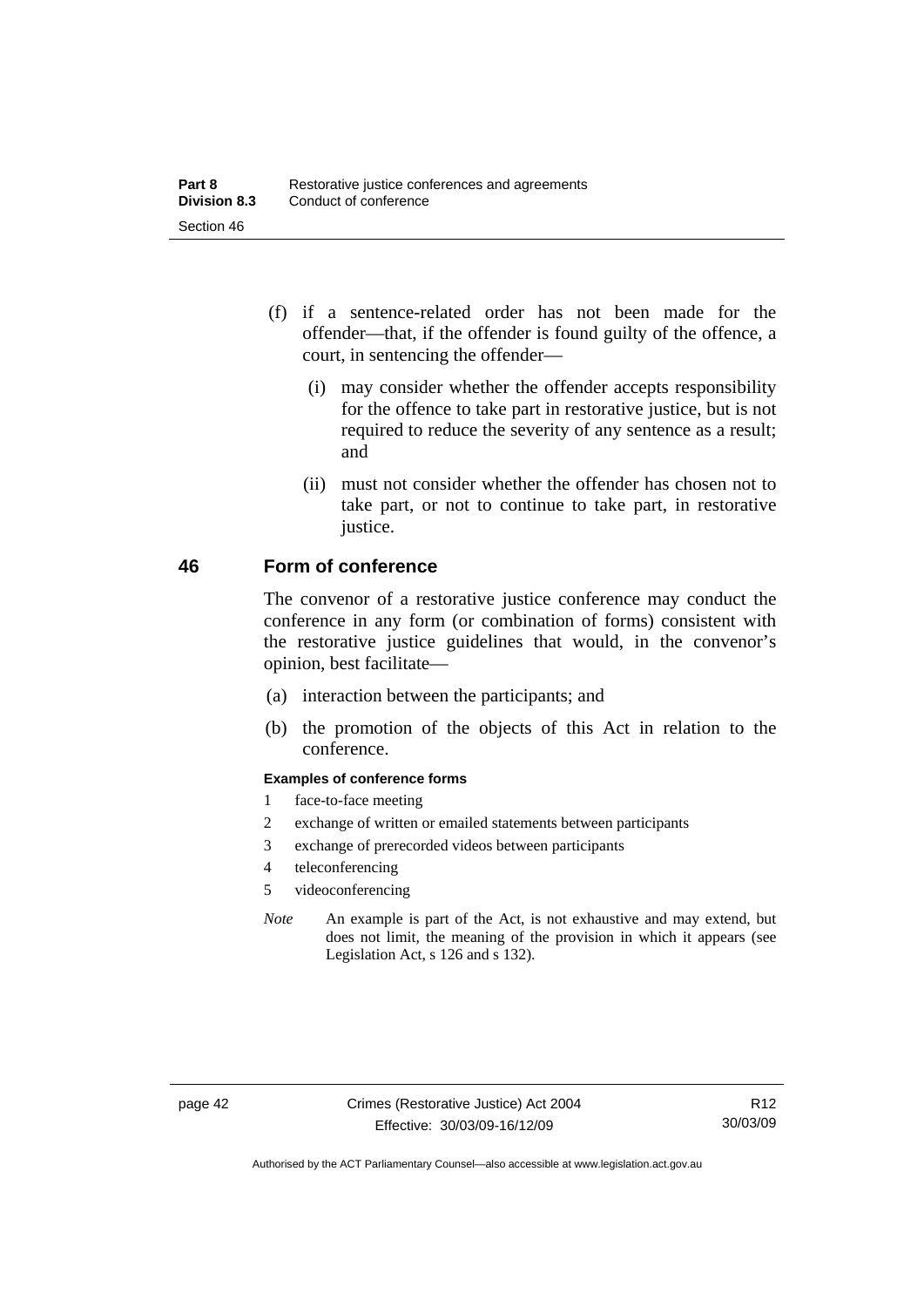## **47 Discontinuance of restorative justice**

- (1) The convenor of a restorative justice conference may decide to—
	- (a) cancel the conference before it is conducted; or
	- (b) discontinue the conference at any time after it has started.
- (2) The convenor may cancel or discontinue the conference only if, in the convenor's opinion based on reasonable grounds, there is no significant prospect of promoting the objects of this Act by conducting, or continuing to conduct, the conference.
- (3) Without limiting subsection (2), the convenor must cancel or discontinue the conference if, in the convenor's opinion based on reasonable grounds, before or during the conference—
	- (a) a suitable victim or parent has withdrawn his or her agreement to take part in the conference, and there is no other suitable victim or parent (or substitute participant for a suitable victim or parent) who agrees to take part in the conference; or
	- (b) the offender has withdrawn his or her agreement to take part in the conference.
- (4) If the convenor decides to cancel or discontinue the conference, the convenor must give notice of the decision to—
	- (a) each required participant in the conference; and
	- (b) the referring entity for the offence.

## **48 Report to referring entity about outcome**

- (1) After the end of a restorative justice conference, the convenor must give a report about the outcome of the conference to the referring entity for the offence.
- (2) The report about the outcome of the conference must include the following information:
	- (a) details of the conference and when it ended; and

Authorised by the ACT Parliamentary Counsel—also accessible at www.legislation.act.gov.au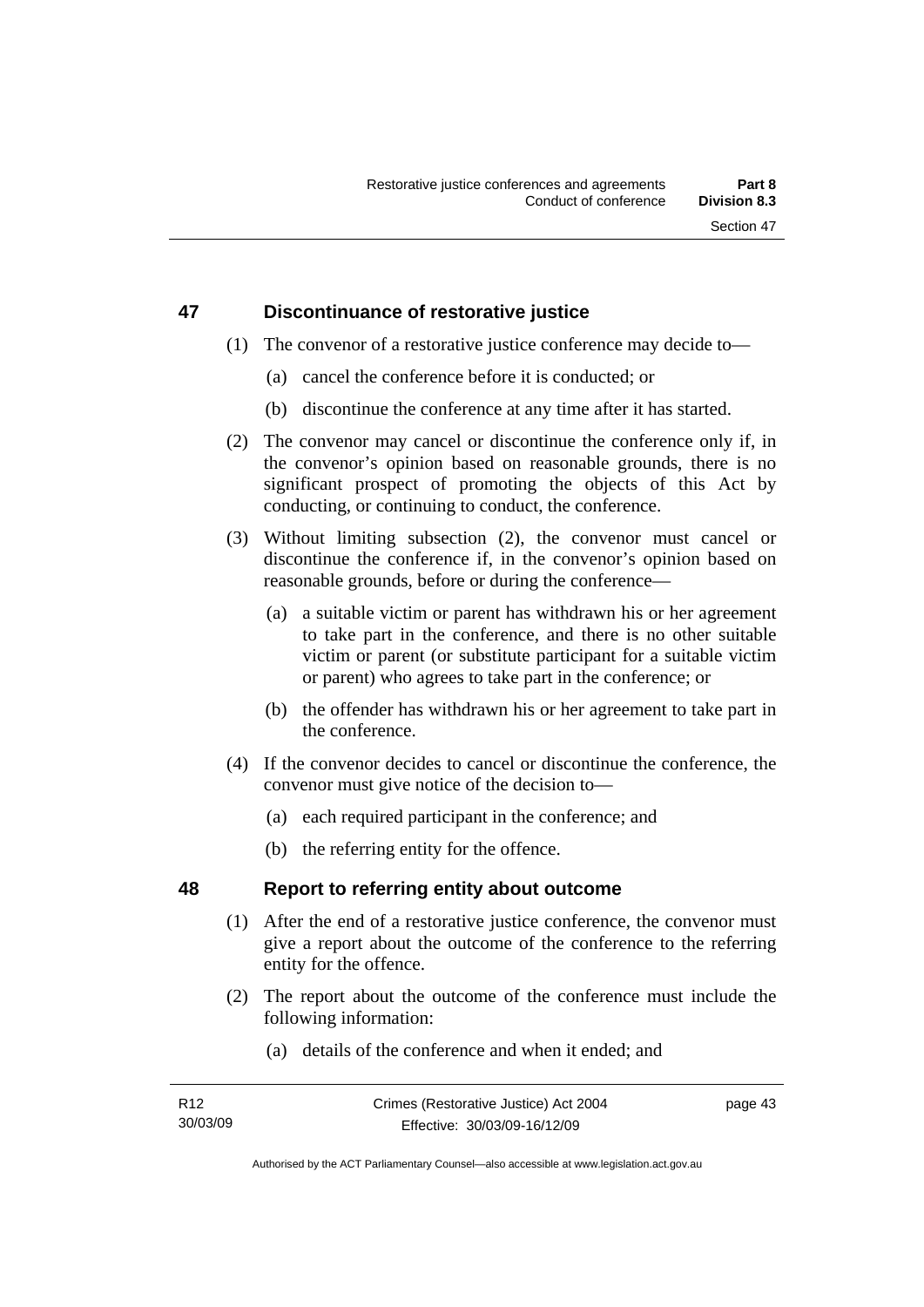- (b) whether the conference resulted in a restorative justice agreement.
- *Note* If the conference resulted in an agreement, the convenor must give a copy of the agreement to the referring entity as well (see s 54).

## **Division 8.4 Restorative justice agreements**

## **49 Application—div 8.4**

This division applies in relation to a restorative justice agreement that results from (or that may result from) a restorative justice conference.

## **50 Agreement as object of conference**

A restorative justice conference has as a primary object the formation of an agreement under this division (a *restorative justice agreement*) between each required participant in the conference.

## **51 Nature of agreement**

- (1) A restorative justice agreement in relation to an offence must include measures intended to repair the harm caused by the offence.
- (2) The agreement may include 1 or more of the following:
	- (a) an apology by the offender to any victim or parent of a victim;
	- (b) a plan to address the offending behaviour of the offender;
	- (c) a work plan to be carried out by the offender for the benefit of any victim or parent of a victim;
	- (d) a work plan to be carried out by the offender for the benefit of the community or a part of the community;
	- (e) financial reparation to be paid by the offender to any victim or parent of a victim;

Authorised by the ACT Parliamentary Counsel—also accessible at www.legislation.act.gov.au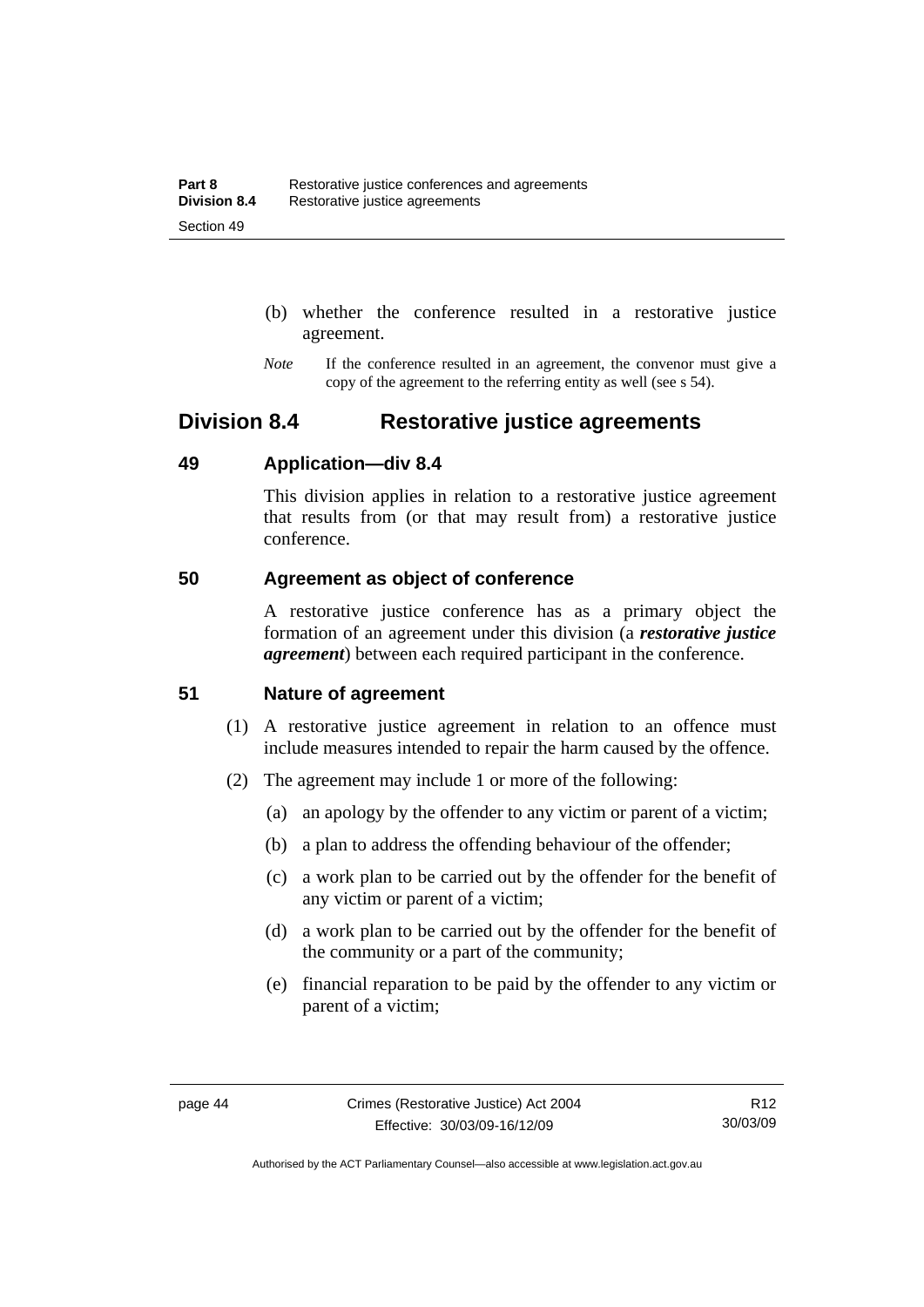- (f) anything else that each required participant and substitute participant in the conference agree would help repair the harm caused by the offence.
- (3) The agreement must be fair and, in the opinion of each required participant and substitute participant in the conference and the convenor, reasonably able to be carried out by the offender.
- (4) The agreement must not require the offender or anyone else to do anything that would—
	- (a) be unlawful; or
	- (b) require the detention of the offender (whether full-time or for any period); or
	- (c) be degrading or humiliating to the offender or anyone else; or
	- (d) cause distress to the offender or anyone else.
- (5) The agreement must be for a term of no longer than 6 months, starting on—
	- (a) the date the agreement is made; or
	- (b) if a later starting date is stated in the agreement—the later date.
	- *Note* The term of the agreement may be extended beyond this period, or reduced, by an amendment under s 55.

### **52 Form of agreement**

- (1) A restorative justice agreement must be—
	- (a) in writing; and
	- (b) signed by each required participant in the conference.
- (2) If a substitute participant for a suitable victim or parent signs a restorative justice agreement—
	- (a) the substitute participant is taken to sign the agreement on behalf of the victim or parent; and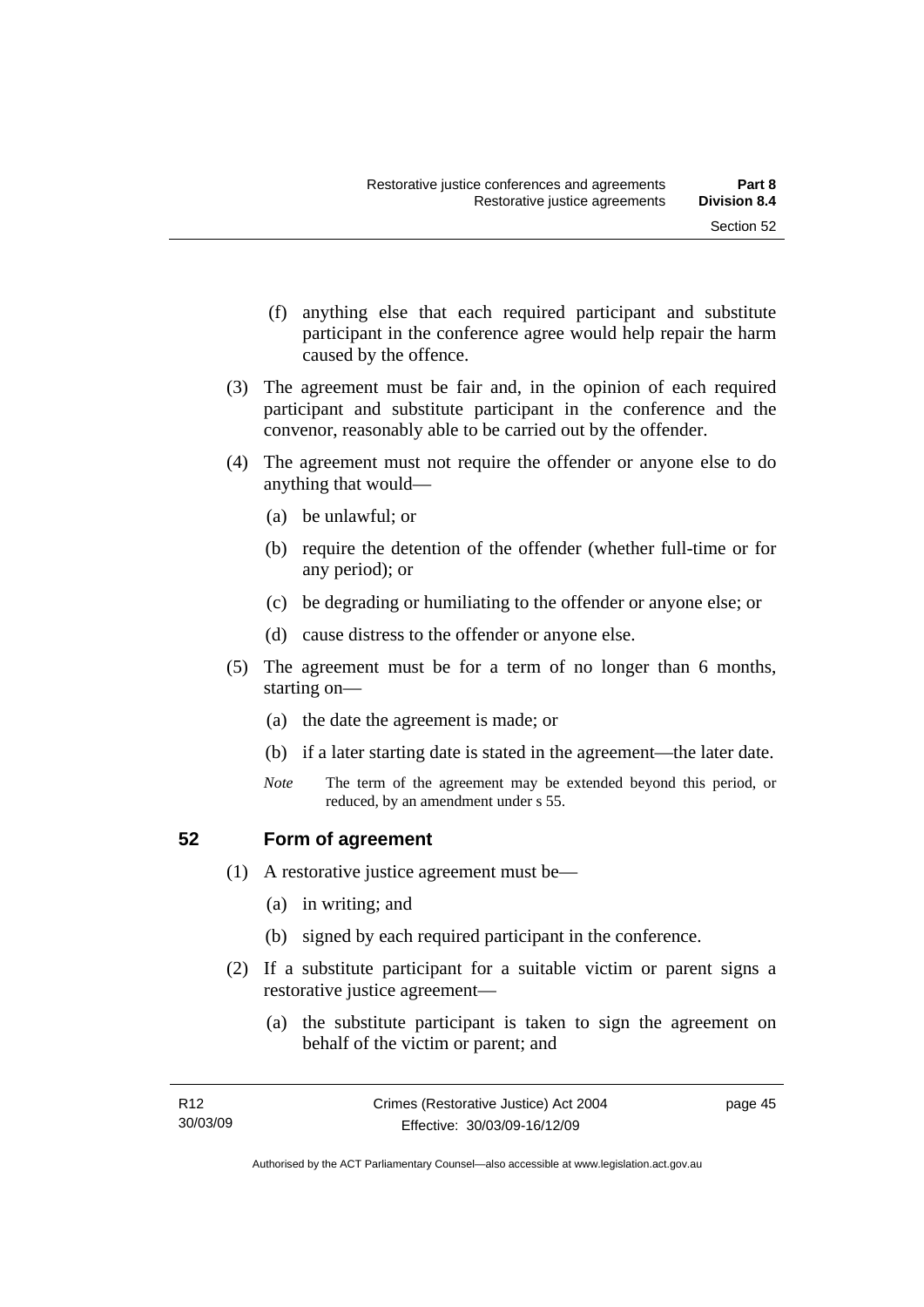- (b) the victim or parent is taken to have consented to the agreement.
- *Note* If there is a substitute victim or parent for a restorative justice conference under s 43, the substitute is a *required participant* in the conference (see s 42), and so may sign a restorative justice agreement under  $s(1)(b)$ .

## **53 Explanation of effect of agreement**

Before a restorative justice agreement is signed, the convenor must ensure that reasonable steps are taken to explain to each required participant in the conference (in language that each can readily understand)—

- (a) the nature, purpose and effect of the agreement; and
- (b) that no-one is under an obligation to sign the agreement; and
- (c) that the participant may, before signing the agreement, seek independent legal advice about the effect of the proposed agreement; and
- (d) if the offender has not entered a plea for the offence—that any statement in the agreement that the offender accepts responsibility for the commission of the offence does not prevent the offender from pleading not guilty to the offence; and
- (e) if a sentence-related order has not been made for the offender—that, if the offender is found guilty of the offence, a court, in sentencing the offender—
	- (i) may consider whether the offender accepts responsibility for the offence to take part in restorative justice, but is not required to reduce the severity of any sentence as a result: and

Authorised by the ACT Parliamentary Counsel—also accessible at www.legislation.act.gov.au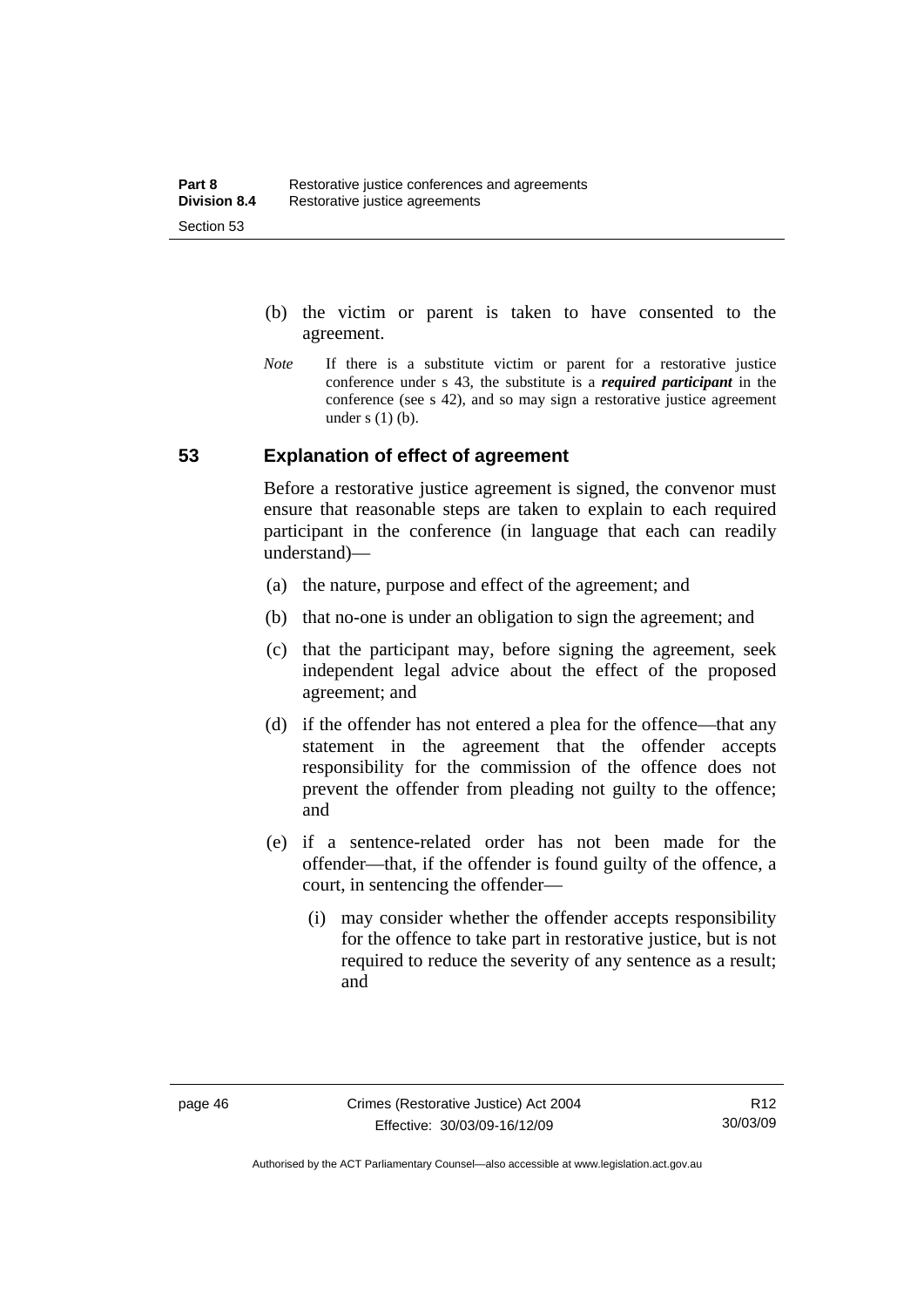(ii) must not consider whether the offender has chosen not to take part, or not to continue to take part, in restorative justice.

### **54 Notice of agreement**

The convenor must give a copy of a restorative justice agreement to—

- (a) each required participant in the conference; and
- (b) the referring entity for the offence.

## **55 Amendment of agreement**

- (1) The convenor may amend a restorative justice agreement on the application of a required participant in the conference, or the convenor's initiative, if the convenor considers that the amendment is necessary or desirable—
	- (a) to respond to a change in the situation of any suitable victim or parent, or the offender; or
	- (b) to correct an error.
- (2) Without limiting subsection (1), the convenor may amend a restorative justice agreement under the subsection in response to a change in the situation of any suitable victim or parent, or the offender—
	- (a) to increase the term of the agreement, including an increase that would provide for the agreement to end more than 6 months after the day it started under section 51 (5); or
	- (b) to reduce the term of the agreement.

#### **Example**

Sam is an offender, and Bella is a victim of Sam's offence. Sam is found guilty of the offence but, under the *Crimes (Sentencing) Act 2005*, section 17 (Non-conviction orders—general), the charge is dismissed and no conviction is recorded. After taking part in a restorative justice conference, Sam and Bella sign

page 47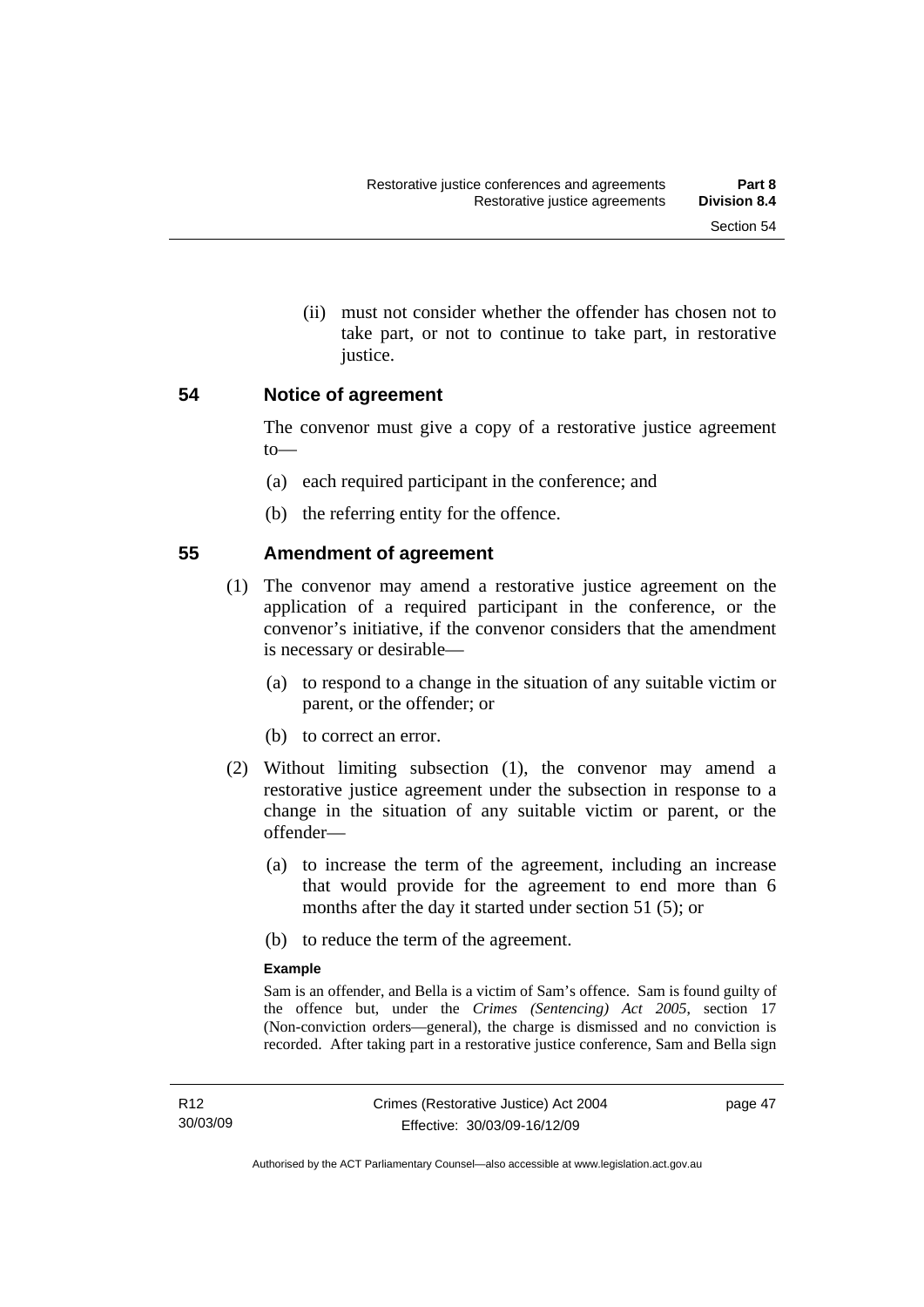a restorative justice agreement under which Sam agrees to work in Bella's garden every Saturday for 6 months.

However, 4 months after the start of the agreement, the company Sam works for moves its head office from Canberra to Brisbane, and Sam is required to move there before the 6 months is over to keep his job. Sam has until then complied fully with the agreement.

The convenor may consider, because of Sam's history of compliance with the agreement, and the change in Sam's situation, there is a change in Sam's situation that would justify an amendment to the agreement to reduce its term so that it will end when Sam has to move to Brisbane.

- *Note 1* See s (5), def *change in the situation*. The definition excludes a change in the offender's, victim's or parent's attitude to compliance with the restorative justice agreement.
- *Note 2* An example is part of the Act, is not exhaustive and may extend, but does not limit, the meaning of the provision in which it appears (see Legislation Act, s 126 and s 132).
- (3) However, any amendment of a restorative justice agreement to respond to a change in the situation of any suitable victim or parent, or the offender, may only be made after the convenor has consulted each required participant in the conference who is a suitable victim or parent, or a substitute participant for a suitable victim or parent.
- (4) If the convenor amends a restorative justice agreement under this section, the convenor must give notice of the amendment and a copy of the agreement, as amended, to—
	- (a) each required participant in the conference; and
	- (b) the referring entity for the offence.
- (5) In this section:

*change in the situation*, of a victim, parent or offender in relation to a restorative justice agreement, does not include a change in the victim's, parent's or offender's attitude to complying with the agreement.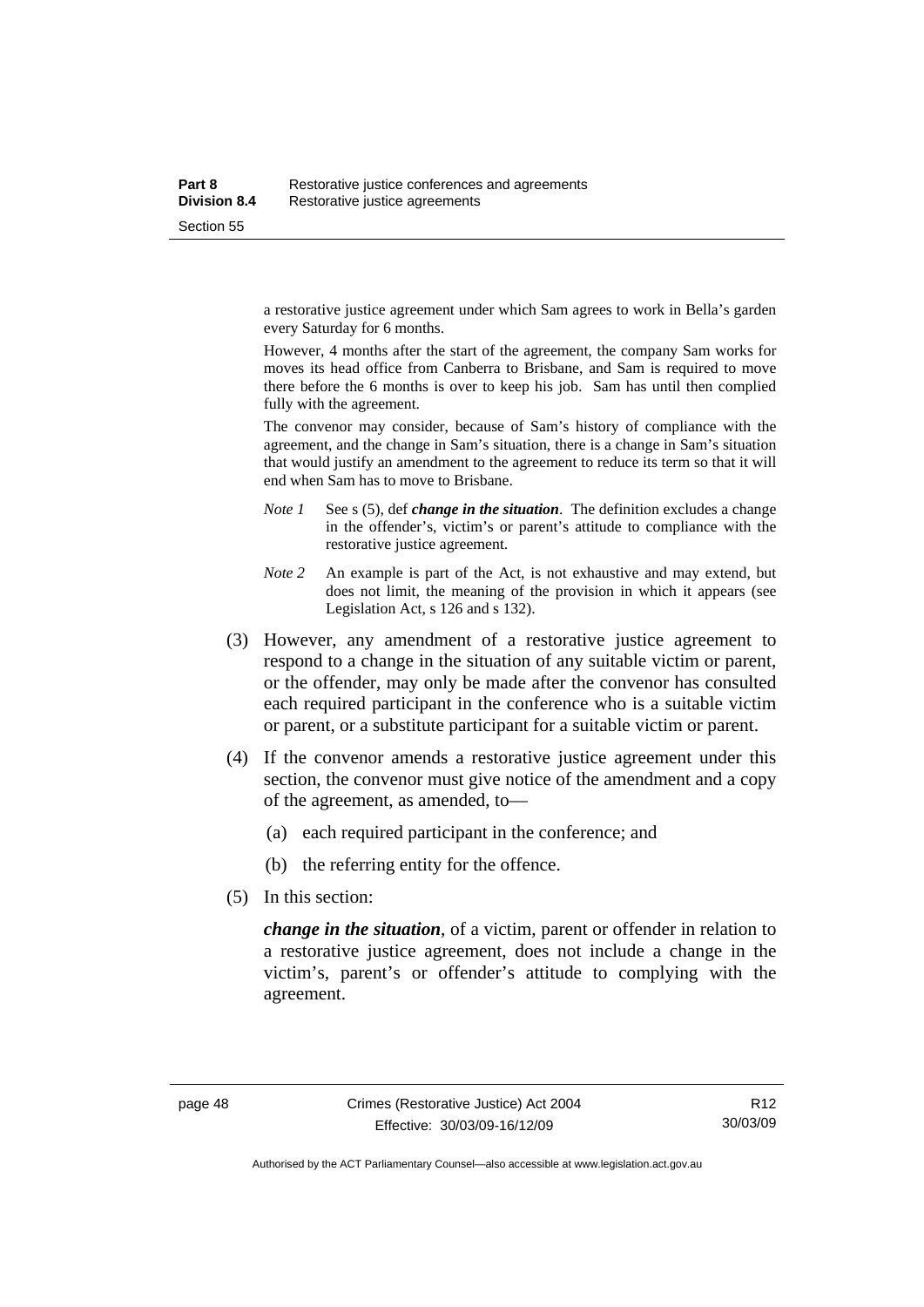## **Division 8.5 Monitoring compliance with restorative justice agreements**

**56 Application—div 8.5** 

This division applies to a restorative justice agreement for an offence that is referred for restorative justice by a referring entity.

## **57 Monitoring compliance—chief executive (restorative justice)**

 (1) The chief executive (restorative justice) may do anything reasonable to check whether the restorative justice agreement is being complied with.

### **Example**

Alex has been convicted and sentenced for an offence. As a condition of the sentence, Alex has taken part in restorative justice. After a restorative justice conference, Alex signed a restorative justice agreement with the victim agreeing to perform 50 hours unpaid work for a charity service organisation. The chief executive (restorative justice) may, under this subsection, contact the organisation at reasonable intervals to make sure that Alex performs the work satisfactorily.

- *Note* An example is part of the Act, is not exhaustive and may extend, but does not limit, the meaning of the provision in which it appears (see Legislation Act, s 126 and s 132).
- (2) If the chief executive (restorative justice) is satisfied on reasonable grounds that there has been a significant failure to comply with the restorative justice agreement, the chief executive must report the noncompliance to the referring entity.
- (3) If the chief executive (restorative justice) is satisfied on reasonable grounds that the restorative justice agreement has been substantially or fully complied with, the chief executive must report the compliance to the referring entity.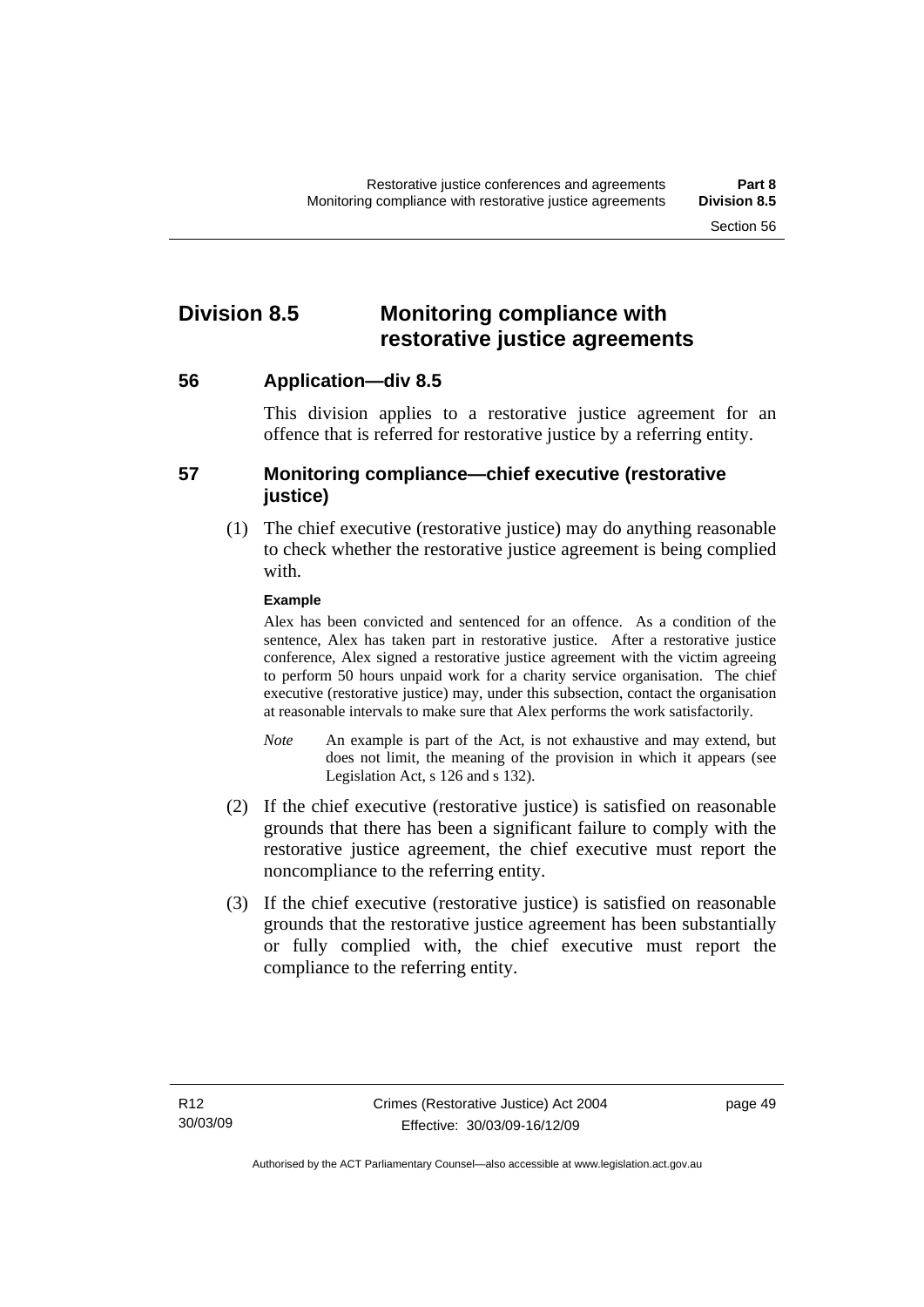- (4) Subsections (2) and (3) do not apply if the referring entity is the chief executive (restorative justice).
	- *Note 1* The referring entity may be the chief executive (restorative justice) under table 22, item 1 or 5.
	- *Note* 2 Section 72 deals with what happens if the referring entity is the same chief executive as the chief executive (restorative justice), but the referring entity is the chief executive in his or her capacity as chief executive (corrections) or chief executive (children and young people).

 That section provides that the chief executive must ensure that appropriate administrative arrangements are made for the report to be given by a delegate of the chief executive as chief executive (restorative justice) to a delegate of the chief executive as chief executive (corrections) or chief executive (children and young people).

### **58 Monitoring compliance—referring entities**

 (1) The referring entity may do anything reasonable to check whether the agreement is being complied with.

#### **Example**

The example for section 57 (1) applies in relation to the checking of compliance by the referring entity.

- *Note* An example is part of the Act, is not exhaustive and may extend, but does not limit, the meaning of the provision in which it appears (see Legislation Act, s 126 and s 132).
- (2) If the referring entity is satisfied on reasonable grounds that there has been a significant failure to comply with the restorative justice agreement, the referring entity must report the noncompliance to the chief executive (restorative justice).
- (3) If the referring entity is satisfied on reasonable grounds that the restorative justice agreement has been substantially or fully complied with, the referring entity must report the compliance to the chief executive (restorative justice).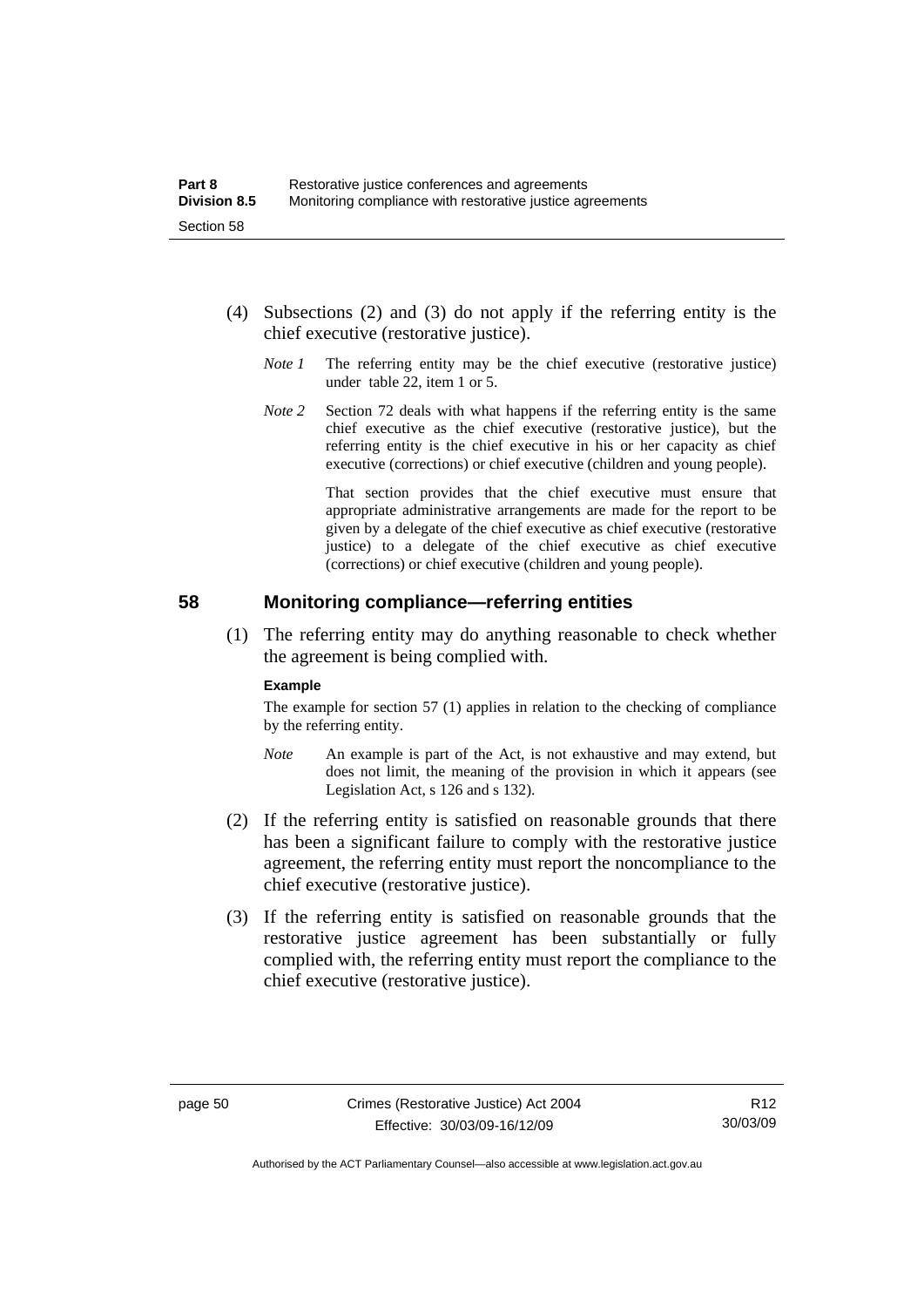- (4) Subsections (2) and (3) do not apply if the referring entity is the chief executive (restorative justice).
	- *Note 1* The referring entity may be the chief executive (restorative justice) under s 22, table 22, item 1 or 5.
	- *Note* 2 Section 72 deals with what happens if the referring entity is the same chief executive as the chief executive (restorative justice), but the referring entity is the chief executive in his or her capacity as chief executive (corrections) or chief executive (children and young people).

 That section provides that the chief executive must ensure that appropriate administrative arrangements are made for the report to be given by a delegate of the chief executive as chief executive (corrections) or chief executive (children and young people) to a delegate of the chief executive as chief executive (restorative justice).

## **Division 8.6 Evidence of statements made at conferences**

## **59 Evidence of offences**

- (1) This section applies if a statement is made by an offender (the *conference offender*) during a restorative justice conference, or in a restorative justice agreement, in relation to an offence (the *conference offence*) that has been committed by anyone (including the conference offender).
- (2) Evidence of the statement may not be admitted in court in a proceeding in relation to a less serious offence (including the conference offence, if that is a less serious offence), whether or not the conference offender is accused of the offence.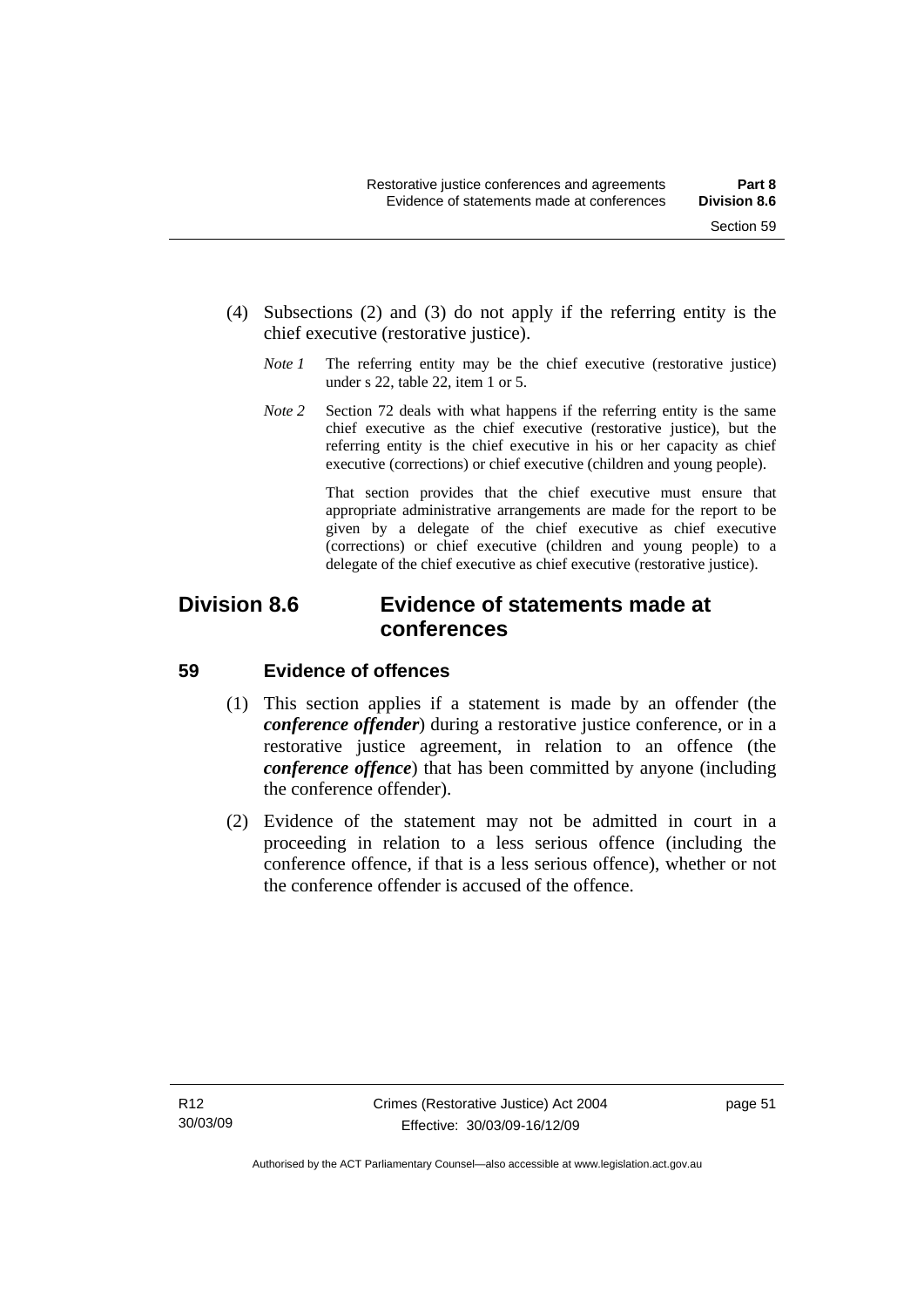- (3) However, subsection (2) does not prevent a court, in sentencing an offender for an offence (whether the offence is a less serious offence or a serious offence), from considering a statement made by the offender during a restorative justice conference, or in a restorative justice agreement, in relation to the offence or any other offence.
	- *Note* There may be circumstances in which evidence of the statement is admissible in court in a proceeding in relation to a serious offence, whether or not the conference offence is a serious offence, or the conference offender is accused of the offence. Territory law that deals generally with the admission of evidence in criminal proceedings would apply.

## **60 Evidence of future offences**

- (1) This section applies if a statement is made by an offender (the *conference offender*) during a restorative justice conference, or in a restorative justice agreement, in relation to an offence (the *conference future offence*) proposed to be committed after the time of the conference or agreement by anyone (including the conference offender).
- (2) This Act does not prevent evidence of the statement being admitted in court in a proceeding in relation to the conference future offence—
	- (a) whether or not the offence is a serious offence; and
	- (b) whether or not the conference offender intends to commit, or is alleged to have committed, the offence.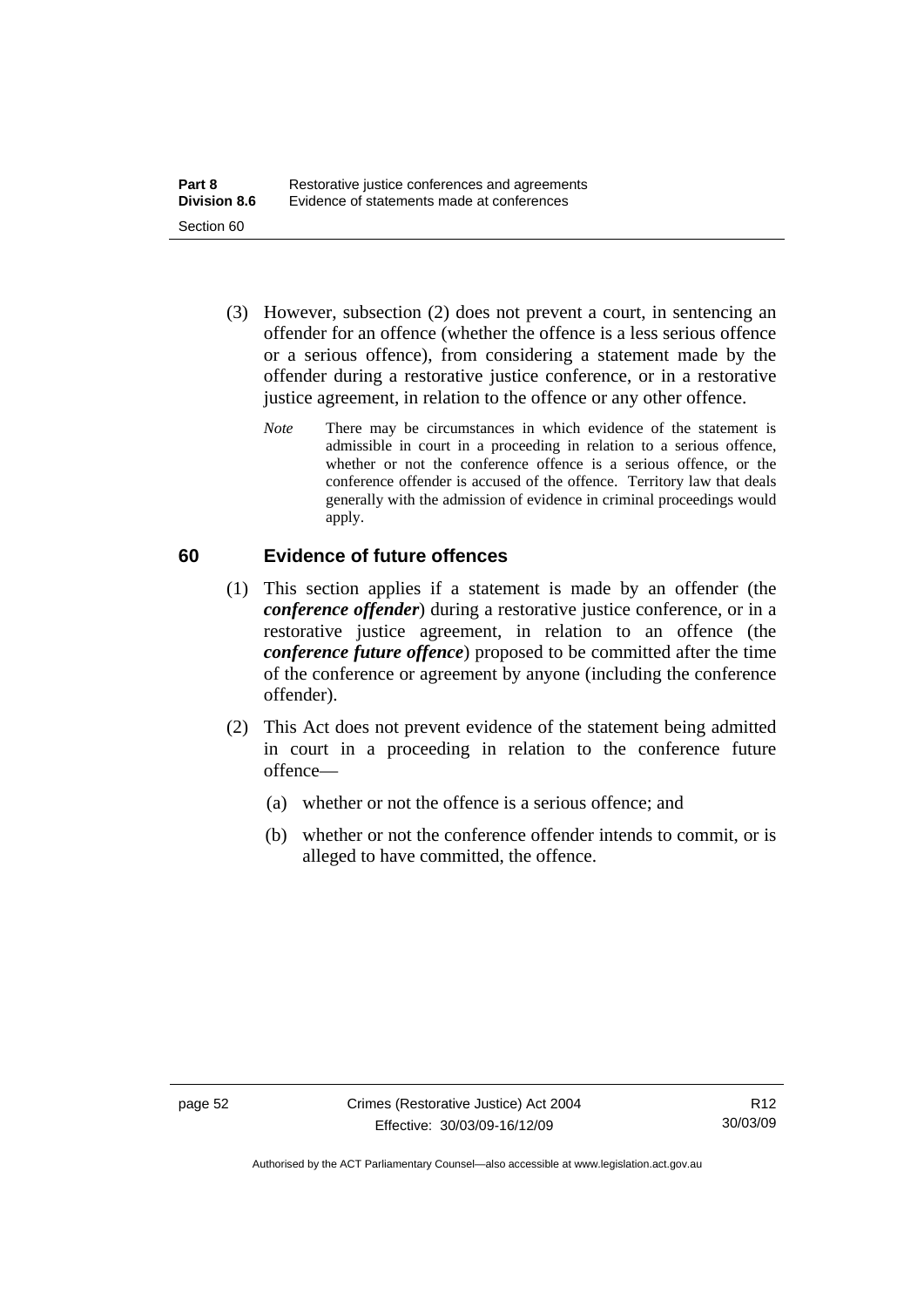## **Part 9 Administration**

## **Division 9.1 General administration**

## **61 Restorative justice guidelines**

- (1) The chief executive may issue guidelines (*restorative justice guidelines*) outlining procedures for the following:
	- (a) the referral of offences for restorative justice, including procedures for making decisions about referrals;
	- (b) the management of restorative justice;
	- (c) the conduct of restorative justice conferences;
	- (d) monitoring the progress of restorative justice;
	- (e) monitoring compliance with restorative justice agreements;
	- (f) any other aspect of the administration of this Act.
- (2) Restorative justice guidelines—
	- (a) may deal with matters also dealt with elsewhere under this Act; but
	- (b) must not be inconsistent with this Act.
- (3) Restorative justice guidelines are disallowable instruments.
	- *Note* A disallowable instrument must be notified, and presented to the Legislative Assembly, under the Legislation Act.
- (4) A referring entity for an offence must comply with the guidelines.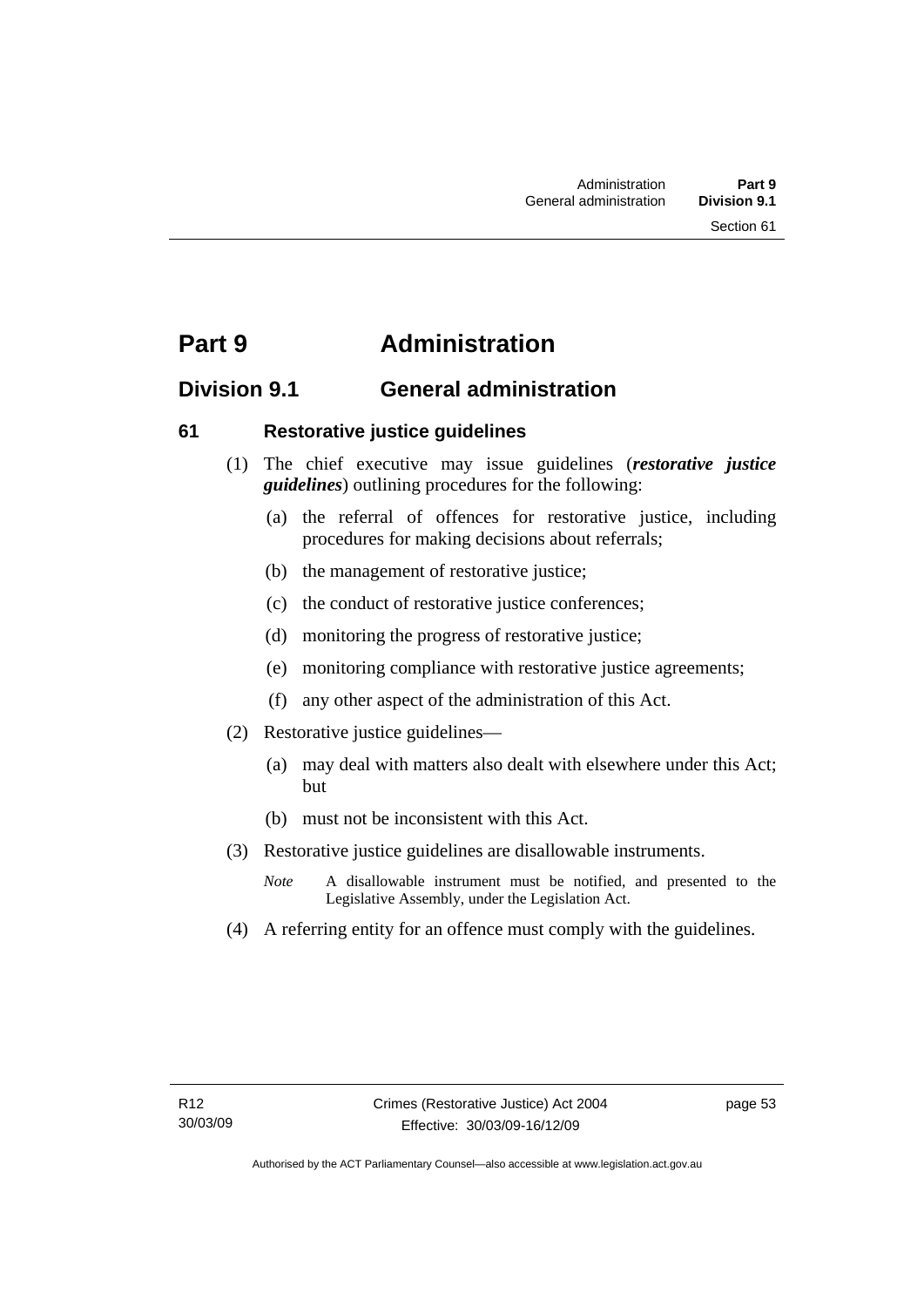## **62 Police participation in restorative justice**

The chief executive may make arrangements with the chief police officer—

- (a) for the participation of police officers in the administration of this Act; and
- (b) for the appointment of police officers to call restorative justice conferences, subject to this Act.

## **63 Information sharing**

- (1) The chief executive may ask a referring entity to give the chief executive information about a victim, the parent of a victim, an offender or anyone else if the information is necessary for the administration of this Act.
- (2) A referring entity must do everything reasonable to comply with a request under subsection (1).

### **64 Secrecy**

(1) In this section:

*secret-keeper* means a person who is exercising, or has exercised, a function under this Act.

#### **Examples**

- 1 a referring entity, or the delegate of a referring entity, if the referring entity or delegate is considering whether to refer an offence for restorative justice
- 2 the chief executive, or a delegate of the chief executive, if the chief executive or delegate is considering whether an offence is suitable for restorative justice, or whether a restorative justice conference for an offence should be called
- 3 the convenor of a restorative justice conference, if the convenor is making preparations for a restorative justice conference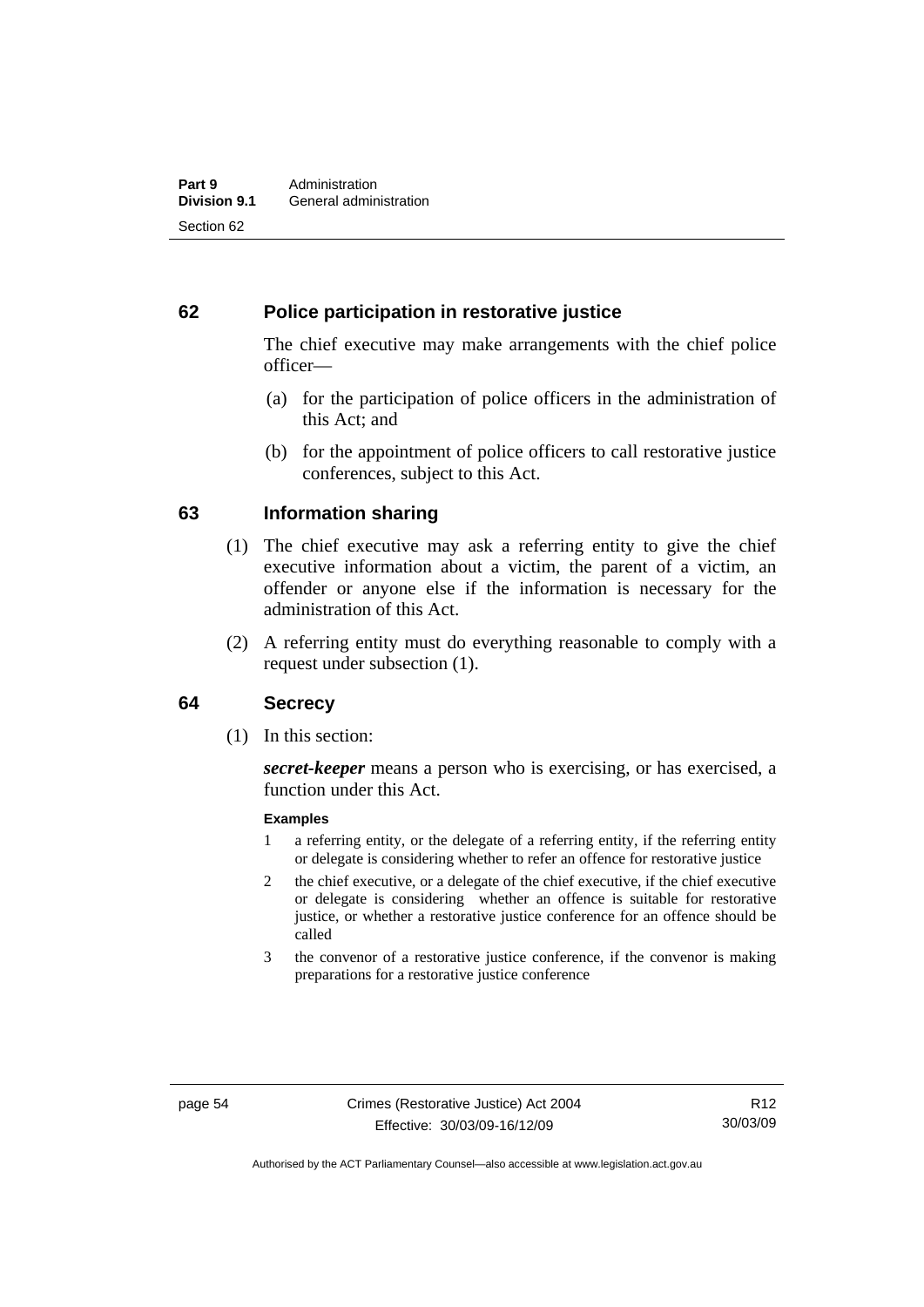- 4 a staff member of an administrative unit, if the staff member is assisting a secret-keeper mentioned in examples 1, 2 or 3 in carrying out the functions mentioned in those examples
- *Note* An example is part of the Act, is not exhaustive and may extend, but does not limit, the meaning of the provision in which it appears (see Legislation Act, s 126 and s 132).

### *protected information*—

- (a) means information about a person that is disclosed to, or obtained by, a secret-keeper because of the exercise of a function by the secret-keeper under this Act; but
- (b) does not include information in a restorative justice agreement or information disclosing who attended a restorative justice conference.

#### **Examples of protected information**

- 1 information obtained by a referring entity or the chief executive in assessing the eligibility of a victim, parent or offender for restorative justice
- 2 information obtained by the convenor of a restorative justice conference in preparing the conference
- 3 a transcript (or other record) of what is said during a restorative justice conference that is kept by the convenor or the chief executive
- (2) A secret-keeper commits an offence if the secret-keeper—
	- (a) makes a record of protected information; or
	- (b) directly or indirectly discloses or communicates protected information about someone to someone else.

Maximum penalty: 50 penalty units, imprisonment for 6 months or both.

- (3) Subsection (2) does not apply if the record is made, or the information is disclosed or communicated—
	- (a) under this or any other Act; or
	- (b) in relation to the exercise of a function, as a secret-keeper, under this or any other Act.

page 55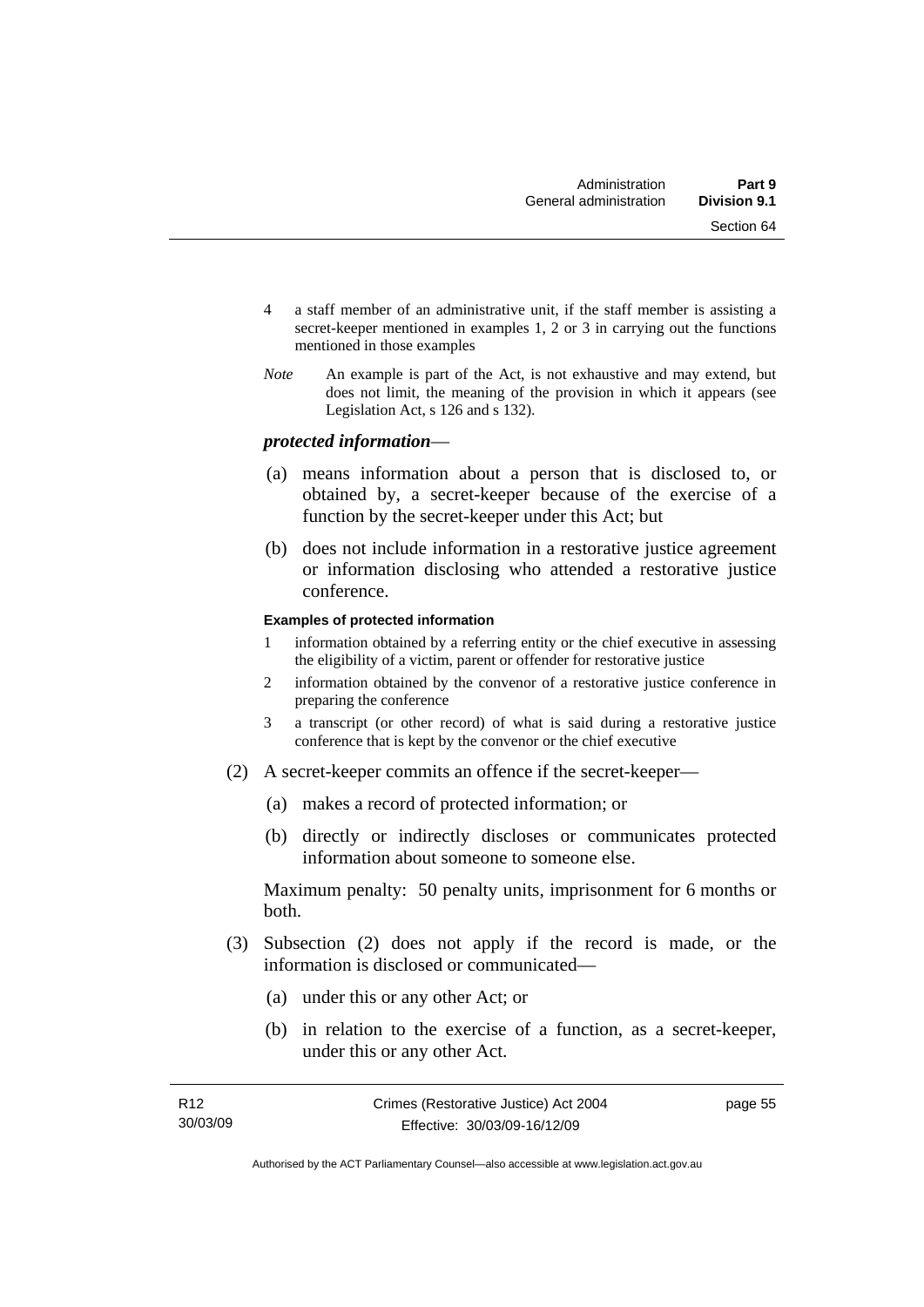- (4) Subsection (2) does not prevent a secret-keeper from divulging or communicating protected information about someone with that person's consent.
- (5) For a civil proceeding, a secret-keeper must not—
	- (a) disclose or communicate protected information to a court; or
	- (b) produce or permit access to a document containing protected information to a court.
- (6) For a criminal proceeding, unless it is necessary to do so to comply with this Act, any other territory law or a law of the Commonwealth, a secret-keeper is not required—
	- (a) to disclose or communicate protected information to a court; or
	- (b) to produce or permit access to a document containing protected information to a court.
	- *Note* The *Freedom of Information Act 1989*, s 38 (Documents to which secrecy provisions of enactments apply) provides that a document is exempt from access requirements under that Act if another Act applies specifically to information of a particular kind in a document and prohibits the disclosure of that information by people mentioned in the other Act. The section is stated to apply whether or not the prohibition is absolute or subject to exceptions or qualification.

## **65 Secrecy about information acquired under other Acts**

- (1) The provisions of another Act imposing restrictions or obligations of secrecy or nondisclosure of information acquired in the administration of that Act apply to a person who, in the exercise of functions under this Act, has access to the information because of the information having been acquired in the administration of the other Act.
- (2) For subsection (1), the person who has access to the information in the exercise of functions under this Act is taken to be a person engaged in the administration of the other Act.

R12 30/03/09

Authorised by the ACT Parliamentary Counsel—also accessible at www.legislation.act.gov.au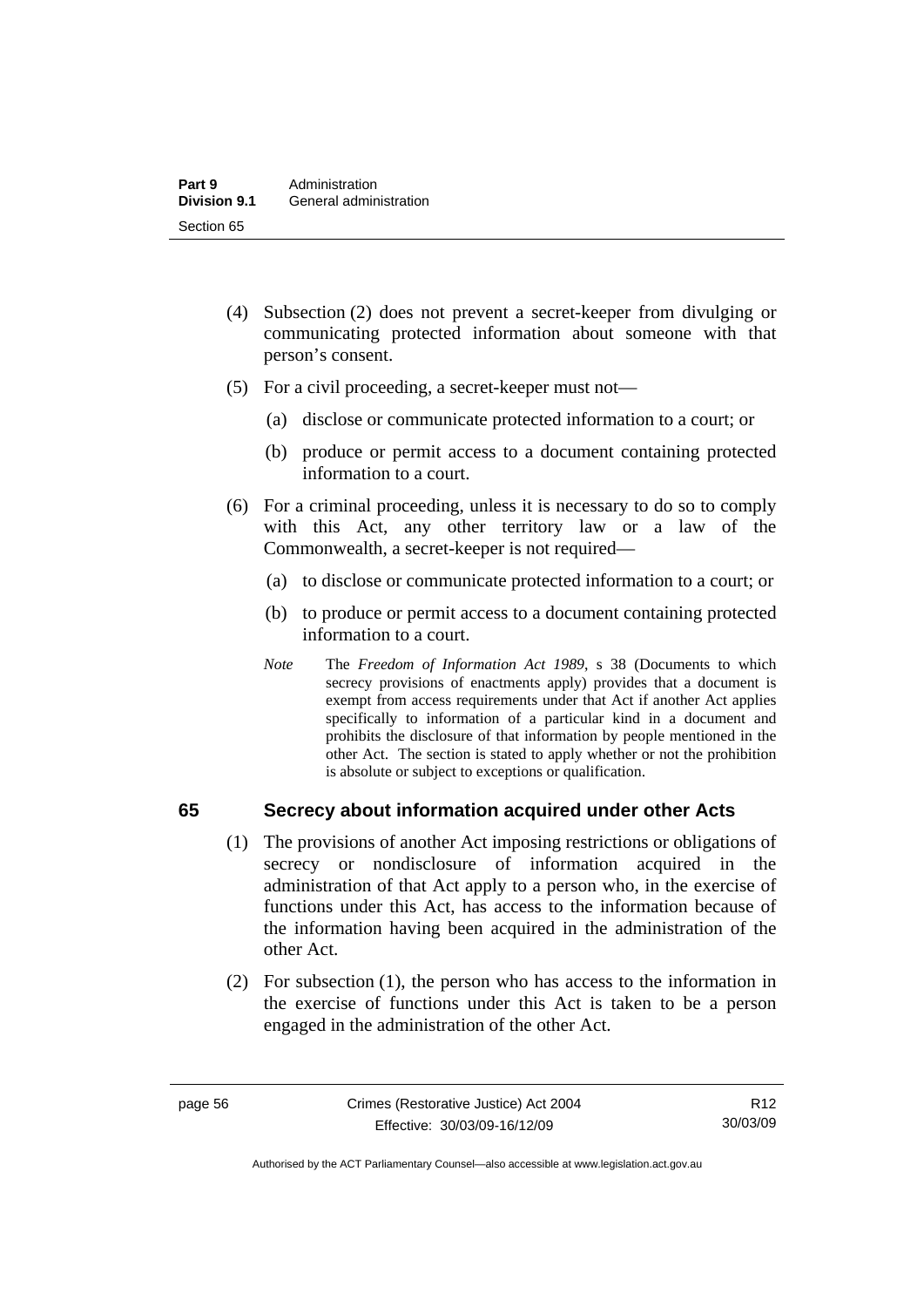- (3) Subsection (1) does not prevent—
	- (a) the giving of access to records under this Act; or
	- (b) the preparation and dissemination of guides and aids to finding information contained in the records.

## **66 Protection from liability**

- (1) A person is not personally liable for anything done or omitted to be done honestly and without negligence—
	- (a) in the exercise of a function under this Act; or
	- (b) in the reasonable belief that the act or omission was in the exercise of a function under this Act.
- (2) Any liability that, apart from subsection (1), would attach to a person attaches instead to the Territory.

## **Division 9.2 Reporting and records**

## **67 Meaning of** *referring entity—***div 9.2**

(1) In this division:

*referring entity*, in relation to an offence—see section 22.

 (2) However, if an offence is referred for restorative justice by a court in making a sentence-related order, *referring entity* means the chief executive (corrections).

## **68 Quarterly reporting by chief executive**

- (1) This section applies in relation to a quarter of a year if—
	- (a) an offence is referred for restorative justice before the start of, or during, the quarter; and
	- (b) restorative justice—
		- (i) has not ended for the offence; or

page 57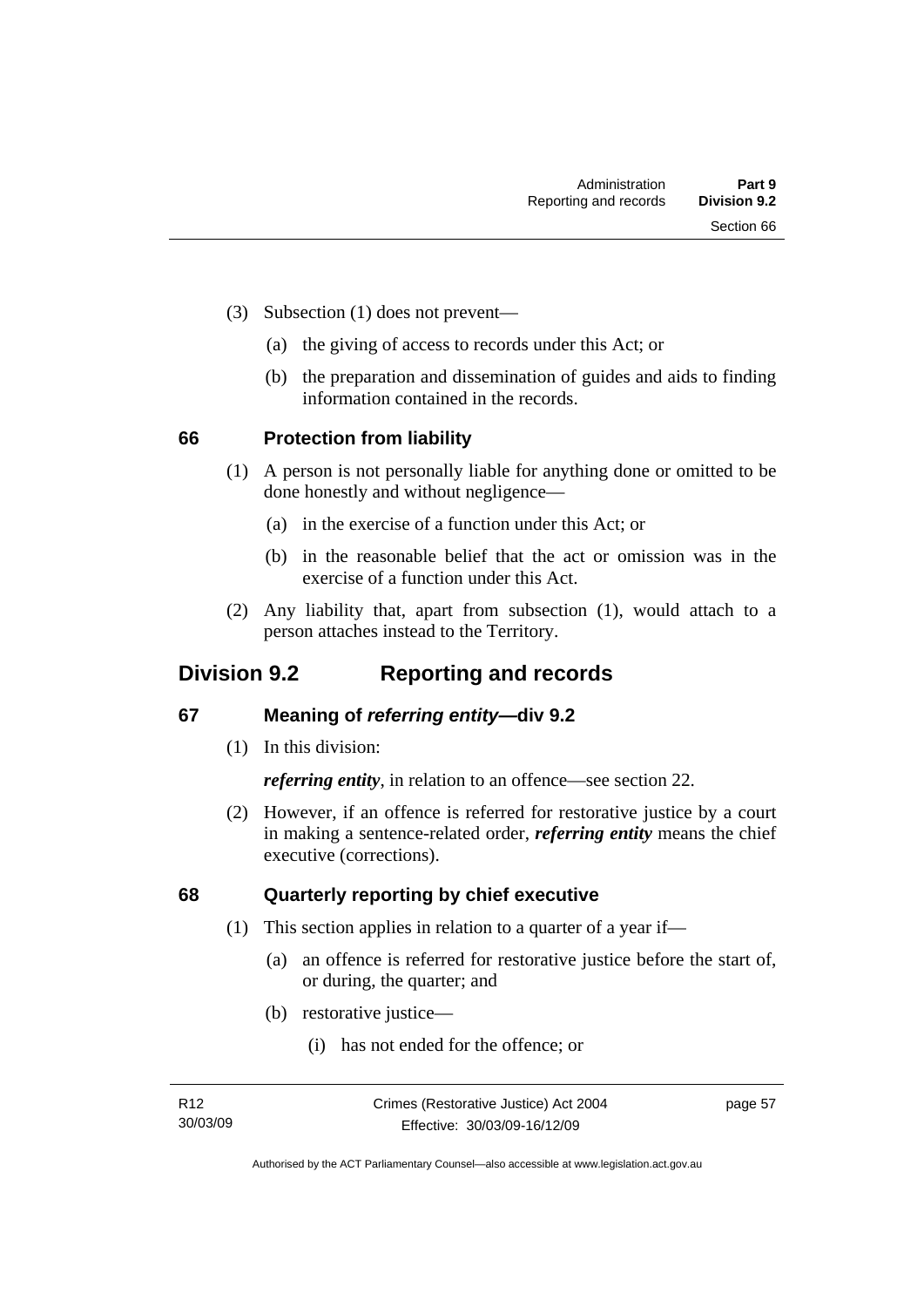- (ii) ended for the offence during the quarter.
- *Note Quarter* is defined in the Legislation Act, dict, pt 1 to mean the 3 months following 1 January, 1 April, 1 July or 1 October in any year.
- (2) Within 7 days after the last day of the quarter, the chief executive (restorative justice) must report to the referring entity on the progress of restorative justice for the offence during the quarter.
	- *Note* Section 72 deals with what happens if the referring entity is the same chief executive as the chief executive (restorative justice), but the referring entity is the chief executive in his or her capacity as chief executive (corrections) or chief executive (children and young people).

 That section provides that the chief executive must ensure that appropriate administrative arrangements are made for the report to be given by a delegate of the chief executive as chief executive (restorative justice) to a delegate of the chief executive as chief executive (corrections) or chief executive (children and young people).

- (3) This section does not apply if the referring entity is the chief executive (restorative justice).
	- *Note* The referring entity may be the chief executive (restorative justice) under table 22, item 1 or 5.
- (4) In this section:

*ends*—restorative justice *ends* for an offence if—

- (a) the chief executive decides that restorative justice is not suitable for the offence; or
- (b) the convenor of a restorative justice conference for the offence discontinues the conference under section 47; or
- (c) a restorative justice conference for the offence is concluded.
- *Note Restorative justice* means the process of restorative justice provided under this Act, including a restorative justice conference (see s 10). Restorative justice, apart from the process provided under this Act that is mentioned in the definition, does not necessarily end as provided in the definition of *ends* for this section.

Authorised by the ACT Parliamentary Counsel—also accessible at www.legislation.act.gov.au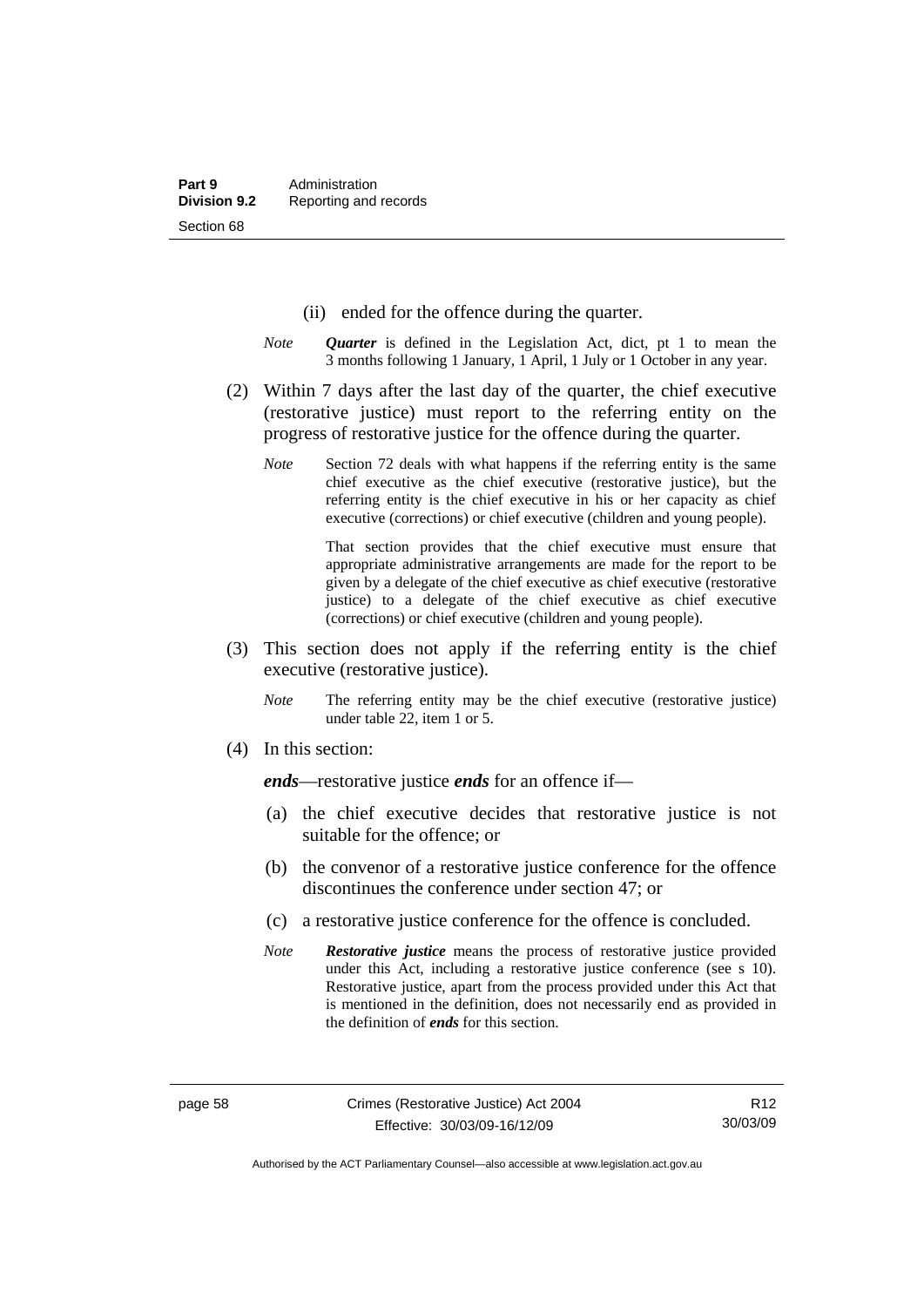## **69 Record-keeping by referring entities**

- (1) If an offence is referred to the chief executive for restorative justice, the referring entity must ensure that appropriate records are kept in relation to—
	- (a) the circumstances in which the referral was made; and
	- (b) the progress of restorative justice for the offence; and
	- (c) the outcome of restorative justice for the offence.
- (2) The referring entity must also ensure that a copy of any restorative justice agreement for the offence (as amended, if at all, under section 55) is kept as part of the records.
- (3) The records mentioned in subsection (1) must be kept as part of the administrative or court records normally kept by the referring entity in relation to the offence.

## **70 Record-keeping by chief executive**

- (1) The chief executive must keep records of—
	- (a) each referral of an offence to the chief executive for restorative justice; and
	- (b) any assessment of suitability for restorative justice under part 7, whether because of a referral of an offence for restorative justice or in other circumstances; and
	- (c) each offence for which a restorative justice conference is called; and
	- (d) each restorative justice conference that is conducted; and
	- (e) each restorative justice conference that is cancelled or discontinued; and
	- (f) each restorative justice agreement that is reached at a conference; and

page 59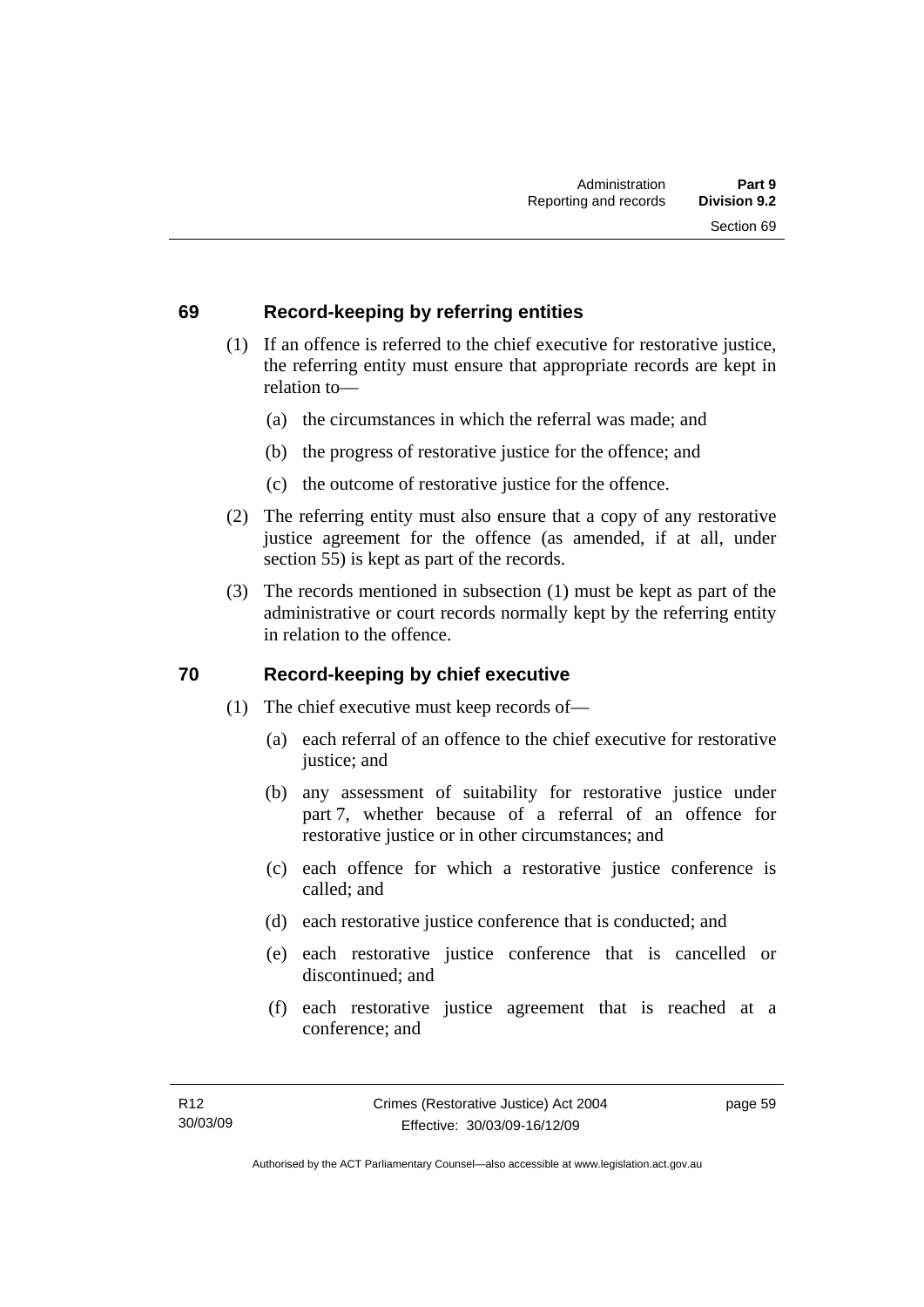- (g) the offender's compliance with each restorative justice agreement.
- (2) The records mentioned in subsection (1) (g) must be kept in consultation with the relevant referring entity.
- (3) A record of an offence for which a restorative justice agreement is reached must include a copy of the restorative justice agreement (as amended, if at all, under section 55).

## **71 Restorative justice database**

- (1) The chief executive must ensure that a database is kept of information in the records required to be kept under section 70 to enable research, analysis and evaluation of restorative justice.
- (2) The database must be kept as required by regulation.
- (3) A regulation made for this section—
	- (a) may allow access to the information in the database by anyone for research, analysis and evaluation of restorative justice; but
	- (b) must not allow access to the information in the database in any form that would allow the identity of anyone taking part in restorative justice to be worked out.

Authorised by the ACT Parliamentary Counsel—also accessible at www.legislation.act.gov.au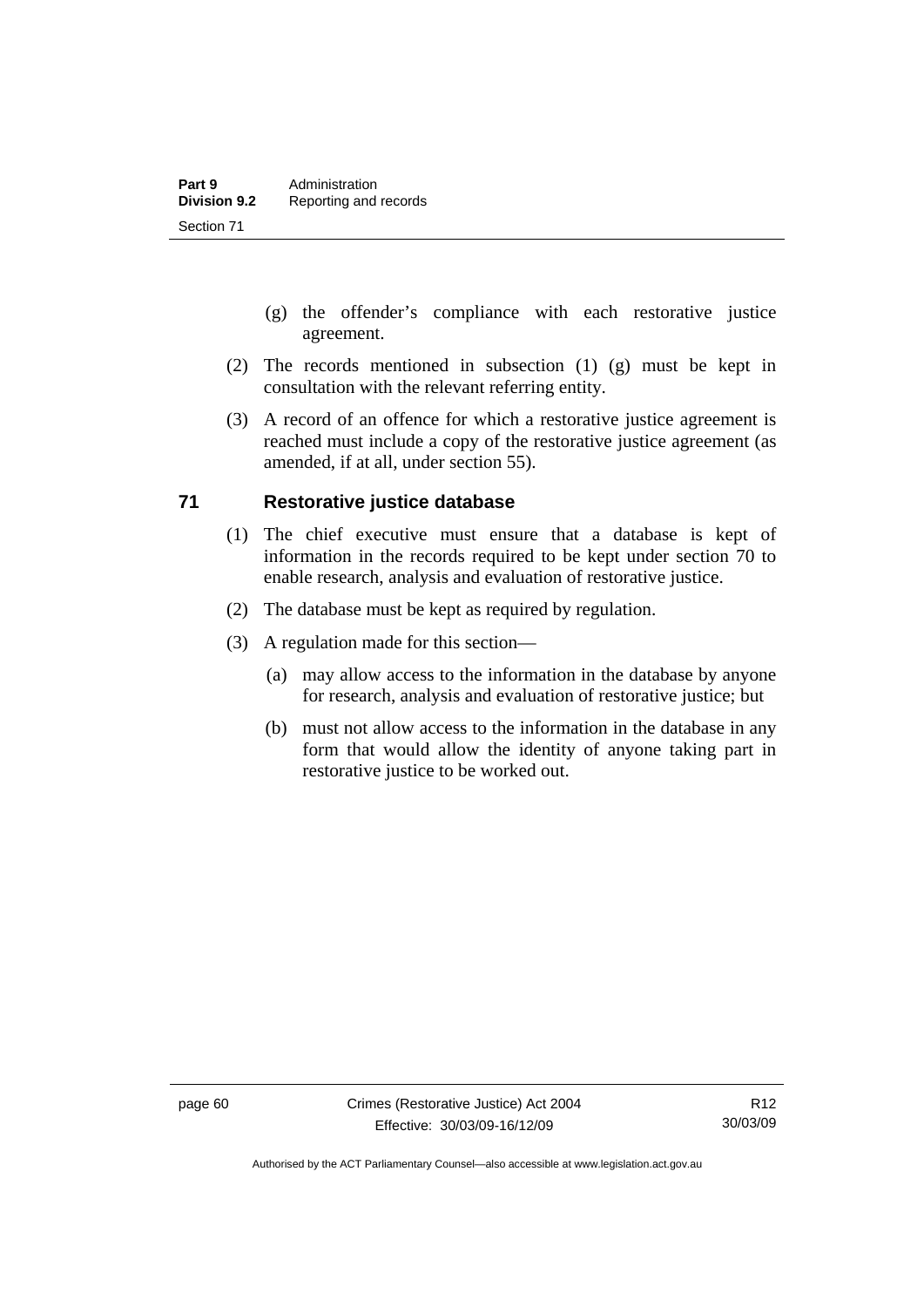## **Part 10 Miscellaneous**

## **72 Exercise of functions by chief executive**

- (1) This section applies if—
	- (a) section 23, section 57, section 58 or section 68 requires a chief executive, in the chief executive's capacity as responsible for a particular matter (the *first capacity*) to give a referral or report to a chief executive, in the chief executive's capacity as responsible for another matter (the *second capacity*); and
	- (b) a single chief executive acts in both the first and second capacities.
- (2) A chief executive mentioned in subsection (1) must ensure that administrative arrangements are made for a delegate of the chief executive in the first capacity to give the referral or report to a delegate of the chief executive in the second capacity who is a different person from the delegate in the first capacity.

#### **Example**

Pat has been found guilty of an offence but, without convicting Pat, the court makes a good behaviour order under the *Crimes (Sentencing) Act 2005*, section 17 (Non-conviction orders—general). The offence is referred for restorative justice by the chief executive (corrections).

After a restorative justice conference, Pat enters into a restorative justice agreement with the victim of the offence. Under the agreement, Pat promises to attend a rehabilitation program on a particular night of the week for 3 months. However, after 2 weeks, Pat breaches the agreement by stopping to attend the program.

The chief executive (restorative justice) becomes aware of the breach of the agreement. Under section 57 (2), the chief executive (restorative justice) must report the breach to the referring entity, the chief executive (corrections). However, the chief executive (restorative justice) is the same person as the chief executive (corrections).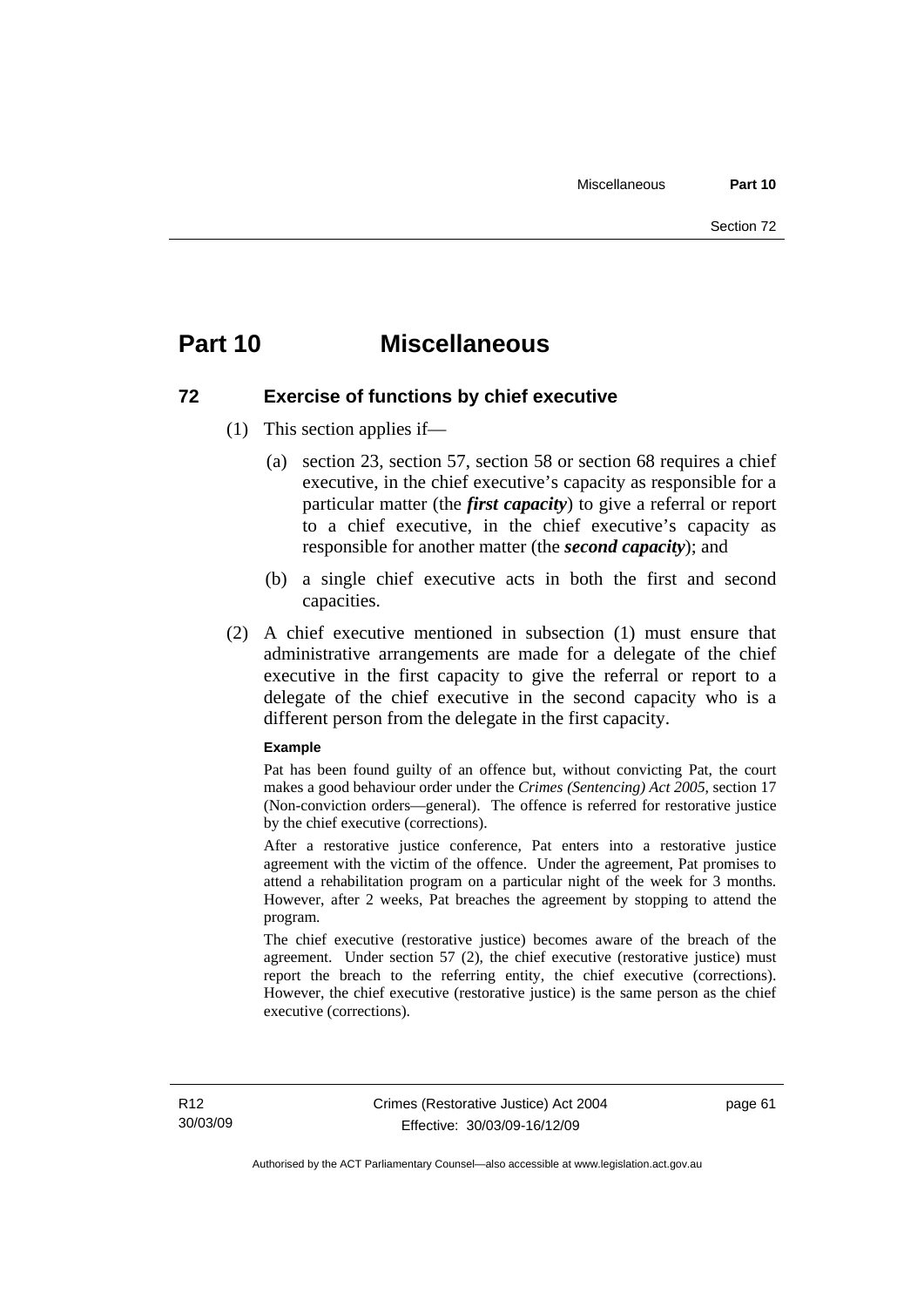#### **Part 10** Miscellaneous

Section 73

This section requires the chief executive to ensure that administrative arrangements are made for the report to be given by a delegate of the chief executive in the chief executive's capacity as administering this Act to someone else who is a delegate of the chief executive in the chief executive's capacity as administering sentence-related orders such as the order for Pat.

*Note* An example is part of the Act, is not exhaustive and may extend, but does not limit, the meaning of the provision in which it appears (see Legislation Act, s 126 and s 132).

## **73 Approved forms**

- (1) The Minister may, in writing, approve forms for this Act.
- (2) If the Minister approves a form for a particular purpose, the form must be used for that purpose.
	- *Note* For other provisions about forms, see the Legislation Act, s 255.
- (3) An approved form is a notifiable instrument.

*Note* A notifiable instrument must be notified under the Legislation Act.

### **74 Regulation-making power**

- (1) The Executive may make regulations for this Act.
	- *Note* A regulation must be notified, and presented to the Legislative Assembly, under the Legislation Act.
- (2) Without limiting subsection (1), a regulation may make provision in relation to the following:
	- (a) referring entities for table 22, item 6;
	- (b) the qualifications and experience of convenors, for section 40 (2) (a);
	- (c) the functions of convenors, for section 41 (1) (k);
	- (d) the keeping of a database of restorative justice information, for section 71.

Authorised by the ACT Parliamentary Counsel—also accessible at www.legislation.act.gov.au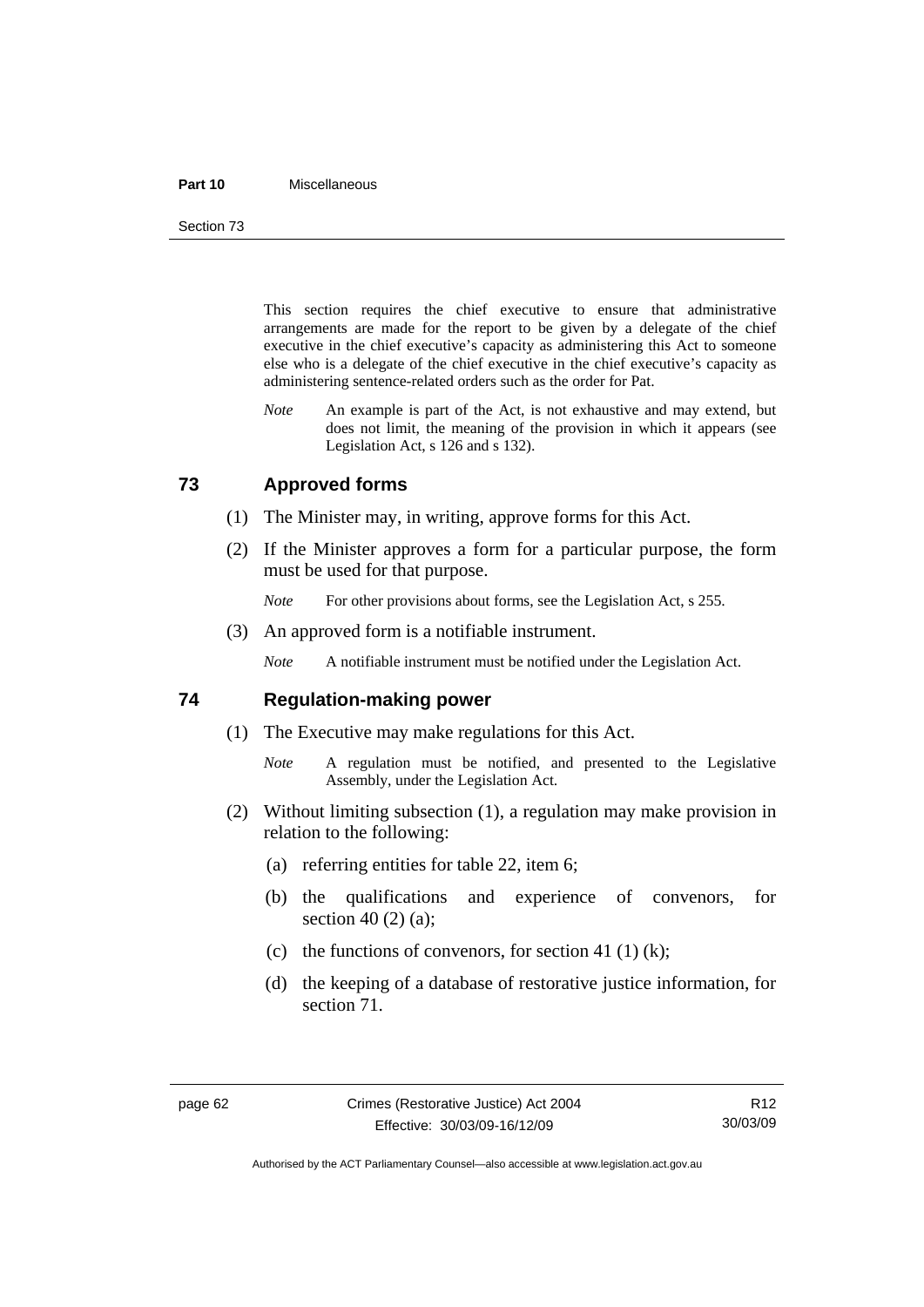# **Dictionary**

(see s 3)

*Note 1* The Legislation Act contains definitions and other provisions relevant to this Act.

*Note 2* For example, the Legislation Act, dict, pt 1 defines the following terms:

- ACT
- adult
- amend
- chief executive (see s 163)
- chief police officer
- child
- Childrens Court
- director of public prosecutions (or DPP)
- domestic partner (see s 169 (1))
- found guilty (of an offence)
- Legislative Assembly
- **Magistrates Court**
- property
- quarter
- sentence administration board
- sitting day
- Supreme Court
- the Territory.

*adult offender*—see section 12.

*chief executive (children and young people)*—see section 22 (2).

*chief executive (corrections)*—see section 22 (2).

*chief executive (restorative justice)*—see section 22 (2).

*Note* If this Act refers simply to *the chief executive*, this is a reference to the chief executive of the administrative unit responsible for the administration of this Act (see Legislation Act, s 163).

| R <sub>12</sub> | Crimes (Restorative Justice) Act 2004 | page 63 |
|-----------------|---------------------------------------|---------|
| 30/03/09        | Effective: 30/03/09-16/12/09          |         |

Authorised by the ACT Parliamentary Counsel—also accessible at www.legislation.act.gov.au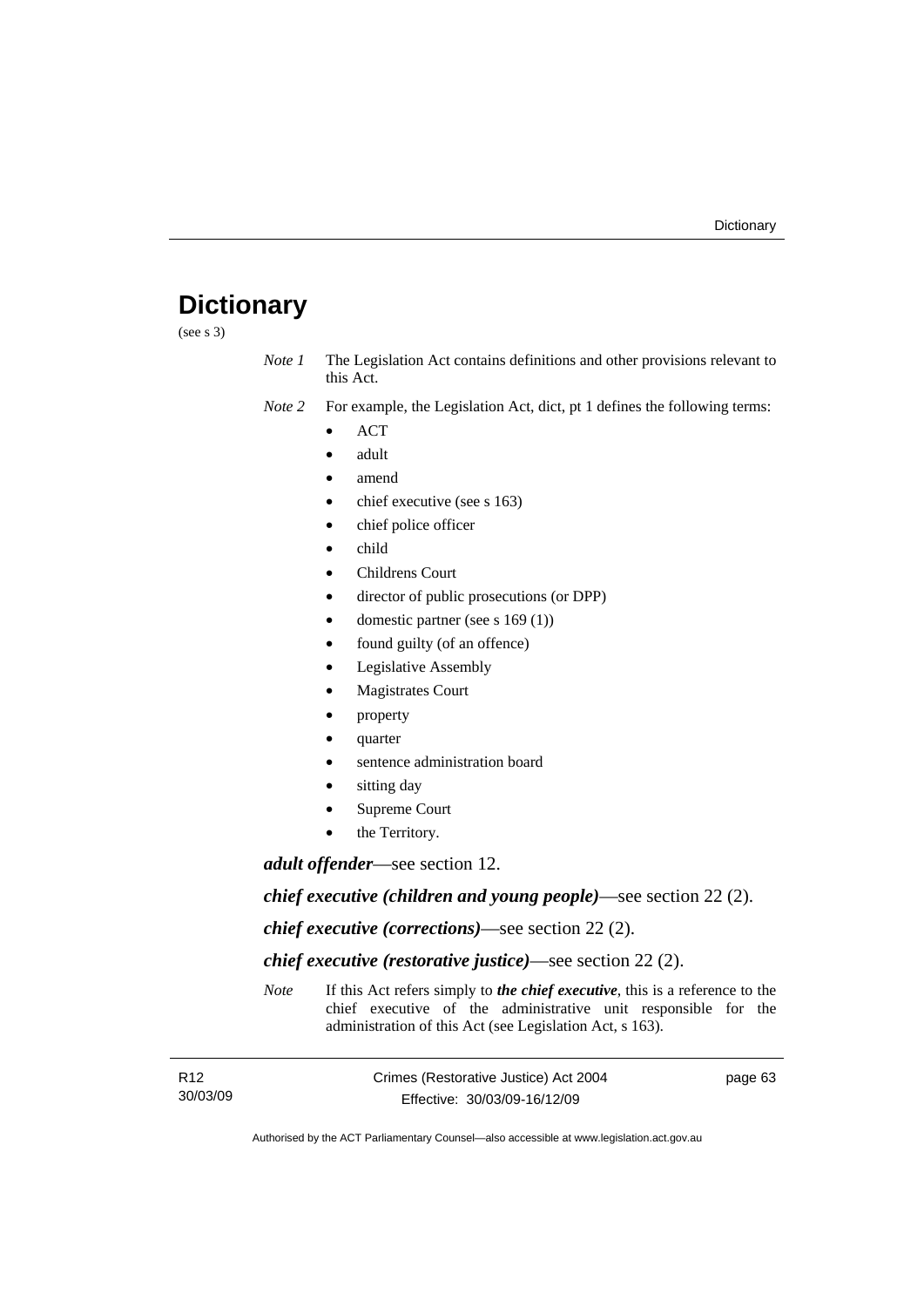*child victim*—see section 11.

*commission*, of an offence that is alleged to have been committed see section 12.

*convenor* means a person appointed as a convenor for part 8 (Restorative justice conferences and agreements) under section 40.

*court referral order*—see section 27 (2) (Referral during court proceeding).

*domestic violence offence*—see section 12.

*eligible offender*—see section 19.

*eligible parent*—see section 18.

*eligible victim*—see section 17.

*less serious offence*— see section 12.

*objects*, of this Act—see section 6.

*offence*—see section 12.

*offender*—see section 12.

*parent*—see section 11.

*personal characteristics*, of a victim, parent of a victim, or offender, for part 7 (Suitability for restorative justice)—see section 29.

*referred*—see section 10.

*referring entity*—

- (a) see section 22; but
- (b) for part 8 (Restorative justice conferences and agreements) see section 38; and
- (c) for division 9.2 (Reporting and records)—see section 67.

*required participant*, in a restorative justice conference, for part 8 (Restorative justice conferences and agreements)—see section 42.

R12 30/03/09

Authorised by the ACT Parliamentary Counsel—also accessible at www.legislation.act.gov.au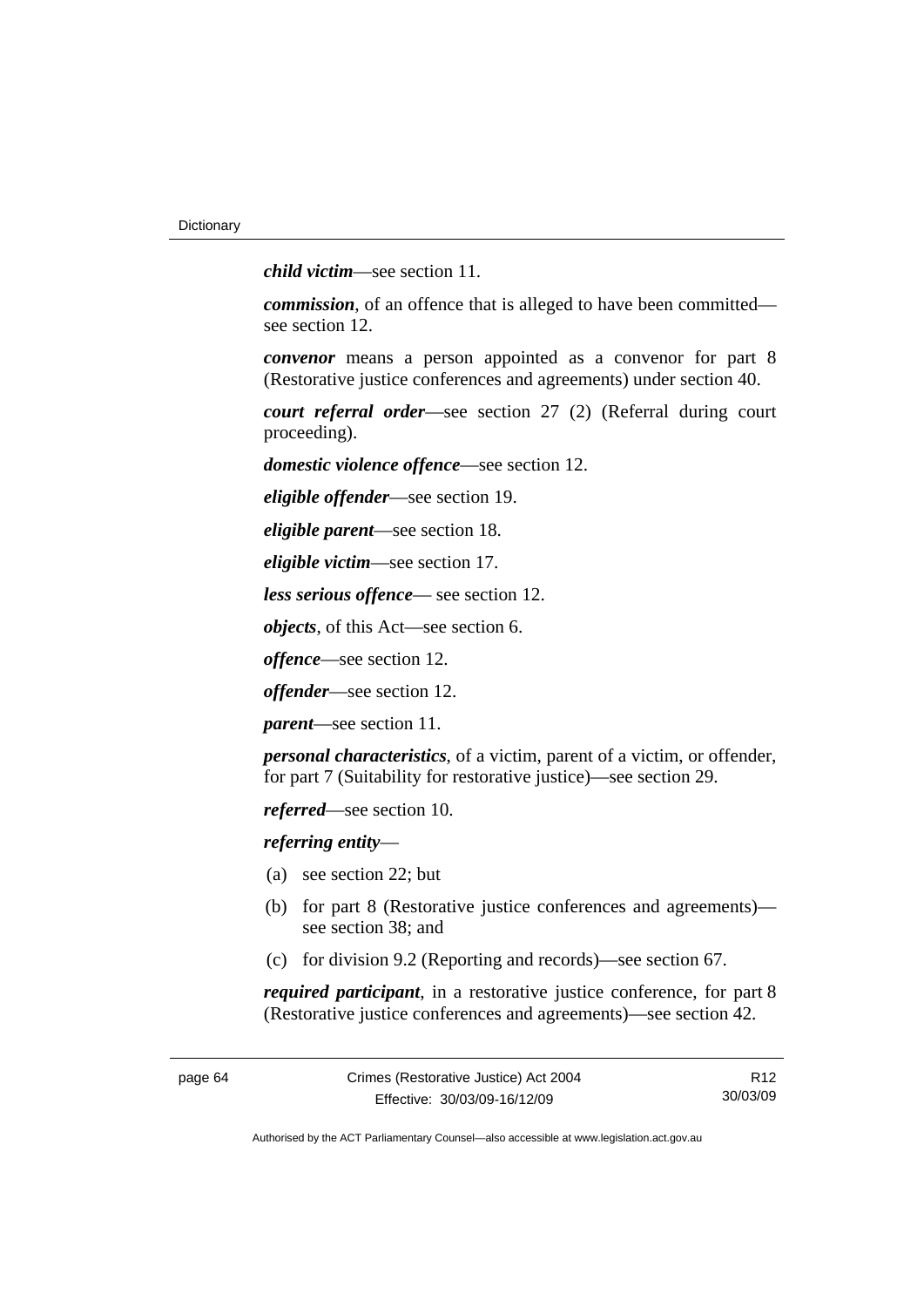*restorative justice*—see section 10.

*restorative justice agreement*—see section 50 (Agreement as object of conference).

*restorative justice conference* means a conference called for part 8 (Restorative justice conferences and agreements).

*restorative justice guidelines*—see section 61.

*section 24 referral conditions*—see section 24 (Referral power).

*sentence-related order*, for an offender who is found guilty of an offence—see section 13.

*serious offence*—see section 12.

*substitute participant*, for part 8 (Restorative justice conferences and agreements)—see section 43.

*suitable*—section 10.

*suitable parent*—see section 35.

*suitable victim*—see section 34.

*victim*—see section 11.

*young offender*—see section 12.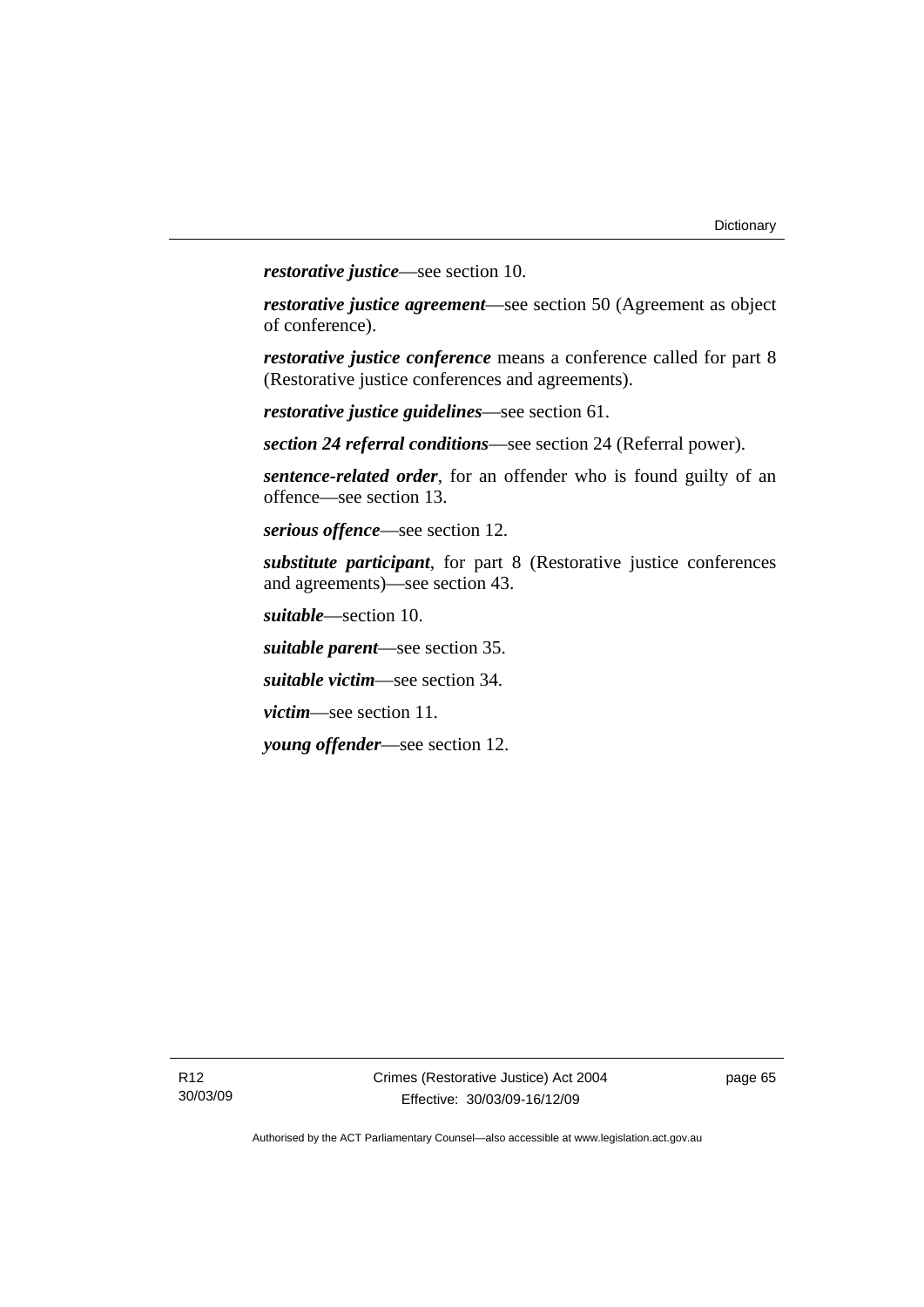1 About the endnotes

# **Endnotes**

# **1 About the endnotes**

Amending and modifying laws are annotated in the legislation history and the amendment history. Current modifications are not included in the republished law but are set out in the endnotes.

Not all editorial amendments made under the *Legislation Act 2001*, part 11.3 are annotated in the amendment history. Full details of any amendments can be obtained from the Parliamentary Counsel's Office.

Uncommenced amending laws and expiries are listed in the legislation history and the amendment history. These details are underlined. Uncommenced provisions and amendments are not included in the republished law but are set out in the last endnote.

If all the provisions of the law have been renumbered, a table of renumbered provisions gives details of previous and current numbering.

The endnotes also include a table of earlier republications.

| $am = amended$                               | $ord = ordinance$                           |
|----------------------------------------------|---------------------------------------------|
| $amdt = amendment$                           | $orig = original$                           |
| $ch = chapter$                               | $par = paragraph/subparagraph$              |
| $def = definition$                           | $pres = present$                            |
| $dict = dictionary$                          | $prev = previous$                           |
| disallowed = disallowed by the Legislative   | $(\text{prev}) = \text{previously}$         |
| Assembly                                     | $pt = part$                                 |
| $div = division$                             | $r = rule/subrule$                          |
| $exp = expires/expired$                      | $remum = renumbered$                        |
| $Gaz = gazette$                              | $reloc = relocated$                         |
| $hdg =$ heading                              | $R[X]$ = Republication No                   |
| $IA = Interpretation Act 1967$               | $RI = reissue$                              |
| $ins = inserted/added$                       | $s = section/subsection$                    |
| $LA =$ Legislation Act 2001                  | $sch = schedule$                            |
| $LR =$ legislation register                  | $sdiv = subdivision$                        |
| $LRA =$ Legislation (Republication) Act 1996 | $sub =$ substituted                         |
| $mod = modified/modification$                | SL = Subordinate Law                        |
| $o = order$                                  | underlining $=$ whole or part not commenced |
| $om = omitted/repealed$                      | or to be expired                            |
|                                              |                                             |

# **2 Abbreviation key**

page 66 Crimes (Restorative Justice) Act 2004 Effective: 30/03/09-16/12/09

R12 30/03/09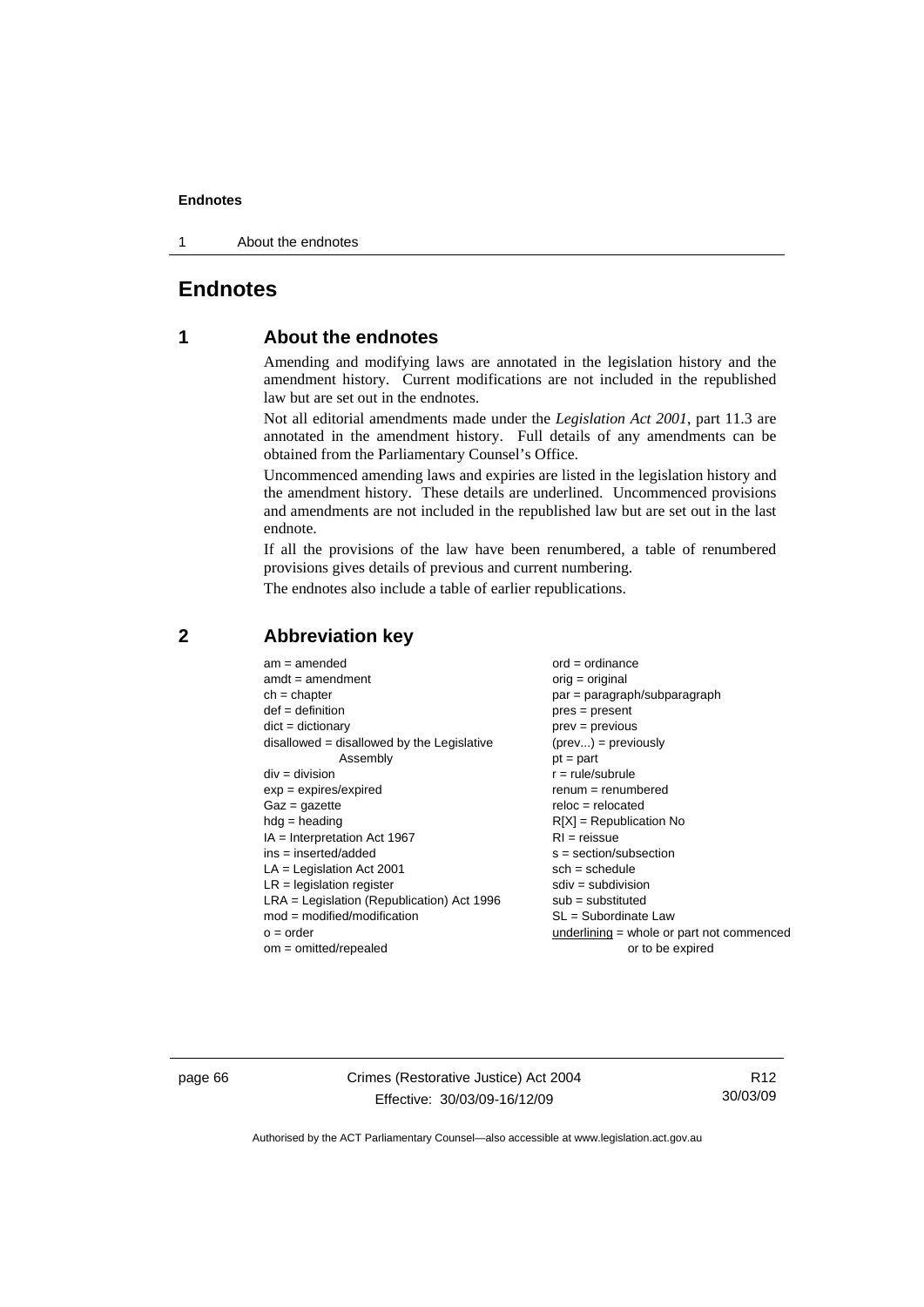# **3 Legislation history**

#### **Crimes (Restorative Justice) Act 2004 A2004-65**

notified LR 6 September 2004

s 1, s 2 commenced 6 September 2004 (LA s 75 (1))

remainder commenced 31 January 2005 (s 2 and CN2004-28)

as amended by

## **Domestic Violence and Protection Orders Amendment Act 2005 A2005-13 sch 1 pt 1.5**

notified LR 24 March 2005 s 1, s 2 commenced 24 March 2005 (LA s 75 (1)) sch 1 pt 1.5 commenced 25 March 2005 (s 2)

#### **Justice and Community Safety Legislation Amendment Act 2005 (No 4) A2005-60 sch 1 pt 1.12**

notified LR 1 December 2005

s 1, s 2 taken to have commenced 23 November 2005 (LA s 75 (2)) sch 1 pt 1.12 commenced 22 December 2005 (s 2 (4))

#### **Civil Unions Act 2006 A2006-22 sch 1 pt 1.8**

notified LR 19 May 2006 s 1, s 2 commenced 19 May 2006 (LA s 75 (1)) sch 1 pt 1.8 never commenced

*Note* Act repealed by disallowance 14 June 2006 (see Cwlth Gaz 2006 No S93)

### **Sentencing Legislation Amendment Act 2006 A2006-23 sch 1 pt 1.10**  notified LR 18 May 2006

s 1, s 2 commenced 18 May 2006 (LA s 75 (1)) sch 1 pt 1.10 commenced 2 June 2006 (s 2 (1) and see Crimes (Sentence Administration) Act 2005 A2005-59 s 2, Crimes (Sentencing) Act 2005 A2005-58, s 2 and LA s 79)

## **Statute Law Amendment Act 2007 A2007-3 sch 3 pt 3.26**  notified LR 22 March 2007

s 1, s 2 taken to have commenced 1 July 2006 (LA s 75 (2)) sch 3 pt 3.26 commenced 12 April 2007 (s 2 (1))

page 67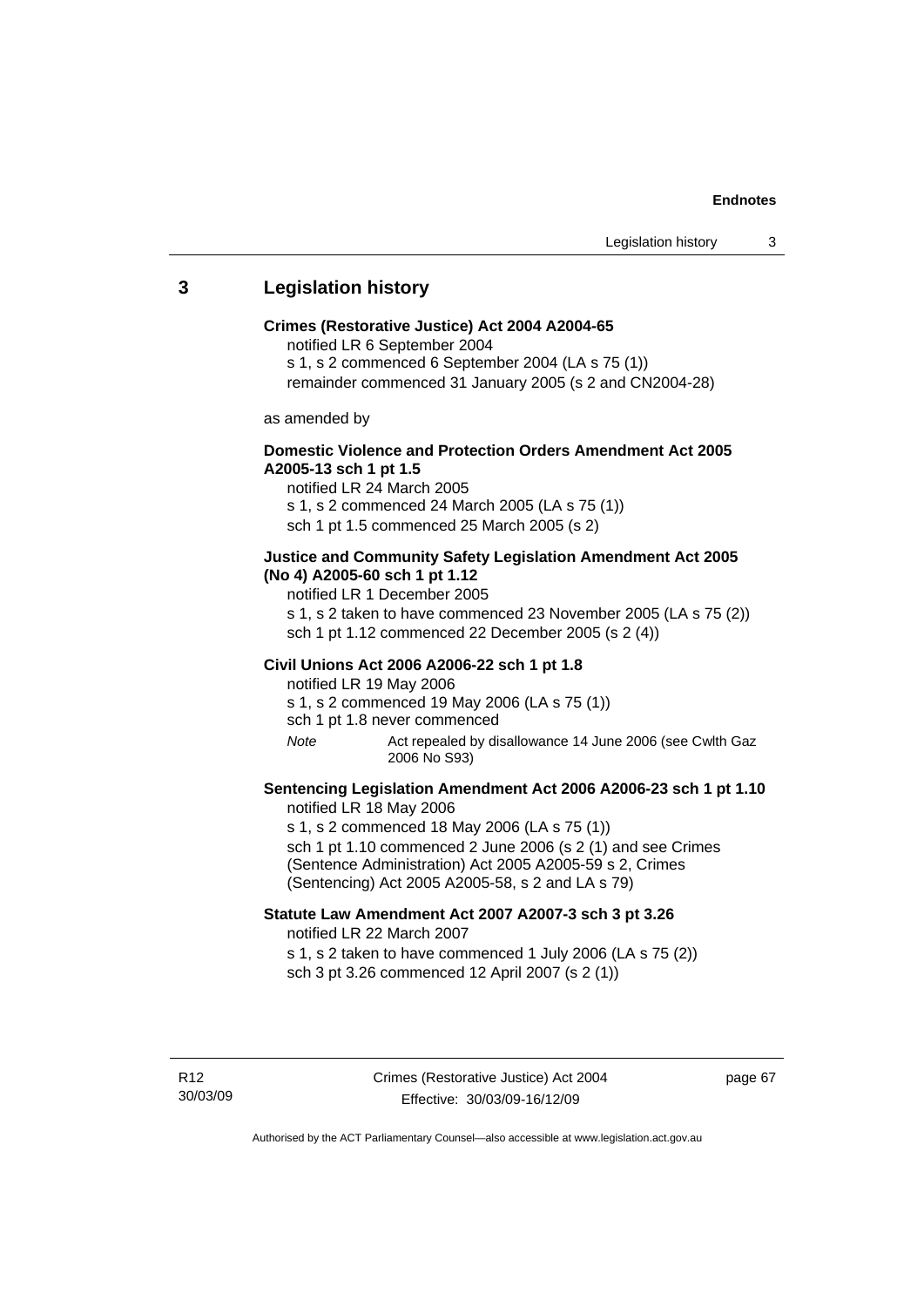4 Amendment history

# **Children and Young People (Consequential Amendments) Act 2008 A2008-20 sch 3 pt 3.8, sch 4 pt 4.10**

notified LR 17 July 2008

s 1, s 2 commenced 17 July 2008 (LA s 75 (1))

s 3 commenced 18 July 2008 (s 2 (1))

sch 3 pt 3.8 commenced 27 October 2008 (s 2 (4) and see Children and Young People Act 2008 A2008-19, s 2 and CN2008-13) sch 4 pt 4.10 commenced 27 February 2009 (s 2 (5) and see Children and Young People Act 2008 A2008-19, s 2 and CN2008-17 (and see CN2008-13))

## **Justice and Community Safety Legislation Amendment Act 2008 (No 2) A2008-22 sch 1 pt 1.3**

notified LR 8 July 2008

s 1, s 2 commenced 8 July 2008 (LA s 75 (1)) sch 1 pt 1.3 commenced 29 July 2008 (s 2)

#### **Justice and Community Safety Legislation Amendment Act 2008 (No 3) A2008-29 sch 1 pt 1.6**

notified LR 13 August 2008

s 1, s 2 commenced 13 August 2008 (LA s 75 (1)) sch 1 pt 1.6 commenced 27 August 2008 (s 2)

### **Court Legislation Amendment Act 2008 A2008-42 pt 2**

notified LR 8 September 2008

s 1, s 2 commenced 8 September 2008 (LA s 75 (1))

pt 2 commenced 8 March 2009 (s 2 and LA s 79)

## **Domestic Violence and Protection Orders Act 2008 A2008-46 sch 3 pt 3.5**

notified LR 10 September 2008 s 1, s 2 commenced 10 September 2008 (LA s 75 (1)) sch 3 pt 3.5 commenced 30 March 2009 (s 2)

# **4 Amendment history**

#### **Commencement**

s 2 om LA s 89 (4)

**Definitions—***child victim***,** *parent* **and** *victim* s 11 def *parent* am A2008-20 amdt 3.17

page 68 Crimes (Restorative Justice) Act 2004 Effective: 30/03/09-16/12/09

R12 30/03/09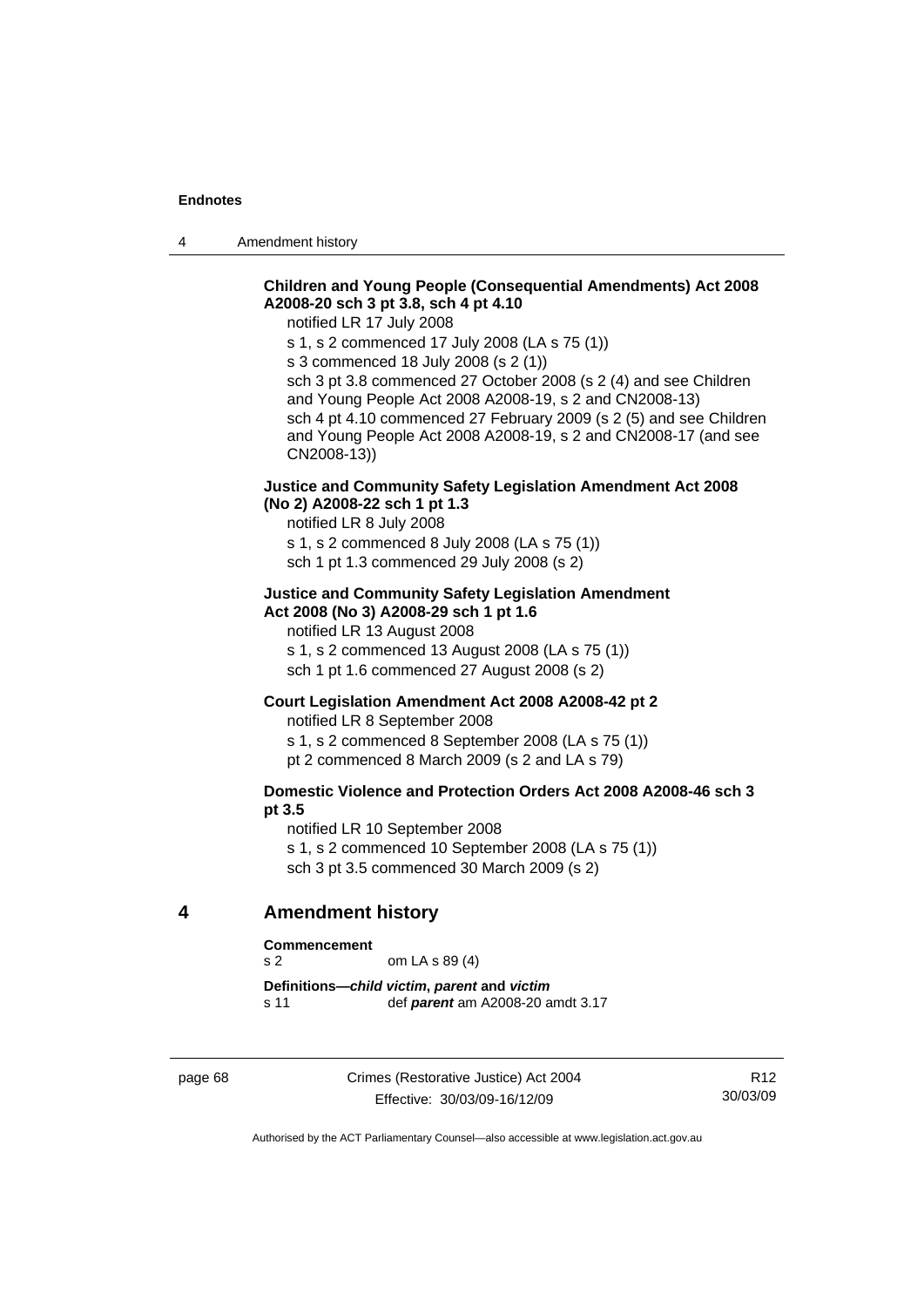```
Definitions—offences and offenders 
s 12 def domestic violence offence am A2005-13 amdt 1.28; 
                 A2008-46 amdt 3.14 
Definition—sentence-related order 
s 13 sub A2006-23 amdt 1.100; A2008-20 amdt 4.30 
Application of Act—young offenders and less serious offences 
s 14 (2)-(6) exp on the phase 2 application day (s 14 (4))
Application of Act—generally 
s 15 (4)-(9) exp on the phase 2 application day (s 15 (8))
Application of Act—domestic violence offences 
s 16 (4)-(9) exp on the phase 2 application day (s 16 (7))
Accepting responsibility for offences 
s 20 am A2006-23 amdt 1.101 
Referring entities 
s 22 am A2005-60 amdt 1.53; A2008-22 amdt 1.17; A2008-20 
                 amdt 4.31, amdt 4.32; A2008-42 s 4 
Referral power 
s 24 am A2008-29 amdt 1.14 
Explanation of restorative justice 
s 25 am A2008-29 amdt 1.15, amdt 1.16 
Referral by DPP—domestic violence offences committed by young offenders 
s 26 (3)-(8) exp on the phase 2 application day (s 26 (6))
Referral during court proceeding 
s 27 am A2008-29 amdt 1.17 
                 (5)-(10) exp on the phase 2 application day (s 27 (8))
Court referral orders—reports 
s 28 am A2008-29 amdt 1.18 
Suitability—decision 
s 32 am A2008-29 amdt 1.19 
Explanation of restorative justice––before consent 
s 32A ins A2008-29 amdt 1.20 
Suitability—general considerations 
s 33 (3)-(8) exp on the phase 2 application day (s 33 (6))
Definitions—pt 8 
s 37 def referring entity ins A2008-22 amdt 1.18 
Decision to call conference 
s 39 am A2008-22 amdt 1.19
```
R12 30/03/09 Crimes (Restorative Justice) Act 2004 Effective: 30/03/09-16/12/09

page 69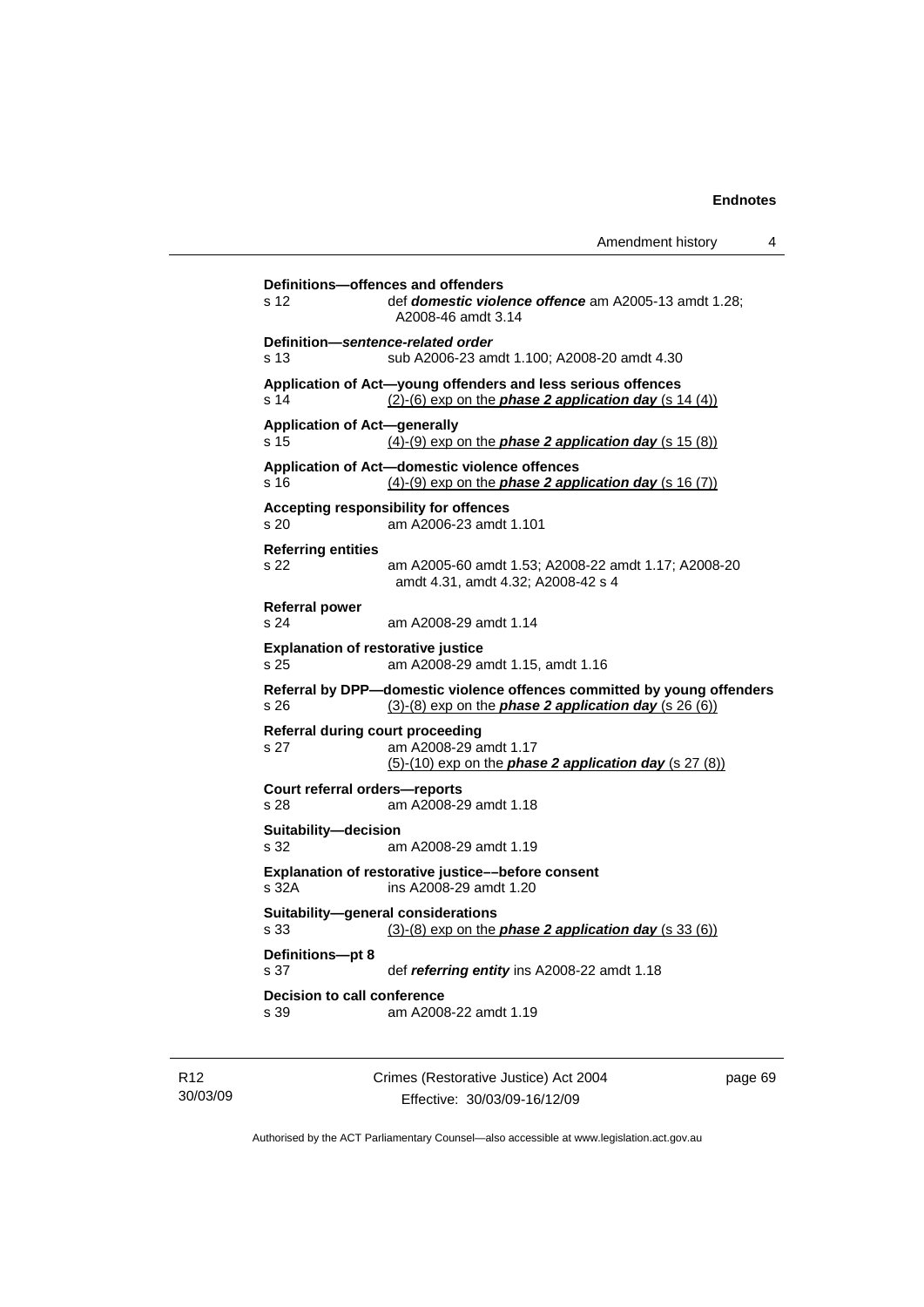| 5 |  | Earlier republications |
|---|--|------------------------|
|---|--|------------------------|

**Appointment of convenors**  s 40 am A2008-22 amdt 1.20, amdt 1.21; A2008-29 amdt 1.21 **Invited participants**  s 44 am A2006-22 amdt 1.28, amdt 1.29 (A2006-22 rep before commenced by disallowance (see Cwlth Gaz 2006 No S93)); A2007-3 amdt 3.135 **Amendment of agreement**  s 55 am A2006-23 amdt 1.102 **Exercise of functions by chief executive**  s 72 am A2006-23 amdt 1.103 **Ministerial reviews**  s 75 exp 1 July 2008 (s 75 (4) (LA s 88 declaration applies)) **Administrative Decisions (Judicial Review) Act 1989, schedule 1, new clause 9**  s 76 om LA s 89 (3) **Crimes Act 1900, section 342 (1) (u)**  s 77 om LA s 89 (3) **Crimes Act 1900, section 344 (1) (f)**  s 78 om LA s 89 (3) **Crimes Act 1900, section 364 (1) (k)**  s 79 om LA s 89 (3)

### **5 Earlier republications**

Some earlier republications were not numbered. The number in column 1 refers to the publication order.

Since 12 September 2001 every authorised republication has been published in electronic pdf format on the ACT legislation register. A selection of authorised republications have also been published in printed format. These republications are marked with an asterisk (\*) in column 1. Electronic and printed versions of an authorised republication are identical.

| <b>Republication</b><br>No and date | <b>Effective</b>              | Last<br>amendment<br>made by | <b>Republication</b><br>for |
|-------------------------------------|-------------------------------|------------------------------|-----------------------------|
| R <sub>1</sub><br>31 Jan 2005       | $31$ Jan 2005-<br>24 Mar 2005 | not amended                  | new Act                     |
|                                     |                               |                              |                             |

page 70 Crimes (Restorative Justice) Act 2004 Effective: 30/03/09-16/12/09

R12 30/03/09